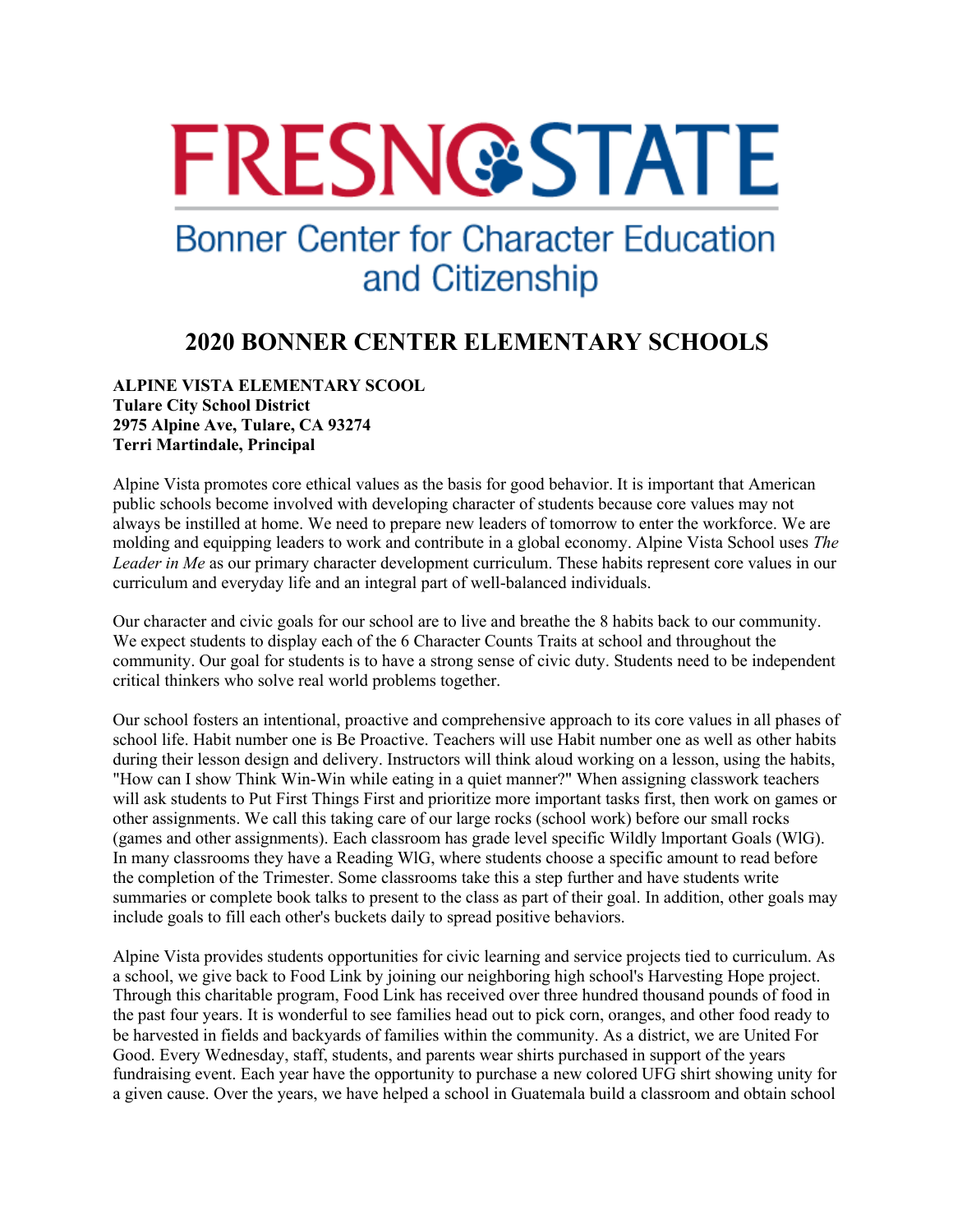supplies. We have also supported a school in Yei, South Sudan purchase computers in order to teach computer skills. We have worked with our brave troops fighting on foreign soil through Operation Gratitude. We recognized a need in our local children's hospital; therefore we gifted over \$10,000 to Valley Children's Hospital. We also worked with lsaan, Thailand to build an after school building.

It is clearly evident Alpine Vista School has a lot to offer our students and community. Character Counts and The Leader in Me has transformed our school, producing students that are prepared to tackle the needs of tomorrow. Our campus atmosphere is welcoming and productive. Character development is not just alive, but thriving in a time desperately needing leaders to stand up and take charge.

#### **BUD RANK ELEMENTARY SCHOOL Clovis Unified School District 3650 Powers Ave, Clovis, CA 93619 Ryan Gettman, Principal**

Character Education is crucial in the development of young people. It is important for teachers to help them develop good morals and character values, and to reinforce the foundation developed at home in order to prepare them for adulthood. The students of today are the leaders of tomorrow. In order for our community and country to move in a positive direction, we must instill strong ethical values in our children today.

An important reason Bud Rank has such a positive culture is the Character Counts! program. This program is second nature 0n our campus now. It focuses on the Six Pillars of Character which are respect, responsibility, fairness, caring trustworthiness, and citizenship. Bud Rank is committed to character development of these values referred to as "character traits." These traits are defined in terms of behaviors that can be observed in the life of the school. For younger students to understand the pillar of caring, examples of how to be a caring person are exemplified (or demonstrated school wide. (i.e., treat people with kindness and help people in need) Staff and parents model these values and discuss them, using them as the foundation of human relations in the school. These pillars are recognized in students in a variety of ways, our Code system celebrates good character by rewarding student every six weeks with drawings and each month there is a character trait we focus on and students are chosen who best represent the trait to be on our morning newscast, receive a certificate and bumper sticker that stays, "My child demonstrates character at Bud Rank."

All Bud Rank stakeholders value character education and infuse the traits into academics and cocurricular programs. All stakeholders are made aware of our character traits at Back to School Night, 0pen House, Parent Athletic Meetings, Exemplary Block "BR", Conference Day, School Assessment Review Team, Parent Teacher Club, Intercultural Diversity Advisory Council, Gifted and Talented Program, School Site Council, Student Council, Student Ambassadors, Big Man on Campus Program, and Community Events. Bud Rank strives to effectively communicate and inform all stakeholders of character development through a variety of venues: site/classroom websites, Weekly Raven Reporter, CUSD Today, Parent-Student Handbook, newsletters, School Accountability Report Card, School Site Plan, and flyers. Respect and Character Counts! is expected and seen at all times of the day on the Bud Rank campus. In addition to these committees and meetings, Bud Rank staff communicates with Granite Ridge Intermediate and Clovis North High School to see how former students are doing at the next level. Teachers are interested in both the behavior and academic achievement of the students. It not only helps teachers see how former students are doing but also allows teachers information to reflect upon to help adjust and better improve their strategies with their students.

The students of Bud Rank are offered several leadership and community outreach roles. Twice a year, there is a school-wide election for student council positions and classroom representatives for students in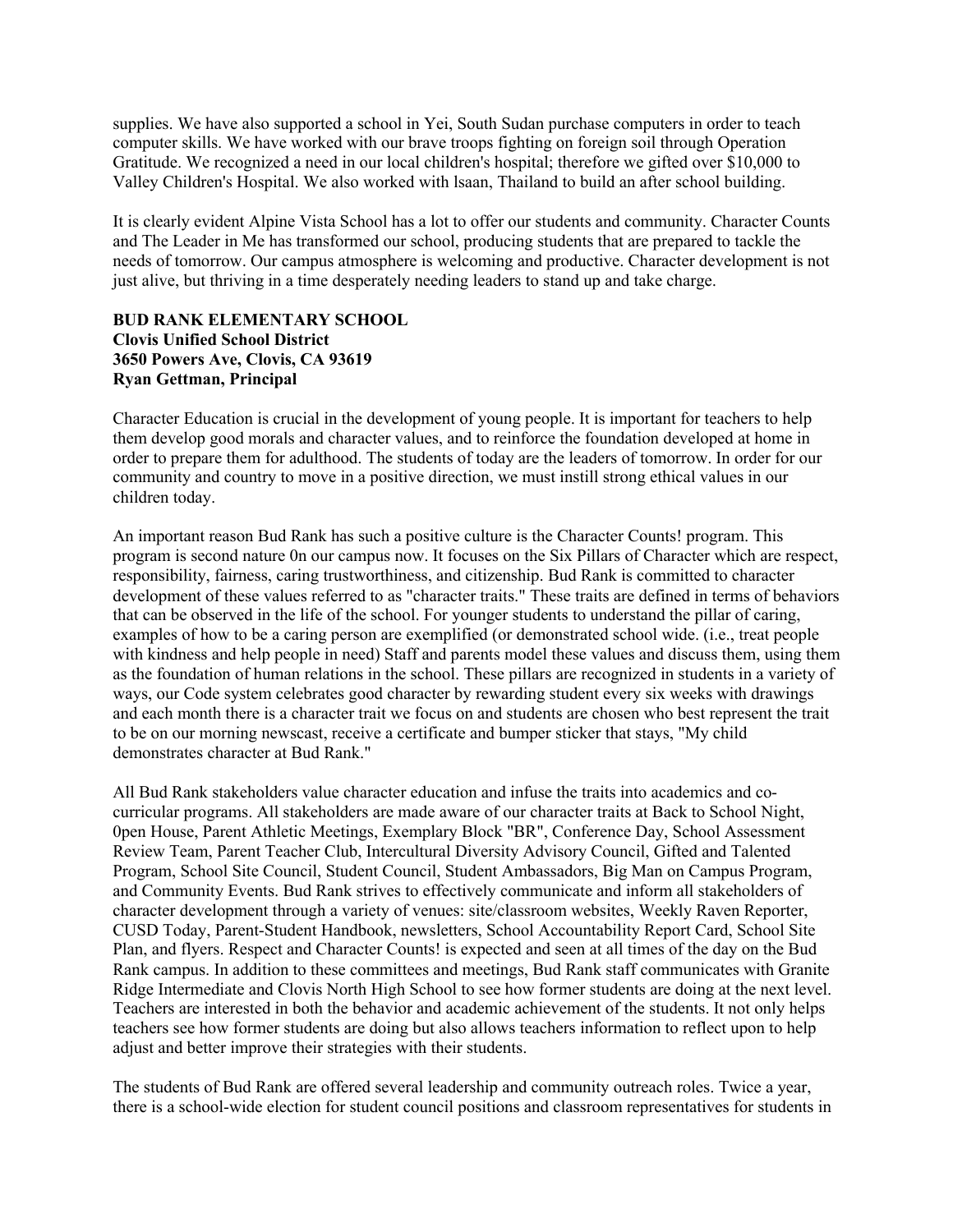upper grades four through six. Student council members and classroom representatives organize community service projects each semester, and student leaders provide two-way feedback through surveys to promote positive student interaction 0n campus. This year our student council sponsored a toiletries drive to help support local Ronald McDonald House. The Student Council also helps with morning announcements. These students rotate weekly to help promote school events and deliver important information to the student body. The Student Ambassadors group is a diverse representation of third through sixth grade students. This group is an outlet for students to communicate with teachers and administration about ways to improve the campus. In conjunction with the anti-bullying curriculum, Student Ambassador members create Respect Agreements to serve as guidelines for all students to interact with each other in positive ways.

#### **CENTERVILLE ELEMENTARY SCHOOL Sanger Unified School District 48 S Smith Ave, Sanger, CA 93657 Cristina Hernandez, Principal**

Centerville Elementary is dedicated to educating compassionate life-long learners and believes that it takes the guidance of dedicated parents, staff and community. Our students strive to follow The Charger Way: Respect, Responsibility and Kindness. This is the message that our students receive every morning before starting the day during morning announcements. We remind our students that if they want to have u good day, they must be respectful towards themselves and others, be responsible and kind. We understand that respectful, responsible and kind students become respectful, responsible and kind adults. It is daily work that requires patience, practice and feedback.

The character and civic education goals for our students are simple: Respect, Responsibility and Kindness. This is part of The Charger Way or a school wide set of rules and expectations. We want our students to learn about these three character traits and develop into strong students both academically and socially. The charger way is more than just character development, but also about using Kindness to focus on our civic duties. We make intentional decisions to ensure students understand the importance of giving back to their class, school and community in different ways.

In order for our students to learn about civic responsibilities, we know that students must be explicitly taught and then given opportunities to practice. First, our students are directly taught about character education through Second Step. This is a district-wide adapted curriculum that all of our teachers use weekly. This program includes units such as Empathy, Emotion Management, Problem Solving, and lessons such as Learning More About Feelings in Second Grade, Showing Compassion in Third Grade, and Respecting Similarities and Differences in Sixth Grade to name a few.

In addition to creating a safe environment physically, we offer many opportunities for our students to get involved in extracurricular activities and maintain balance after school with academics. Centerville Elementary models healthy choices by providing quality school sports programs for both boys and girls. In addition to the activities mentioned above, Centerville offers an after-school program that offers art club, dance, photography, arts and crafts, gaming and many other opportunities.

Centerville Elementary and its staff promote and model fairness, equity, caring and respect for others and infuse character education throughout the school day in various forms. First, our teachers have a great working relationship with each other. This is important because our students enjoy when we work together as a staff and participate in extracurricular activities like a flash mob during Lip Sync or dress up for Red Ribbon Week.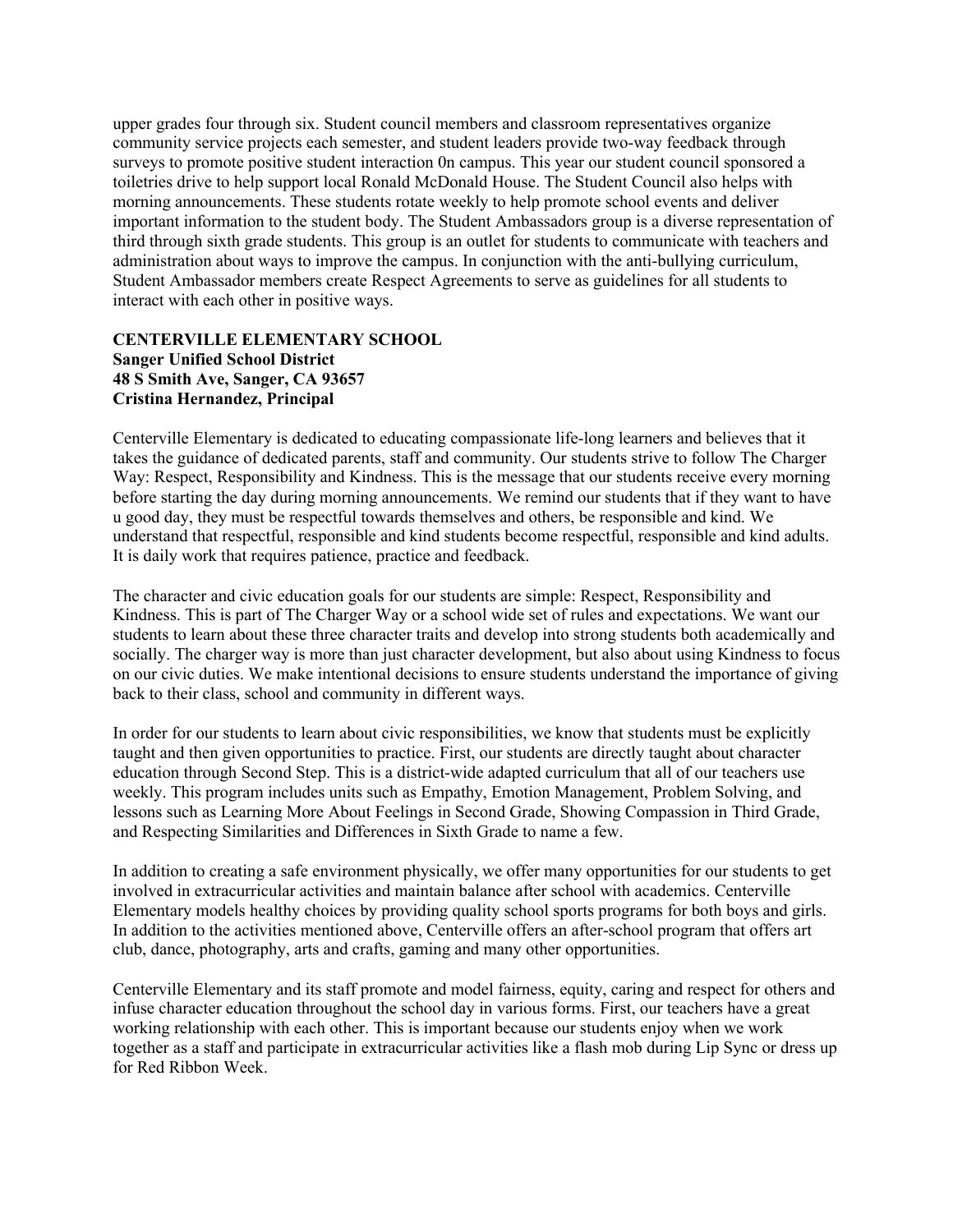Centerville makes it a priority for students to contribute in meaningful ways to the school, to others and to the community. One of the ways in which students have the opportunity to support the community is by participating in one of our many drives or events. We have supported events like Kid's Day newspaper sales, Pennies for Patients, and local fundraisers like HOPE Sanger newspaper sales. Fundraising and food drive events become community affairs and are strongly supported by staff, parents, and community members. Our Associated Student Body (ASB) plays a big role in leading and promoting The Charger Way around campus. After elections are held, our ASB leads the flag Salute during Every Friday Flag pole. This is a Friday morning ritual in which the whole school comes together to celebrate birthdays, school spirits and make announcements. Our ASB takes pride in leading the flag solute every Friday. Our ASB has also led during events like Jog-A-Thon or Día del Niño.

#### **CENTURY ELEMENTARY SCHOOL Clovis Unified School District 965 N. Sunnyside, Clovis, California Brion Warren, Principal**

Century's goal is to have good character and civilized behavior as a constant mindset and expectation for everyone on the campus. Students that learn to take ownership and become involved within their school community, coupled with strong positive character, will take those values with them into life after graduation. The expectation and goals for character and civic education are determined by the responses through a survey given to 4th through 6th graders as well as input from our student council members, Principal Advisory Group, Community, and Peer Counselors The principal stays in communication with these various groups to determine the expectations and goals throughout the year.

Century has also made progress in character and civic education by using the 6 pillars of CHARACTER COUNTS! (Responsibility, Respect, Caring, Fairness, Citizenship and Trustworthiness) as the foundation to build upon. Additionally, we focus on and promote Ethical Decision Making. Each month there is a school wide focus on an articulated character trait. At the end of the month, a student from each classroom earns the Tiger of the Month Award. This award is earned by a student who demonstrates this character both inside and outside the classroom. Last year Century recognized over 200 students as positive examples of character as Tigers of the Month.

Civic and character education is infused in all aspects of school at Century beginning outside of the core curriculum instruction and then infused throughout. The school day begins with the morning announcements. Each Tuesday Peer Counselors, students in 5th and 6th grade, discuss one of the top 10 "what would you do if... " scenarios. Teachers then discuss the scenario with their class and respond to the Peer Counselors' advisor with the student responses. These responses are then shared on Thursday's morning announcements by the Peer Counselors.

The physical environment of the school reflects Century's commitment to strong character and safety for all. A commitment to a safe, orderly, and attractive environment is a core value for Century Elementary. The Clean Campus program makes sure that designated classrooms monitor and clean the campus each week, promoting pride and civic duty on the Tiger campus. According to the 2018-2019 SART survey 99% of parents feel the school buildings and grounds are clean and well maintained.

On a daily basis, staff members recognize students that exemplify good character. When staff members observe a student exhibiting excellent character the student is given a Caught with Character slip to be placed in a drawing. On Friday, six names of students who were caught showing good character are drawn. These students are rewarded with a prize and their names announced during the morning announcements. The Century Parent/Teacher Club also takes part in helping out by inviting students to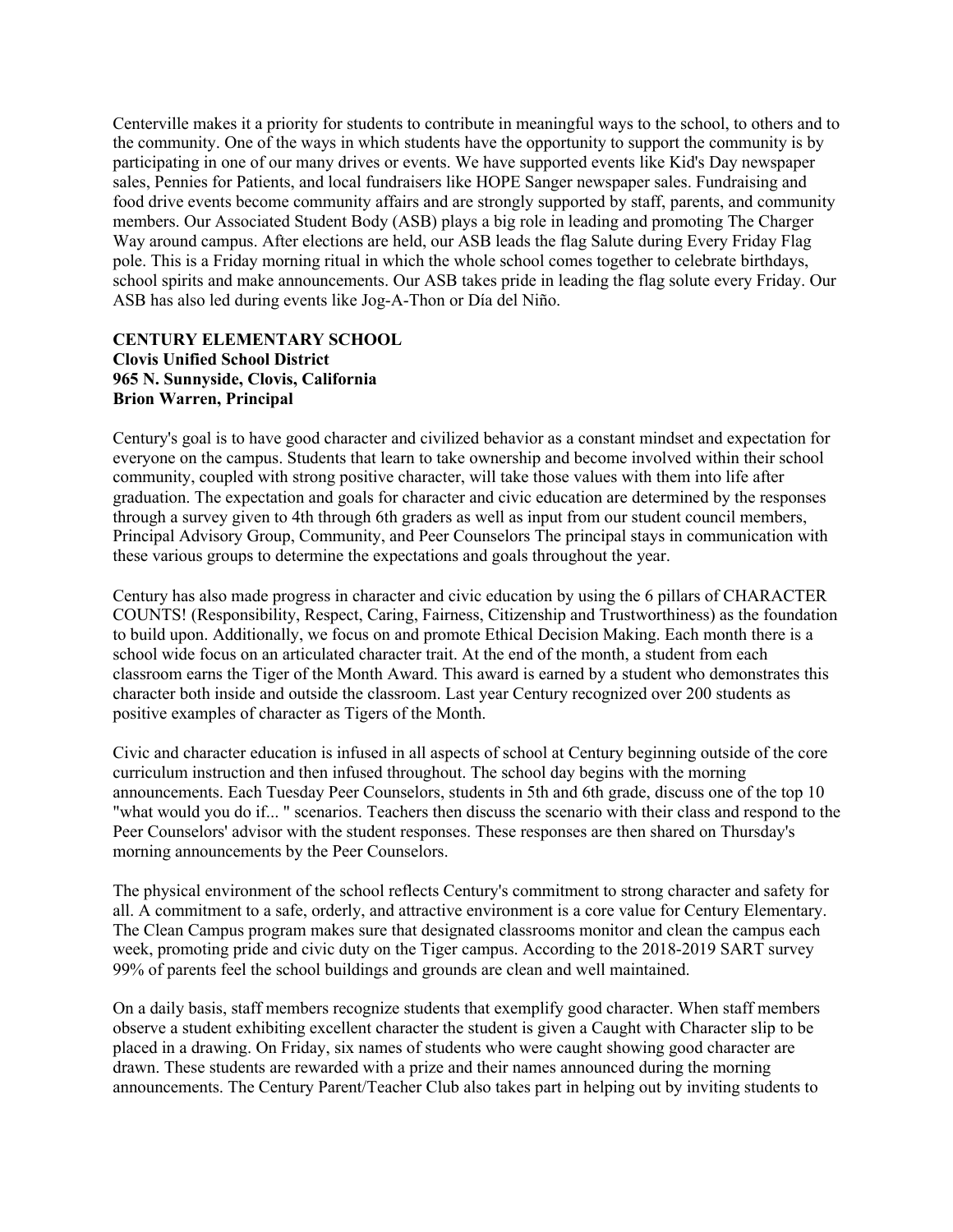bring cans of food, toys for needy families, coats, and even pajamas to PTC sponsored events to help out people in need.

Century strives to provide multiple opportunities for students to practice civic responsibilities and to show good character. Century has a thriving student council and K-Kids Program (Kiwanis) who are very much a part of the decision-making process at school. Student Body Officers help to organize and run school wide charitable activities such as Books for Buchanan, Coats for Kids, and Pennies for Patients where Century consistently serves the community. We have a Principal's Advisory Committee comprised of historically underrepresented students, also very much a part of the decision-making process of the school by bringing to light any concerns that may be on campus. They have helped institute a PBIS like program, a cultural program, and a veteran recognition program**.**

#### **COPPER HILLS ELEMENTARY SCHOOL Clovis Unified School District 1881 E. Plymouth, Fresno, CA 93720 Tami Graham, Principal**

At Copper Hills Elementary School, we have built a school-wide culture that promotes our core beliefs of educating the total student in mind, body and spirit as a basis for infusing positive character traits within our students. The Copper Hills educational team is committed to exemplifying the school's mission in supporting the individual needs of all students. This is evident in our mission statement: Our mission at Copper Hills Elementary is to provide a safe, nurturing environment with high standards, will empower students with critical thinking skills and build a foundation to be Lifelong Learners.

Our goal at Copper Hills is to produce students who are driven and constantly strive to meet their full potential so that they may grow into productive citizens who successfully contribute to our society. With Character Counts education at Copper Hills, we constantly strive to infuse the six pillars of character - Trustworthiness, Responsibility, Caring, Respect, Fairness, and Citizenship - into our curriculum and instructional delivery so that students will be successful in all areas of life.

Copper Hill's highest award is the Block CH Award. It is awarded to students in fourth through sixth grades who display well-rounded achievement and participation in academic, co-curricular, and community service activities. Students must earn at or above a set number of points in various categories demonstrating their long-term commitment and dedication to their education, school, and community. This requires long-term planning in order to capture the Block CH award each semester. Each student receives a personalized plaque with gold medallions included for each semester the award is earned. A special evening celebration is held in honor of the recipients. Every year the number of Block CH recipients has increased. Last year close to a third of our upper grade student body earned the Block CH award and this year even more students have declared their intent to commit to the Code of Participation and Code of Ethics which is the first phase towards earning this exemplary award.

The Copper Hills staff provides instruction in character and values education as part of the school and classroom curriculum. A school-wide values program is incorporated into the curriculum using the six pillars of CHARACTER COUNTS. These traits are integrated into language arts, history/social science, physical education, and visual and performing arts. As a school site we want to make it apparent that we believe character building is an important part of becoming a good citizen. CHARACTER COUNTS! is a widely implemented approach to character education, which has been adopted by the Clovis Unified School District. CHARACTER COI-INTS! is a framework based on basic values called the Six Pillars of Character which include: trustworthiness, respect, responsibility, fairness, caring and citizenship. Copper Hills Elementary uses the pillars to advance curricular and behavioral goals.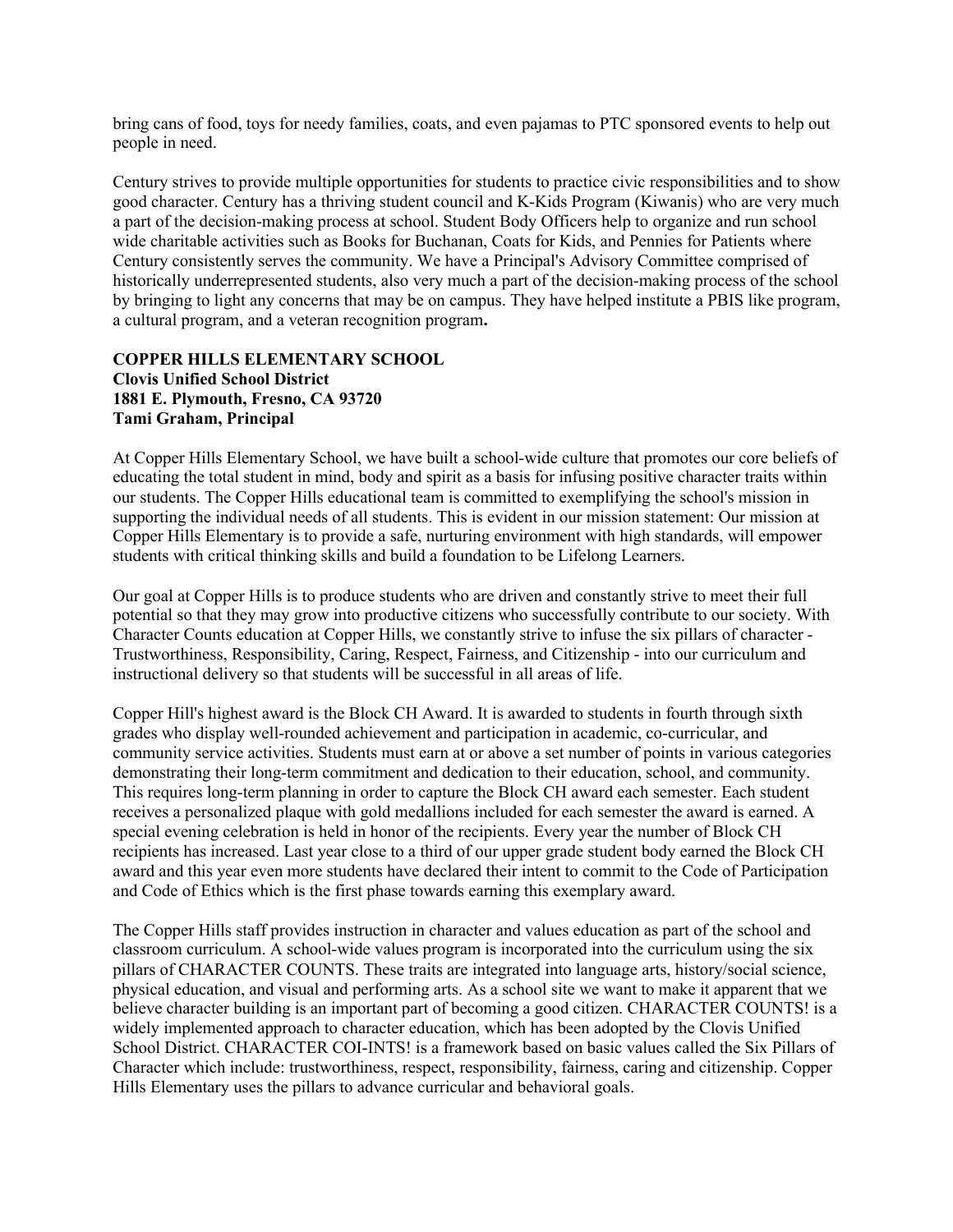The Principals Advisory on Student Affairs is a diverse group of students, who are recommended by teachers. They were asked to choose students for their strong character and responsible nature. It serves as an outlet for students to reach out and find ways to improve the quality of life on the Copper Hills campus and the surrounding community. This year's focus will be a Kindness Initiative. The goal is to empower the students to create a school wide culture of kindness. Students who are part of the Principals Advisory on Student Affairs come up with ideas to help their school and community then put the ideas into action. They illuminate the view of "school life" as a total picture, not isolated bits and pieces, which is a real eye opener for the grownups on the campus.

#### **DEL REY ELEMENTARY SCHOOL Sanger Unified School District 10620 Morro Ave, Del Rey, CA 93616 Pete Munoz, Principal**

At Del Rey Elementary, we pride ourselves in educating the whole child by providing instruction for each student in academic, social, and emotional development in order to reach their highest potential and become productive citizens. The mission of Del Rey Elementary is to prepare each student in the areas of academic, social, and emotional development in order to teach their highest potential and become productive citizens. This mission at Del Rey Elementary ties into character and civic education because we want to create model students that will become productive citizens. Del Rey Elementary vision for our school is that Knights collaborate, think critically and persevere through rigorous, relevant and engaging task using multiple strategies and materials. This vision is made possible by the different programs that are put into place for students to grow and learn.

Del Rey Elementary recently became a dual immersion school which has helped connect our school to our city in a closer way. Our community members mostly are Spanish speaking and with our dual immersion program, many students are learning Spanish to speak with their family members who do not know any English. This program has also helped bring other students who would like to learn Spanish and come enroll at our school. With all our programs, activities and clubs this has helped our school receive the goal of our mission and vision statements that tie into character and civic learning. Our mission is to prepare all students academically, socially and emotionally in order for them to become productive citizens. All clubs and activities that our students have access to build upon all three areas of our mission and help foster positive relationships for students. Our vision is that all students will think critically and push on through hard tasks using different strategies, but this vision does not only pertain to inside the classroom, but to outside as well.

One way that students are exposed to character and civic education is by the use of Second Step within the classrooms for all grade levels. Second Step is a program that is focused on Social-Emotional Learning (SEL) that encourages students to create an empathetic society by providing them with tools for the students to take an active role in the social-emotional growth. The goal of Second Step is to help lower the amount of problem behaviors and raise the students' school success and promote socialemotional competence and self-regulation. Every grade level teaches Second Step once a week. Each lesson covers different topics but teach skills in the four areas of skills needed for learning, empathy, emotion management and problem solving. Along with Second Step, there is a Bullying Prevention component that teachers use to help prevent bullying and provide clarification of what bullying is versus what it is not. Both of these programs together help provide students with tools that can be used inside the classroom and outside the classroom.

Our students at Del Rey Elementary are involved in many different activities that they can give back to the community and learn more about character and civic education. The different activities that student have participated in this last year and current year are Kids Care Club, Pennies of Patients, Kids Day and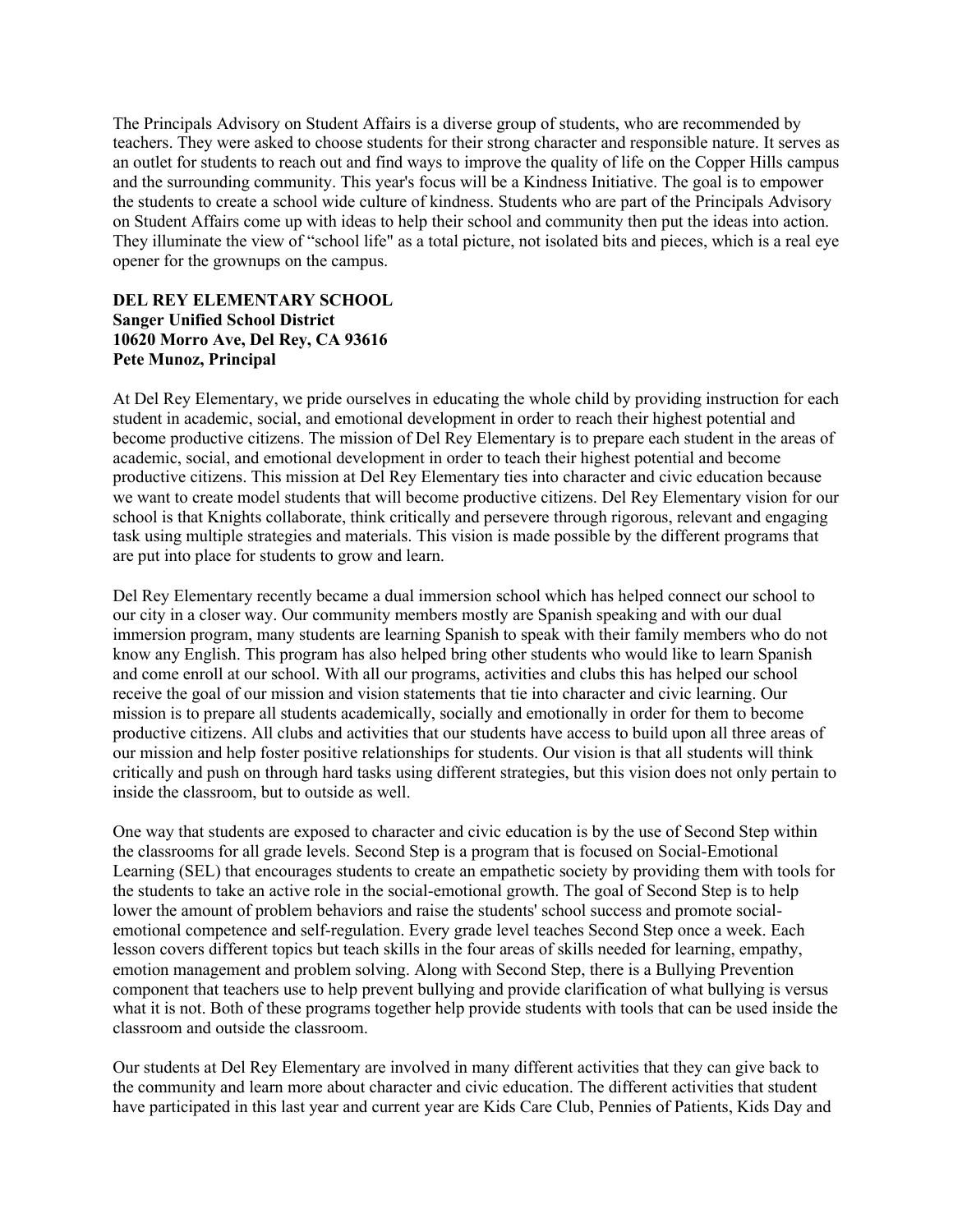other project-based learning. Students that are involved in Kids Care Club are those in the fourth through sixth grades. Those students organize the events that the students participate in. Last year the students fundraised money for Pennies of Patients, where each class donates change to help cancer patients. The classes compete to see who can raise the most money, but they are also learning the importance of helping others. The students have also participated in Second Saturday, a community event where students and their families can gather at the park for fun activities and food. This is a partnership that was created by the sixth-grade teacher and her classroom along with the Boys and Girls Club in Del Rey. These events are positive connects the students are creating to help families and their children enjoy fun activities and not fall into gang activity.

#### **DRY CREEK ELEMENTARY SCHOOL Clovis Unified School District 1273 N. Armstrong Ave, Clovis, CA 93619 Aaron Cook, Principal**

It's been said, "Healthy communities build healthy schools and healthy schools build healthy communities." For 153 years, Dry Creek (DC) Elementary School has built upon a strong community base of support that centers on core ethical and family values. Our community and student body have high expectations of good behavior in students as evidenced by a strong work ethic and a collective responsibility to do what is right. Pride in our school community is promoted through core instruction that corresponds with what is being taught and encouraged at home. Our instruction is driven through the Six Pillars of Character as well as Panther Pride: Be Respectful, Be Responsible, and Be Safe.

Implementing Panther Pride has become the primary goal of providing tangible and meaningful ways for our students to participate in their character and civic education. We are currently in our second year of successfully implementing the Tier I program of our positive behavior intervention system (PBIS). Progress of achieving Tier I goals is measured both formally and informally on a continuous basis with the support of our district PBIS coach and site PBIS leadership team.

Character and civic education is highlighted by teachers throughout the curriculum at all grade levels. It is addressed both as specific focused programs and integrated in our core curriculum. We have partnered with motivational and anti-bullying speaker, Retro Bill, to provide another engaging way to promote good character in students. We continue to display Character Counts Pillars across the campus. We host Agency Day during Red Ribbon Week that engages a variety of community agencies to promote healthy choices. Our classroom multicultural focus engages students in providing a better understanding of a variety of cultures that make up our society. Every student on our campus participates in digital citizenship lessons. Teachers use lessons from Second Step and the Benchmark curriculum to help use literature to teach specific life and character lessons. Our upper grade students participate in Panthers Club to highlight opportunities for students of all abilities to celebrate how we are more alike than different. Our  $6<sup>th</sup>$  grade students engage in Human Relations Days to build human connections and healthy peer relationships. Teachers continue to use these examples to infuse character development within our academic lessons.

On the DC campus, students are actively encouraged to volunteer as well as to reach out to the community. Classrooms rely on student help to run smoothly by completing a variety of classroom activities. Our campus benefits when students serve in the school cafeteria at lunch, greet visitors, volunteer to clean up after events, participate and serve as school safety patrol members, and make themselves available to do what an adult on campus asks them to do. While these classroom and campus duties may sound simple and insignificant, our school sees it as an opportunity to learn to be a kind, helpful, and productive citizen.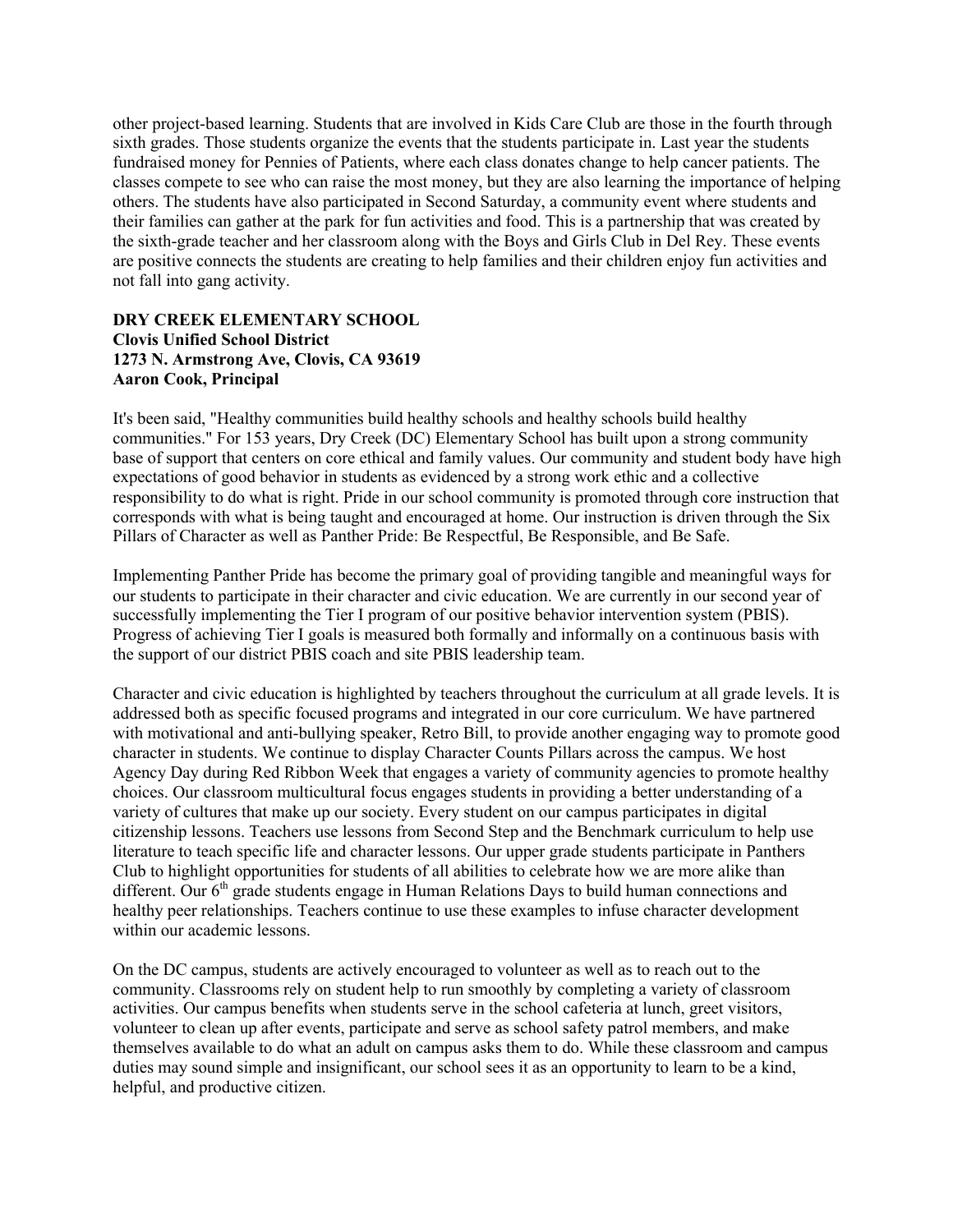Students take delight in participation of community outreach activities. Throughout the year, invaluable opportunities to serve those less fortunate are available. The DC families are amazing when it comes to our campus collections of donations. Toys for Tots, Coats for Kids, Buchanan Clothes Closet, Christmas gifts for needy families, and backpacks for the Camp Fire victims are indications of the giving spirit of our community. Students brought a variety of toiletry and needed household items for the Marjorie Mason Center for members of the community who are in need. Letters have been written to soldiers overseas and to the children at Valley Children's Hospital. Our choir visits assisted-living homes to share music and visit with the elderly.

#### **FREMONT ELEMENTARY SCHOOL Fowler Unified School District 306 E. Tuolome, Fowler, CA 93625 Monica Sigala, Principal**

Character and civic education is the foundation of our students' educational journey. Academic achievement is important; but, we can never underestimate the incredible value of good citizenship. Our students practice the Eagle Way each and every day. It is not just something we say. It is something we do in the classroom and outside of the classroom. We know it is our duty to provide experiences for students to develop good citizenship values that become an innate part of their daily lives. Integrity and respect are practiced and recognized as traits that encompass the Eagle Way.

Our character and civic goals are imbedded within our district's BIG TEN Character Pillars and our school SOAR mantra: Show Respect, Observe Safety Guidelines, Act with Integrity, and Remain Responsible. Each month, we highlight a specific character trait for our students. Teachers and classrooms recognize both a Student of the Month and a student who demonstrates that specific character trait for Character of the Month. Students enjoy o donut with the principal at the end of the month and students have their picture taken. We heartily celebrate good citizenship because we know a campus that is nurturing and safe will be a campus that has an optimal learning environment.

Character education and civic-learning is part of our positive behavior intervention and support practice from the minute we start the school day until the end of the day - we ore a community of Eagle citizens. We tie our instruction to our SOAR mindset. Students earn a SOAR brag-tag for demonstrating good citizenship and SOAR tickets to be used for our Bonanza drawing as well as enjoying lunch outside with two friends. Students also enjoy a monthly Eagle Friday that celebrates good citizenship with various activities to choose from. We have Eagle Recognition for school staff to recognize any student at any time for showing the Eagle Way.

Promoting a positive school learning environment is our priority. Our weekly announcements include student announcements. Students are invited to share announcements about service-learning, public service announcements, and other school information. Our students have the opportunity to participate in Jump for Hearts, Red Ribbon Week, Digital Citizenship Week, and other various service-learning projects. These activities promote a safe, clean, and secure learning environment.

Teachers not only promote fairness, equity, caring and respect, they live it each day. Our teachers create environments within their classroom where students belong to their own community. It is not uncommon to see students from the same classroom to play together at recess and take care of one another, much like family takes care of each other. We are all part of the Eagle family and within each classroom, it has become something much deeper.

Our daily instruction provides morn opportunities for teachers to infuse character and civic education through our ELA Benchmark curriculum CIs well as our history standards, science and math too. Our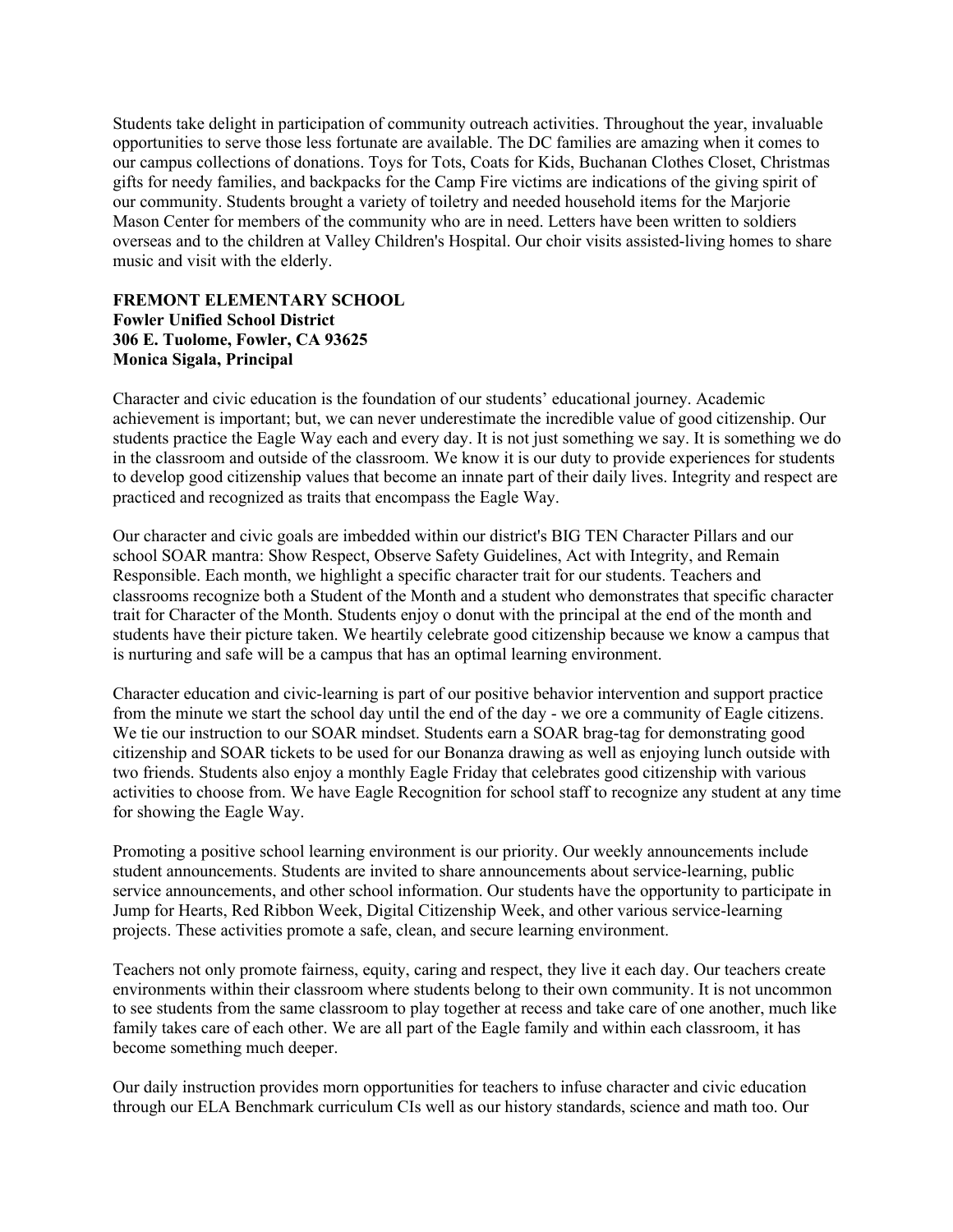ELA program includes themes where teachers are able to connect their curriculum to real world issues impacting our community and world. Without listing them all, some of the themes are Government for the People, Communities Then and Now, Making Decisions, Understanding Different Points of View, and Conflicts that Shaped a Nation. Many classrooms engage in service-learning projects that connect to the learning taking place in the content. Currently we have four service-learning projects in place: Socks of Love, Honor Flight Project, and two fifth grade civic-learning projects taking place. Socks of Love is a third grade project where third grade students fill socks with essentials needed for doily life such as toothpaste, toothbrush, deodorant, and hand cream. Volunteers from The Fresno Rescue Mission come to speak to the students and share facts and statistics about the people who are homeless in our community.

#### **FUGMAN ELEMENTARY SCHOOL Clovis Unified School District 10825 N. Cedar Ave, Fresno, CA 93730 Michael Olson, Principal**

The mission of Fugman Elementary School is to guarantee a safe, positive, and cohesive learning environment that inspires all students to maximize their performance in mind, body, and spirit. The Vision of Fugman Elementary School is to build a community of learners who know and live each day the qualities of an effective learner. We strive to build learners who know what they are learning, its relevance, and how they know learning has been mastered. We aim to build learners that seek and provide feedback and are reflective on where they are in the learning process. Our students should know when something is difficult and have the strategies and perseverance to see themselves through challenges.

While it is difficult at times to translate character education, citizenship, and civic engagement into tangible numbers-driven goals, our school attempts to measure its effectiveness in this area in a variety of ways: 1.) CUSD CLASSI Model – Component 2 - Goal: Earn CLASSI. As measured by student involvement, clean campus, parent input meetings and implementation of Character Counts Program; 2.) SWIM - Behavior Data - Goal: Reduce the number of disciplinary behavior incidents as measured by number of Pink Slips, office referrals, suspensions; 3.) Education and experience. Goal: To involve character education, character development, and civic learning as an integral part of our overall academic program, as measured by teacher lesson plans, Block F program, service learning opportunities, co-curricular opportunities, school-wide programs, and more.

Within our academic curriculum there are embedded components that address character education and civic education. In our ELA series, Benchmark, within the units of study there are texts and specific units of learning that focus on character qualities as well as government and civic institutions for student learning. One example of this would be in the 2nd grade series, the first unit of study in their benchmark curriculum focuses on the essential question, "Why do we need a government?" In this unit, students read and compare selections about the government to understand what the government does and why it is important. Additionally, our teachers are always looking for opportunities, both formally and informally, to weave character education into their curriculum. These examples are reflective of the Fugman's staff overall approach and attention to teaching character and developing the whole child.

Our adults on campus are committed to being the models of character on our campus on a daily basis. They demonstrate fairness and equity in their treatment of all students and staff. They show caring in all different ways from keeping their classrooms open during lunch recess to serve as a safe space or for extra academic support to their involvement in school-wide events like dressing up for rallies, volunteering at school events, and countless other demonstrations of selflessness. Finally, our adults demonstrate respect to all students and to each other in all of their interactions.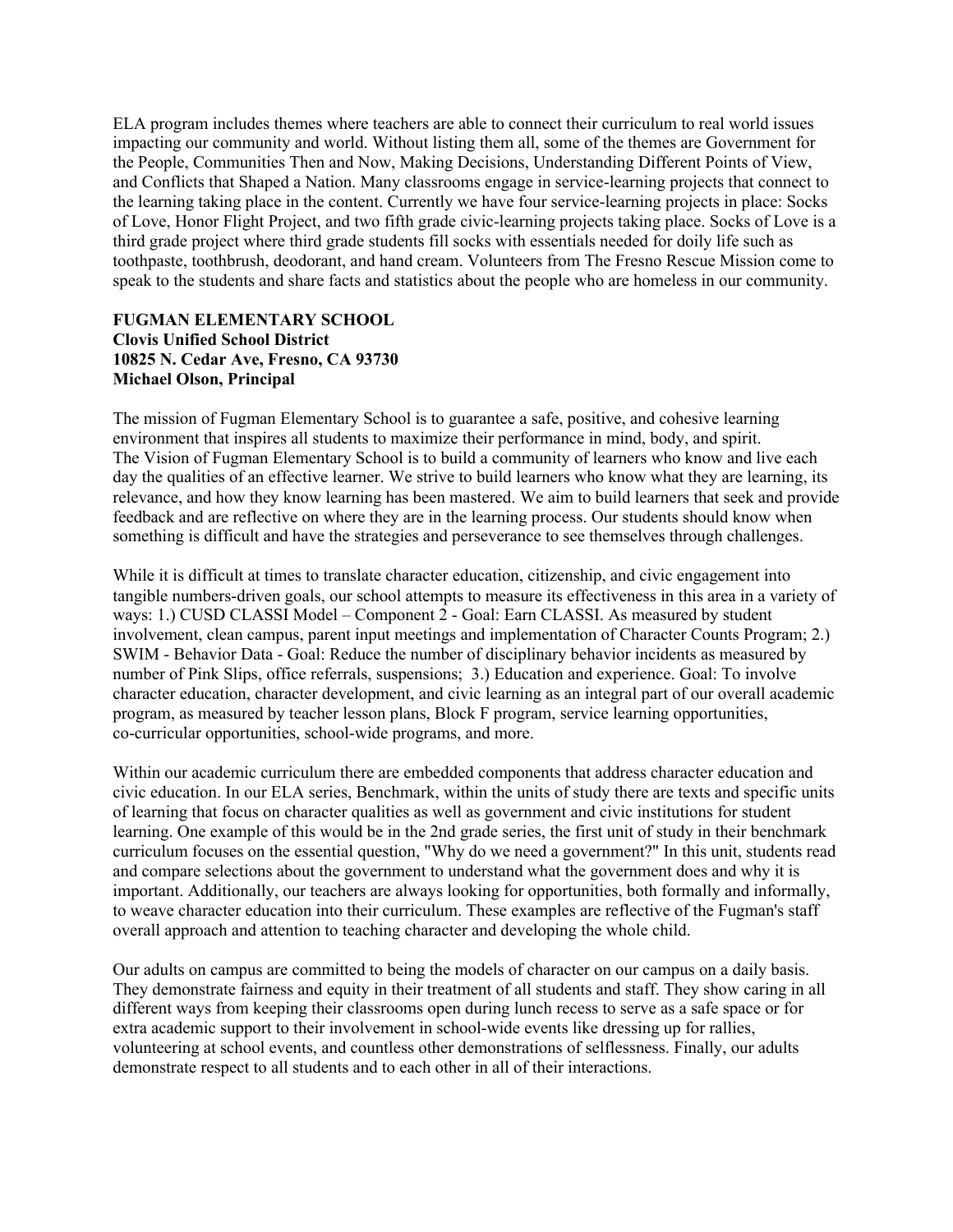Within Fugman elementary there are a number of intentional opportunities for students to engage in civic and service learning. The most notable of these opportunities is through our Block F program, The Block F program is established for all students in grades 4-6. For students to earn the Block F award they must meet certain criteria in Body, Mind, and Spirit categories. Within the spirit category there are embedded criteria that requires students to be involved and engage in school service. These range from being a library monitor, custodial helper, lunch helper, or safety Marlin. Additionally, in order to earn the Block F recognition students must complete a service learning component where they volunteer their time with a community organization, The Block F award is the highest recognition a student at Fugman can receive as a student and the intentional placement of a service learning component into the program was intended to emphasize our commitment to developing students of character who have a mindfulness around community engagement.

#### **GARFIELD ELEMENTARY SCHOOL Clovis Unified School District 1315 N. Peach Ave, Clovis, CA 93619 Jennifer Bump, Principal**

Each student at Garfield Elementary can R.O.A.R. about our Character Goals: Remember Safety First, Outstanding Character, Act Responsibly, and Respect for All. These four-character tenets make up the core of our PBIS Program. Research has shown that positive behavioral support systems help students to be successful, hold themselves accountable, encourage ethical behavior, and help students reach their goals. These four tenants help students create positive character habits that will serve them well as the move out into society. Students that exit school and become citizens of character that are aware of how their behavior impacts both themselves and others are the type of people that positively impact the world around them.

As a school, Garfield has taken the CHARACTER COUNTS! program and rolled those six pillars intoour R.O.A.R. Program. Our program has seen great success and our students have responded incredibly well to our four main tenants. In the 2017-2019 school year we were recognized by the State PBIS Coalition as a Silver Level PBIS School and then in the 2O18-20I9 were recognized as a Gold Level PBS School. In the 2019-2020 school year we are striving to be recognized as a Platinum Level PBIS School, the highest level available. In addition to school-wide recognition our students are given CHARACTER COUNTS! awards at our quarterly award assemblies. Students are selected by their teachers and are given a character award based on one or multiple pillars that they have shown both inside and outside the classroom. Over 200 students on campus are recognized each year for their high character through this award.

Character and Civic Education are infused throughout the core curriculum, while also being reinforced with supplemental materials outside the core curriculum at Garfield. We use Benchmark Advance for English Language Arts instruction in grades K-6. There are character and civic education topics embedded throughout Benchmark Advance. For example, all third and fifth grade students complete a unit on government exploring both the structure of government and the role of individuals as civically responsible citizens. Units of instruction across all grade levels provide students the opportunity to make personal connections, engage in academic conversation, and write at length about character development, understanding the perspectives of others, and their role in creating a society that is equitable, fair, and solution- oriented.

Caring staff are critical for the success of students. On our annual SART Survey 94% of parents indicated that the adults at Garfield care about students. Our staff is willing to go above and beyond to support students academically, behaviorally, socially, and emotionally. We have 14 staff members trained to facilitate Clovis Supports and intervention groups to help students in grades l--6 who are struggling with life situations and/or trauma, Students are provided with help in a safe and non-threatening environment.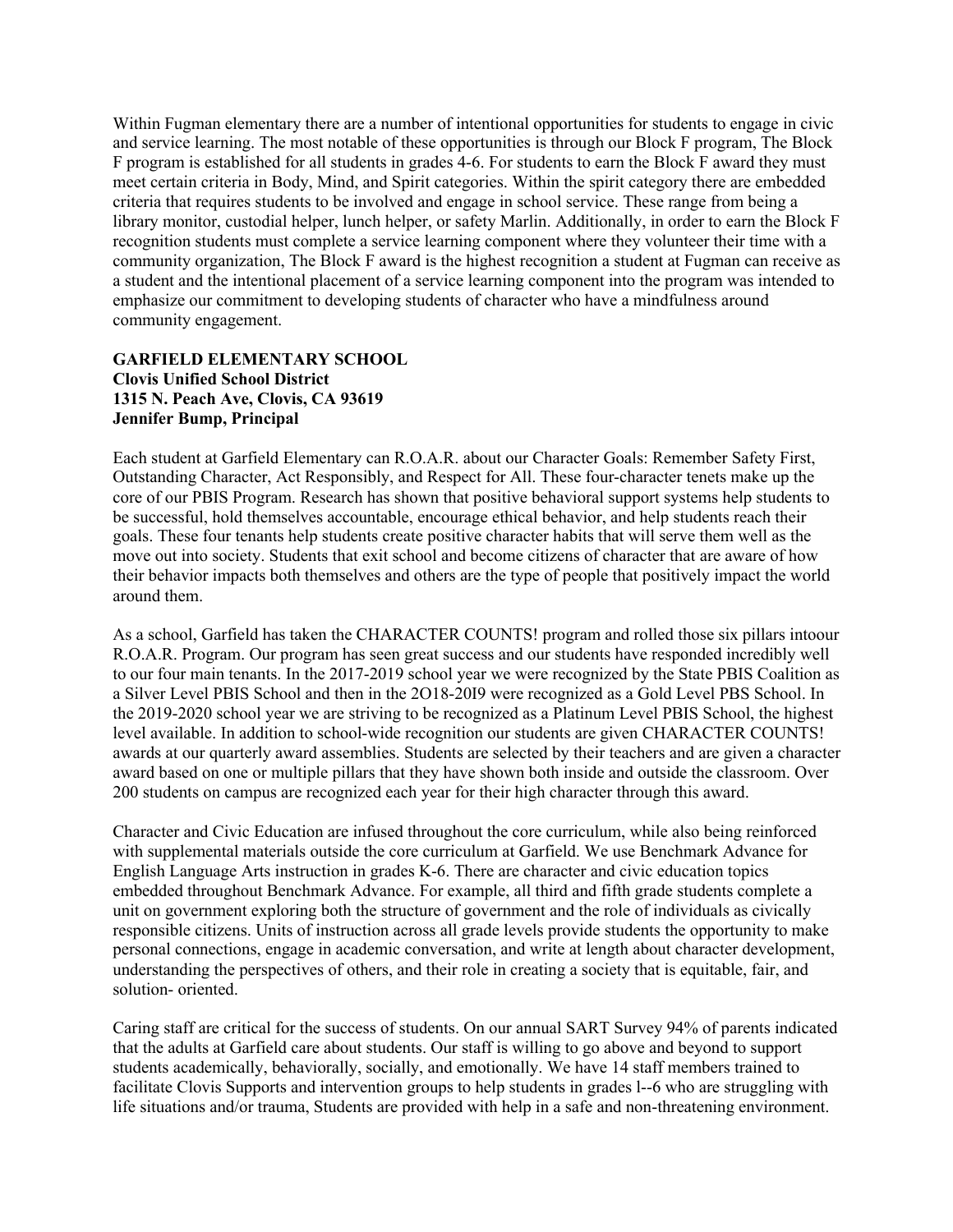We also have an annual anti- bullying assembly in which students are taught to be kind and how to respond if they encounter a bully.

At Garfield Elementary our students are presented with a wide range of opportunities to contribute to the school and community in meaningful ways. Just as academic success contributes to student knowledge and achievement, providing opportunities for students to give back creates high character citizens who are thoughtful, caring, and ready to give back to the world. Just a few of the opportunities students are presented with to give back include our Human Relations Council (HRC), Student Council, Giving Tree, Athlete of Character, and Cub Buddies. Our athletic programs also contribute to the high character of our students through the Champion of Character Award. Our Cub Buddies program allows our students the opportunity to spend time with students that are medically fragile.

#### **HARVEST ELEMENTARY SCHOOL Central Unified School District 6514 W. Gettysburg Ave, Fresno, CA 93723 Julie Shafer, Principal**

One of Central Unified's Guiding Principles is "every student is prepared for success in college, career and community." If we are truly preparing students to be productive citizens in their adult life we cannot solely focus on academic content and standards. At Harvest Elementary, we believe in educating the whole student and work to instill character values and positive behavior in addition to mastering standards. It is the moral obligation of educators to teach future generations how their actions impact others, how to solve problems and understand different points of views so they develop their moral compass. The old African proverb, "it takes a village to raise a child," is more than a saying. We are a community and all the students that come to us are our responsibility. Teaching them character and civic responsibility will enable our students to develop strong core values which will benefit their decision making abilities now and in the future. If all schools in America included character and civic education into their daily routines the potential positive impact to the greater society is astronomical and would have a ripple effect into homes and neighborhoods.

Our school has implemented school wide character lessons which are displayed and as well as our Second Step Social and Emotional curriculum being taught in every classroom. The PBIS team believes this has strengthened our Tier 1 system and is purposely teaching school wide expectations to the staff and students. The District Parent Survey that was conducted last year also shows that 91.4% of our families feel that staff and students respect each other. In addition, 90.6% of families felt that adults care and pay attention to the students at school. Families also felt that 80.4% felt the school is safe place where bullying was not tolerated which was a 5% increase from the previous year.

Creating an environment that is caring, supportive, and conductive to learning is one of our top priorities. We understand that students need to feel welcomed on campus and be in an environment that allows them to feel safe to take risks, ask questions, collaborate and be themselves without fear of ridicule or repercussion, both inside and outside the classroom. In every classroom, teachers have a respect agreement that was created with the input from their students as well as classroom routines and procedures that emphasize positive behavior. Our school also implements bully reporting. Students are able to report anonymously via note to the office or an email directly to their teacher or administration since every student has an email account and Chrome Book. There has been good success as well with no repeat situations being reported during follow up check-ins with the students. Administration also has a "Hawk Pact" for students who need additional support to resolve conflict with a person or group of students.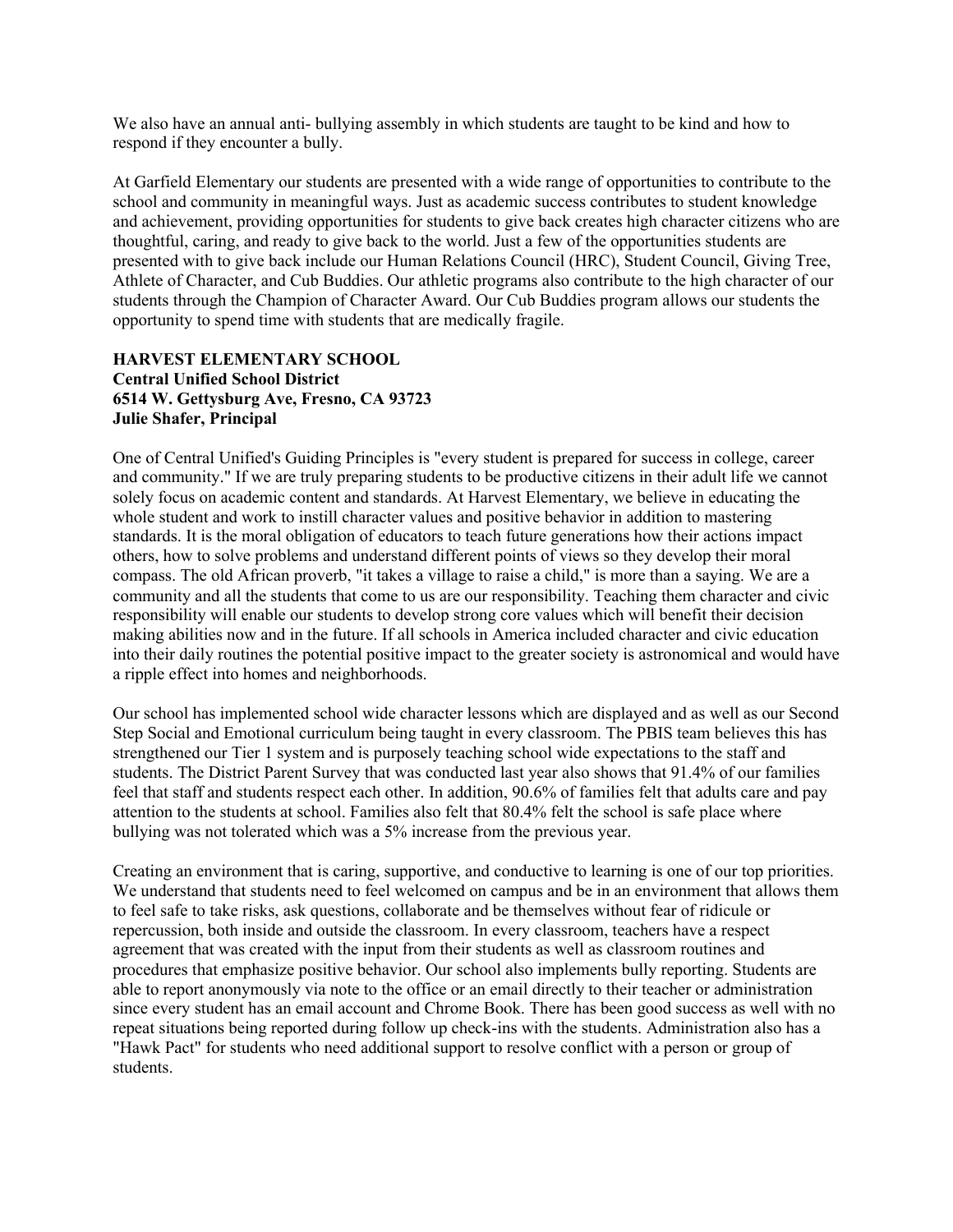All of our staff members are equally important in the success of promoting and modeling our character virtues. At the beginning of the year, all of our staff members created a Respect Agreement that is followed from teacher to students, teacher to teacher, teacher to administration and staff to the community. It delineates what respect looks and sounds like to give us a common definition. It is posted in our staff meeting room and referred to at the beginning of every meeting.

Service learning is an important part of the educational experience for our students. They need to feel empowered to be change agents and understand that their actions can have positive results that ripple throughout the community. Our leadership students participate in a school wide recycling program to help keep our campus clean as well as protecting the environment. These students are also our peer buddies to our special needs classes at Harvest. They go in during their recess and lunch times to assist the students in our functional skills classes. Our leadership students also volunteer around the school; shelving books in the library, serving kinders at lunch, facilitating games at recess.

#### **JOHN S. WASH ELEMENTARY SCHOOL Sanger Unified School District 6350 E. Lane Ave, Fresno, CA 93727 Yolanda Shahbazian, Principal**

Character education and civic learning is essential to sustaining the constitutional democracy in America. Character traits such as moral responsibility, self-discipline, and respect for individual worth and human dignity are essential to a democracy's well being. The John Wash Elementary staff believes that the development of character in children is critical to the future of our nation and is our responsibility as educators. The culture of John Wash Elementary is evident to everyone who walks on campus. The feeling of family and belonging has been a long-standing tradition, even while our enrollment has grown to over 700 Preschool-6th grade students. Every Friday, you can see the students and parents gather on the blacktop to hear announcements, celebrate our students and staff, sing our fight song, and say the Pledge of Allegiance together.

John Wash Elementary seeks to embed the following into its character and civic education program: selfdiscipline, perseverance, community responsibility, and respect for others. Our school motto, "Many Cultures, One Family, Stronger Together!" reflects the character education goals and values we teach at our school. Making the kind of society we envision a reality is the most important challenge we face as educators and also the most important work we do. All stakeholders in the community share in the responsibility, including teachers, support staff, administrators, parents, and community members. This is presented to our community through Parent Teacher Association discussions, monthly newsletters, assemblies, family nights, School Site Council, English Language Advisory Committee meetings, staff meetings, and student leadership.

John Wash Elementary has implemented ethically rich content of academic subjects such as literature, history, and science to teach character and civic values. Through the curriculum, teachers incorporate cooperative learning activities within lessons to help develop students' appreciation of others, understand multiple points of view, and work with others toward common goals. This promotes self-discipline, respect for others, civility, punctuality, and personal responsibility. John Wash teachers collaborate to build school and community service-learning projects that provide students with relevant and motivational opportunities to connect the formal classroom instruction with the principles and processes of democratic life through practical community problem solving. Additionally, John V/ash Elementary School partners with our local churches, businesses, government, and media in promoting our core ethical values.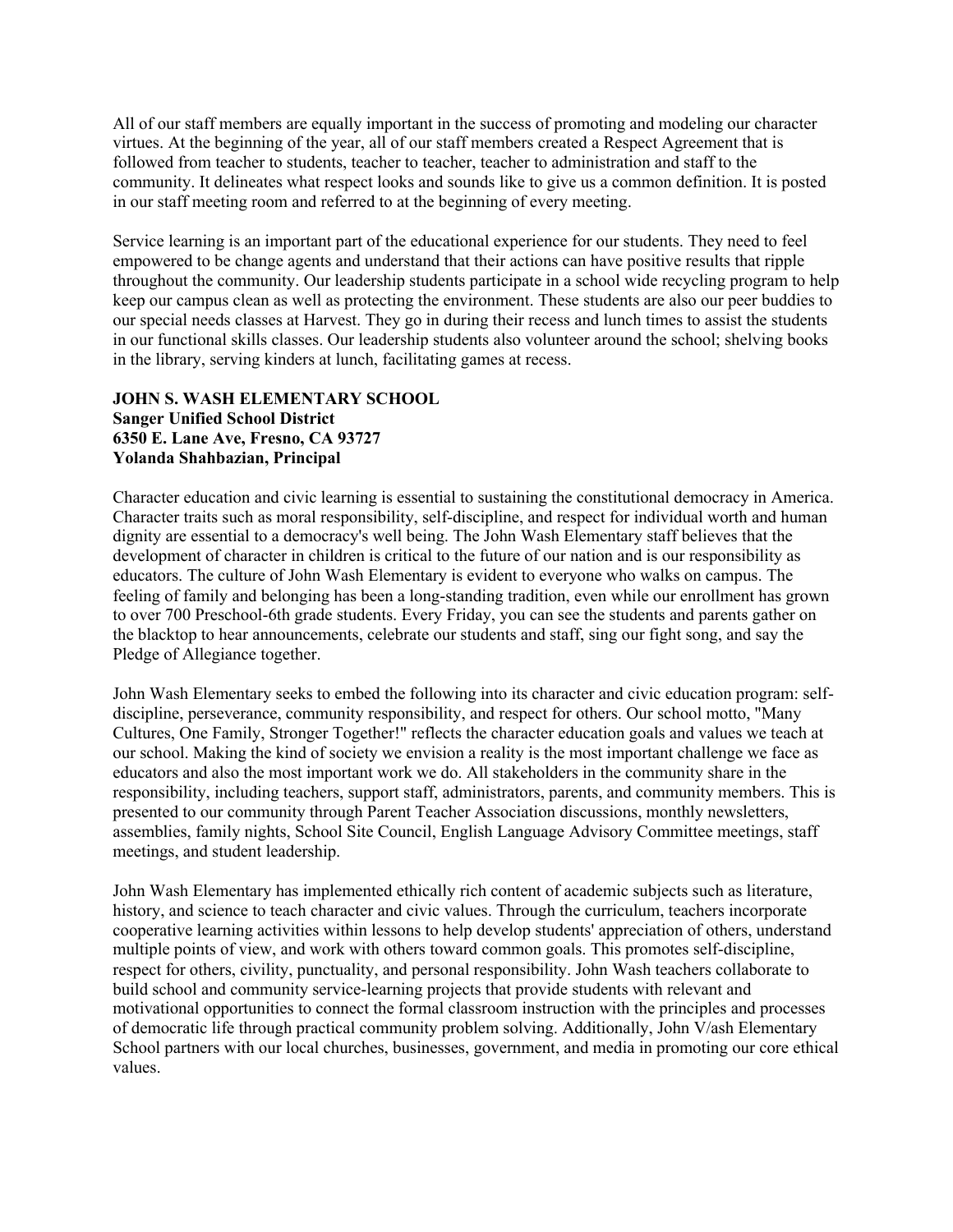Adults on campus promote and model fairness equity, caring, and respect by greeting students outside their classroom door at the start of the day. At lunchtime, staff members and parents sometimes eat with students or play with them at recess. Our school Watch D.O.G.S. (Dads of Great Students) program encourages dads or male role models to spend time on campus. On a monthly basis, our PTA provides refreshments during our awards assembly. For the past three years, adults on campus have supported the Jeans for Troops Day donating hundreds of dollars to the GIGO fund.

John Wash Elementary pursues community service learning opportunities in addition to charitable acts that benefit the community. With service learning integrated into our core curriculum, students internalize the value of giving versus receiving. John Wash students realize it only takes one. For the last two years, one student raised awareness among the entire student body of the threat tigers face in the wild. Since our school mascot is a tiger, this student started a campaign to Save the Tigers, distributing boxes to collect change and making announcements to encourage others to get involved. All proceeds were donated to the World Wildlife Federation. Each year, our student body also adopts a Make A Wish child. The leadership club at John Wash Elementary collects donations from the community to provide supplies for a threeweek hot chocolate sale with all proceeds benefiting Make a Wish.

#### **LIDDELL ELEMENTARY SCHOOL Central Unified School District 5455 W. Alluvial Ave, Fresno, CA 93722 Charlene Clark, Principal**

At Liddell the civic and character education goals for students are to be a positive influence in their school and community. We reinforce these goals each day by reminding staff and students of the Liddell Lion Laws: Respect, Responsibility, and Ready to Learn. The character education goals for Liddell Elementary have been built around the Lion Laws and the Character Counts! Pillars. The Lion Laws were developed by the PBIS team during the 2010-2011 academic year and were implemented in August 2012. The following year, the Character Counts! Pillars were incorporated to further support character education. Our character and civic education goals are not static; a team made up of an administrator, teachers, psychologist, parent and student look at data several times a year to determine where and how we can improve.

Character education is addressed per character period within class activities that align with the period character trait. Additionally, students are constantly reminded of what it means to be Respectful, Responsible and Ready to Learn and classes display what each character means in the main hallways during each period as well as in the classroom. Our second graders brainstorm ways that they use the pillar of character and they write a paragraph for each pillar. At the end of the year, their paragraphs are compiled in a book for each student to take home.

Liddell produces citizens with good character who are civically minded and are actively making a difference in the community around them. Character and civic education is addressed at Liddell Elementary School throughout the curriculum and grade levels in a multitude of ways. Our students have multiple opportunities to become involved in athletics, student leadership, art club, and other extra- and co- curricular activities student leadership, recycling, sports, canned food drives, Pennies for Patients, service learning projects, Wonders stories/units and with PBIS. Our athletes select a member of the opposing team to give the Victory Medal. The Victory Medal honors the athlete for their positive choices, character and leadership; in other words, the selected athlete has demonstrated good sportsmanship.

We ensure a clean and secure learning environment as well as a psychologically safe and caring school for our students. Student Leadership participates weekly by picking up all recyclable materials and disposing of them properly. As student leaders, they also help to ensure our school is a No Bully Zone by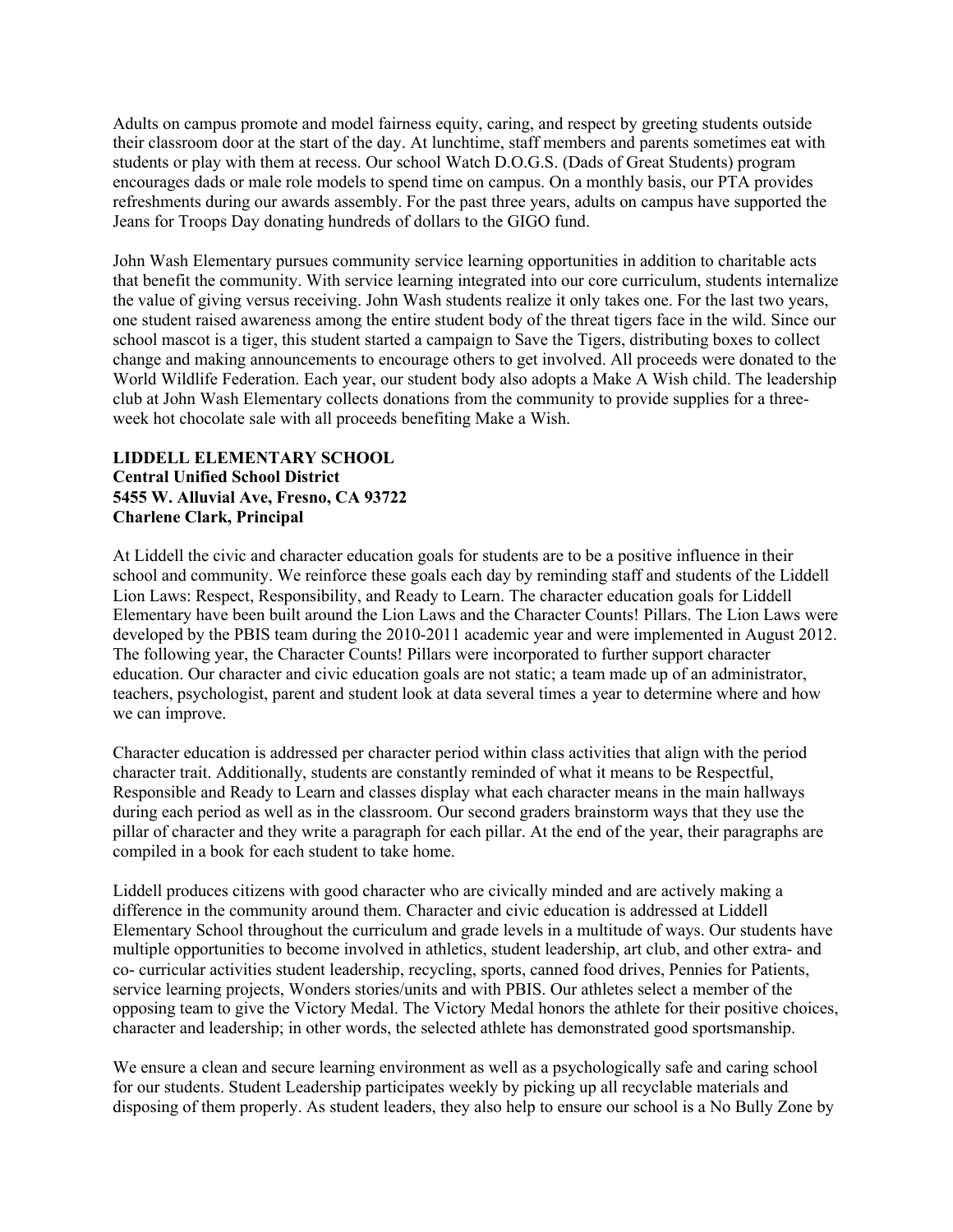educating students on bullying prevention. With our Second Step program, students are able to define bullying and what they should do if they are being bullied or if seeing someone being bullied.

Our teachers at Liddell utilize the 'Wonders curriculum which has units dedicated to service learning. Through these lessons, our students brainstorm ways that they can help out not only in our school, but in the community. In part, we have students volunteering during lunch daily to clean in the cafeteria or to spend recess picking up trash. In lieu of traditional homework, one of our teachers assigns homework for students to complete acts of kindness such as holding the door open for someone, giving someone a compliment and doing chores at home.

Other service activities include but are not limited to: Pennies for Patients money collected for the Leukemia and Lymphoma Society, an annual school wide project that averages about \$1500 per year in donations. Second grade has an annual "It Only Takes A Second Grader" campaign where we focus on collecting and making donations to our school and local non-profit resources. Pull Tabs for Valley Children's Hospital continues all year and we collect new toys for Valley Children's Hospital through Girl Scouts and Toys for Tots through the Marine Corp.

#### **MALAGA ELEMENTARY SCHOOL Fowler Unified School District 3910 S. Ward, Fresno, CA 93725 Luisa Custodio, Principal**

Malaga Elementary believes civic and character education is one of the core responsibilities we have as an educational institution to provide a solid foundation for our students to become productive citizens in our society. Making character education a priority relays the importance of good character in addition to good grades. By addressing the whole child, we ensure students are learning academic AND moral lessons as well.

Civic and character education is addressed beginning in transitional kindergarten all the way through 12th grade. Fowler Unified's Big Ten Character Traits are embedded in the curriculum and culture of each school. Teachers incorporate the character and civic education into the adopted English Language Arts core curriculum as applicable in each unit. The adopted curriculum lends itself to various opportunities through literacy to address civic and character education due to the content being mapped and aligned across the grade levels. As students go through each grade level, they get a deeper understanding of the units and standards addressed. One example would be the second unit, in the Character strand, at each grade level.

Having a school that is a safe haven for students is one of our top priorities. All staff members play an integral key role in making sure students are safe and feel secure. We aim to make students feel valued and loved. Staff members aim to serve as positive role models for students by showing high levels of respect and caring when interacting with students and families. Staff believes in the potential of all students to do their personal best and expect students to make positive choices. Staff members wear bright colored vests during supervision. Students know these adults are safe and someone who can help them resolve problems. Staff hands out F.L.Y. tickets to students who exhibit desired character traits.

Service learning is a significant part of our school and district's Character Education programs. Students learn that giving to others helps build strong character. Every classroom participates in some type of service learning project during the school year. Service learning projects are based on a community need and connected to the curriculum by linking projects to specific standards. Students are encouraged to take responsibility and ownership for service projects by planning projects, setting project goals and timelines, and connecting with community agencies. The type of skills students learn through service are exactly the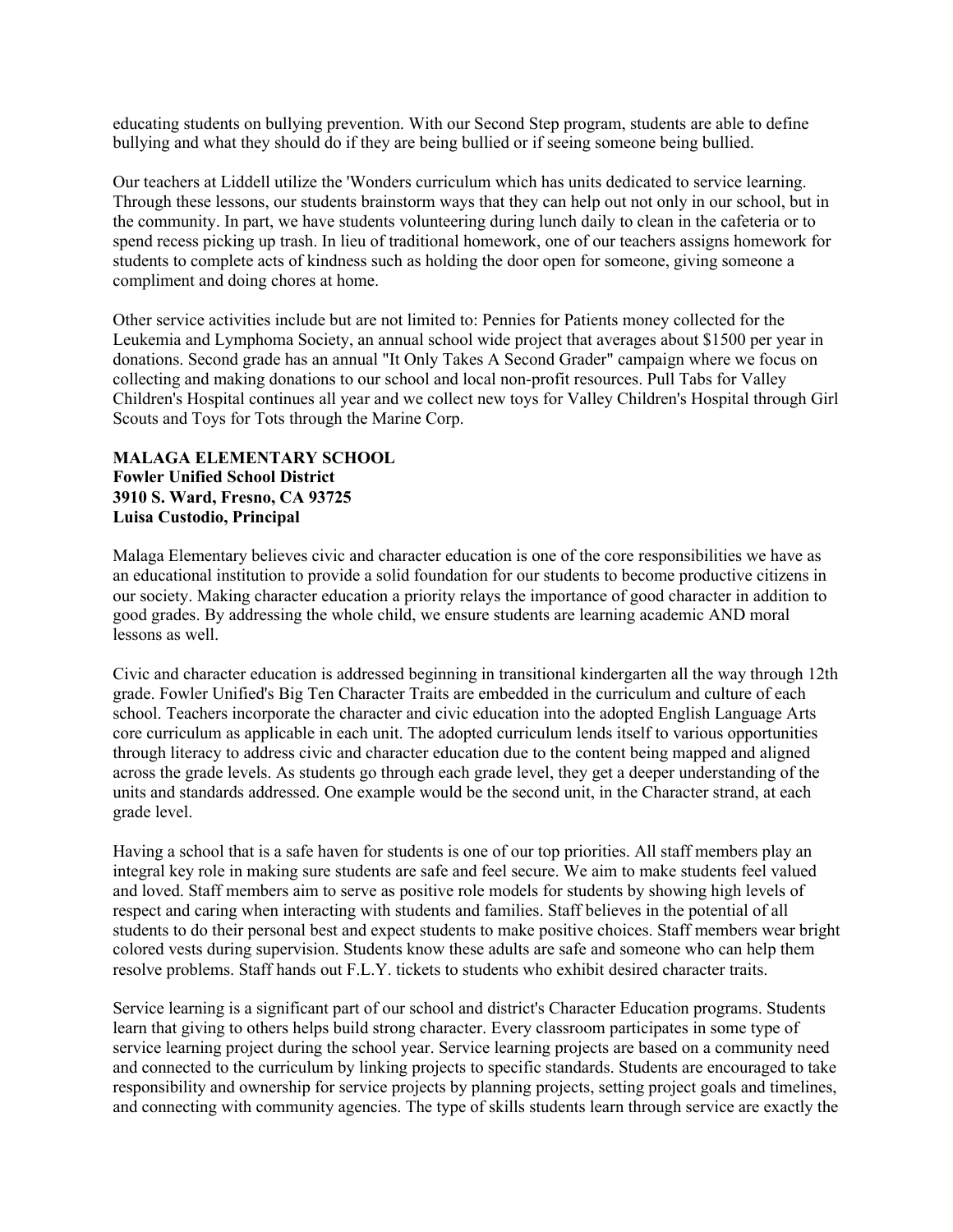ones needed to be successful in the work world, which are difficult to teach through more traditional methods of instruction. During the 2018-2019 school year, Malaga students volunteered over 922 hours! Students are given special recognition at the end-of-the year assembly for their service.

As a staff, we have made significant efforts over the years to infuse character education into all aspects of school life. We begin each day by reciting the school pledge and reminding students what we expect of them. We have set instructional expectations that require students to communicate, collaborate and think critically. We have deliberately linked character and civic education to the core curriculum. Service learning projects are directly connected to character education goals and the curriculum. We want students to be responsible and ethical, be productive and engaged citizens, and contribute positively to society. Instilling strong positive character traits is one of the top priorities we have as a school, district and community. The Malaga staff feels a professional and personal responsibility to instill in our students a sense of knowing right from wrong. Clearly, character education and service learning is not intermittently touched upon as individual teachers see fit, but rather a vital part of who we are as a community. We are Malaga Falcons und we will F.L.Y !

#### **MARSHALL ELEMENTARY SCHOOL Fowler Unified School District 142 N. Armstrong Ave, Fowler, CA 93625 Kathleen Denton, Principal**

For many years, Fowler Unified has focused on Character Education, establishing the Fowler Big 10 Character Traits and requires teachers and students at every grade level to commit to a "service Learning" mentality. Fowler Unified School District Foundations for every student include the following:

- Goal I Demonstrate FUSD Big 10 Character Traits and actively serve the communities of Fowler and Malaga.
- Goal II Participation by ALL students in one or more of the following: Arts, Athletics, Activities/Clubs, After School Programs, and Service learning.

These are district-wide goals that are supported at each school site in a variety of ways. Marshall Elementary School is a Transitional Kindergarten through second Grade school that is the gateway educational program for over 70% of the students in Fowler Unified. Students learn foundational skills in reading, writing, speaking, listening, and math. In addition, students need to learn social skills that are essential to the learning process, and the key tenets of character education and community service. To support both of these areas, and to determine their effectiveness, Marshall continues to implement a Positive Behavior Intervention and Supports (PBIS) system, which recognizes and supports positive behavior.

Marshall Elementary teachers infuse the Fowler Unified BIG I0 Character Education program into their daily lessons and assignments, rather than utilize a specific curriculum at each grade level. Students naturally hand themselves in "teachable moments" and teachers look within their regular curriculum for examples of character traits- Duty, Courage, Fairness, and Respect. One example of how character education and civic education are incorporated with core instruction is through lessons from the English Language Arts curriculum, Benchmark Advance. Transitional Kindergarten teachers provide students with an English Language Arts unit on Families and Friends/How We Care for Each Other.

Teachers and other site level staff here at Marshall Elementary are able to consistently model the Big I0 core character traits for students by integrating the traits though core instruction. As an example, Transitional Kindergarten teachers have developed a unit on patriotism- Students Learn- about the different symbols of our country that represent patriotism. Also, at the end of the unit students perform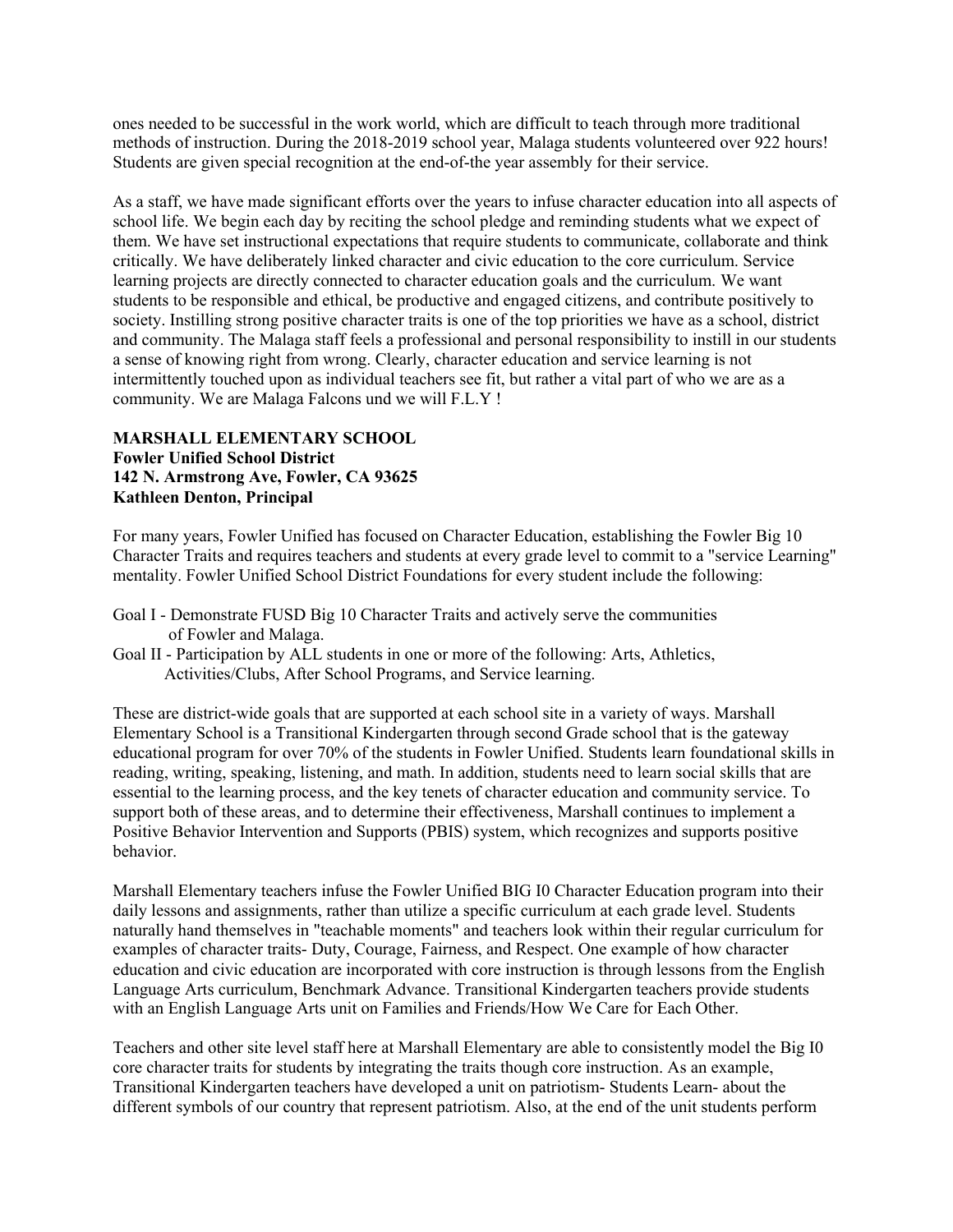various patriotic songs at the Transitional Kindergarten Patriotic Program that is held for parents, families, and community members. Another example of how site staff at Marshall Elementary models the core character traits is through the implementation of PBIS to enforce effective classroom management and academic achievement for all students.

One of the many service-learning projects that Marshall students are involved in is Pennies for Patients. This project is geared to raise money for the Leukemia and Lymphoma Society. Students participate in a school-wide contest to determine which classroom can raise the most funds. Over the past 5 years, Marshall has been able to collect over \$30,000 in donations. A service-learning project that our Transitional kindergarten classes take on is Socktober. Socktober is an event that was inspired by Kid President. Socktober is a national sole warming movement that is an easy and fun way to help those in need by collecting new pairs of socks to donate. Over the past three years, Marshall Elementary has collected over 6,000 pairs of socks. Educators at Fowler Unified understand the importance of character education and incorporating it during lesson delivery. In addition, educators on campus are aware of the value of teaching character education through service learning projects. These service-learning projects are used to show students how to serve their community, which is taught as a civic duty.

#### **MICKEY COX ELEMENTARY SCHOOL Clovis Unified School District 2191 Sierra Ave, Clovis, CA 93611 Cheryl Floth, Principal**

At Mickey Cox we feel it is our responsibility to ensure students walk away from their educational experience with more than just content knowledge. Therefore, great emphasis is placed on building the whole child in mind, body, and spirit. We believe that all students are capable of learning and reaching their greatest potential. It is our responsibility, as educators, to teach students to become critical thinkers, to respect and nurture the beauty around them, to be kind, and to learn to appreciate diversity as a strength. At Mickey Cox our school motto is, "Work hard, play fair and take care of each other." If we hold students accountable to those standards, we will raise adults that positively contribute to our democratic society and embrace their civic responsibilities.

To better support the character-building efforts on our campus Mickey Cox has recently started implementing the Positivity Project. The Positivity Project has brought a heightened awareness to students about the 24 character strengths and how they are to be recognized, in varying states, in all of us. This has helped to provide the foundation for genuine self-confidence grounded in self-awareness. It has helped our Mickey Cox students better understand that everyone is different and how to appreciate those differences. Mickey Cox has also recently added a Character Award to recognize those students that exemplify outstanding behavior throughout the quarter. Staff and administration take the time to recognize students of outstanding character during each quarterly awards assembly.

Character and civic education topics are addressed in a variety of ways on the Mickey Cox campus. Utilizing the district adopted Benchmark curriculum, students in grades kindergarten through sixth participate in lessons regarding government, community service and those that work in the community. These lessons help students understand government and communities and how people can work together to address public issues and problems. Supplemental curriculum, such as Studies Weekly, are utilized in upper grade classrooms to help teach students the many purposes of government.

The teachers and staff are caring, nurturing, and model good character counts traits that enhance the climate at Mickey Cox. All teachers display our school motto, Work Hard, Play Fair, and Take Care of Each Other" in their classrooms. In order to promote positive character across the campus every Wednesday staff and students wear shirts with positive messages. Mickey Cox students can earn spirit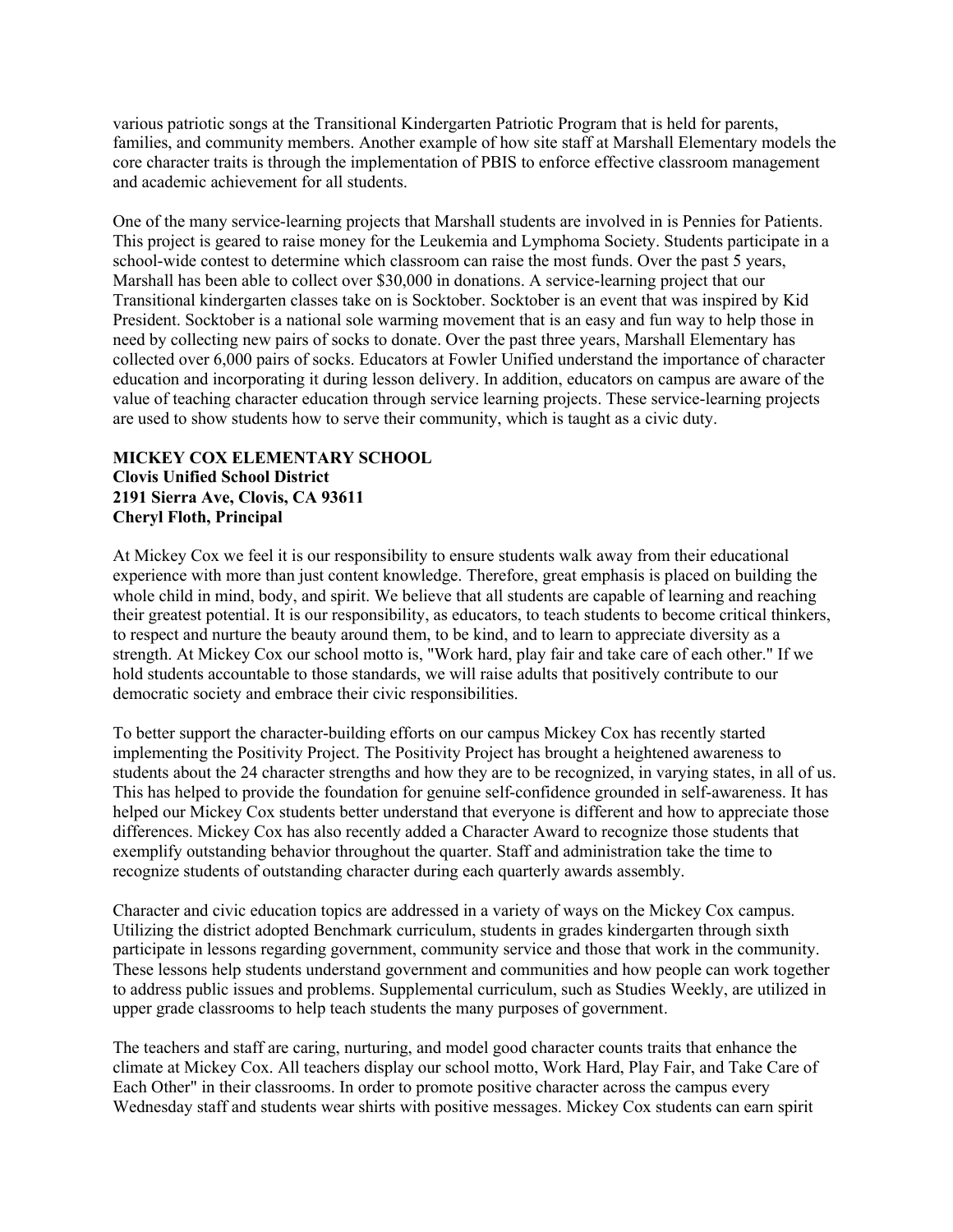tickets from any member of the staff in recognition of exemplary behavior on the Cowboy campus. Spirit tickets are turned in to the office and students are recognized every Friday on the morning announcements.

The district adopted Benchmark and Social Science curriculum utilized at Mickey Cox help students to develop a sense of community awareness. Lessons stress the importance of working together, and help students realize how their actions impact the lives of those around them. Mickey Cox has been featured on the local news over the past few years for our philanthropic efforts. Annually we hold our Mickey Cox "Souper Bowl" food drive. This past year we donated over 10,000 food items to the Poverello House and the Ronald McDonald house at Valley Children's hospital. At the end of the food drive the entire school gathers for an assembly to reveal our grand total of items and award the class who brought in the most items with a Souper Bowl trophy that has the winning class engraved. The teacher of the winning class gets to proudly display the trophy until the next food drive.

By participating in service-learning projects Mickey Cox students learn to serve the needs of others, experience the joy of giving, and take part in contributing to an effort bigger than themselves. This type of service is something that has become a way of life for the students and staff on our campus.

#### **MIRAMONTE ELEMENTARY SCHOOL Clovis Unified School District 1590 Bellaire Ave, Clovis, CA 93611 Laura Hart, Principal**

At Miramonte Elementary, we believe that every student, teacher, and staff member is an important part of the Mustang community and that by valuing the strengths of one another, we can all make a difference. At Miramonte, we teach students that "Every Mustang Matters" and that having outstanding character will prepare students to be successful, productive members of society in the future.

Character education has become a significant focus for this school year at Miramonte. Our past disciplinary data showed that a majority of disciplinary incidents, including suspensions, were for engaging in or threatening physical harm toward others. This has led to Miramonte's collective belief that explicitly teaching empathy and kindness toward others is of the utmost importance. For the 2019-20 school year, Miramonte has partnered with the Positivity Project as our primary character education curriculum. Through our implementation of the Positivity Project, teachers deliver daily character lessons around one of 24 weekly Character Strengths or the Positivity Project's theme of "Other People Matter." During these lessons, students are able to have authentic conversations with their peers around topics such as kindness, integrity, and open-mindedness at an age-appropriate level. These lessons and conversations have given Miramonte students a better understanding of how their actions and words affect others as well as a common language to talk about topics like kindness and empathy.

Each week, we focus on a different Character Strength through the Positivity Project. Teachers present a brief lesson around that week's Character Strength daily and infuse the Character Strengths into the curriculum by incorporating various activities with their lessons such as writing and role-playing. Each month our School Counselor presents a wellness theme to each classroom TK-6. Embedded in this theme are the pillars of character and civic education. The School Counselor teaches students strategies to support their mental, social, and emotional health while incorporating a character trait. For example, in the month of November and December our lessons are centered on several social justice standards in order to foster mutual respect and an understanding of diversity.

Our coaches and extra-curricular teachers also infuse character development and teaching opportunities into their interactions with students outside of the academic classroom. We expect every upper grade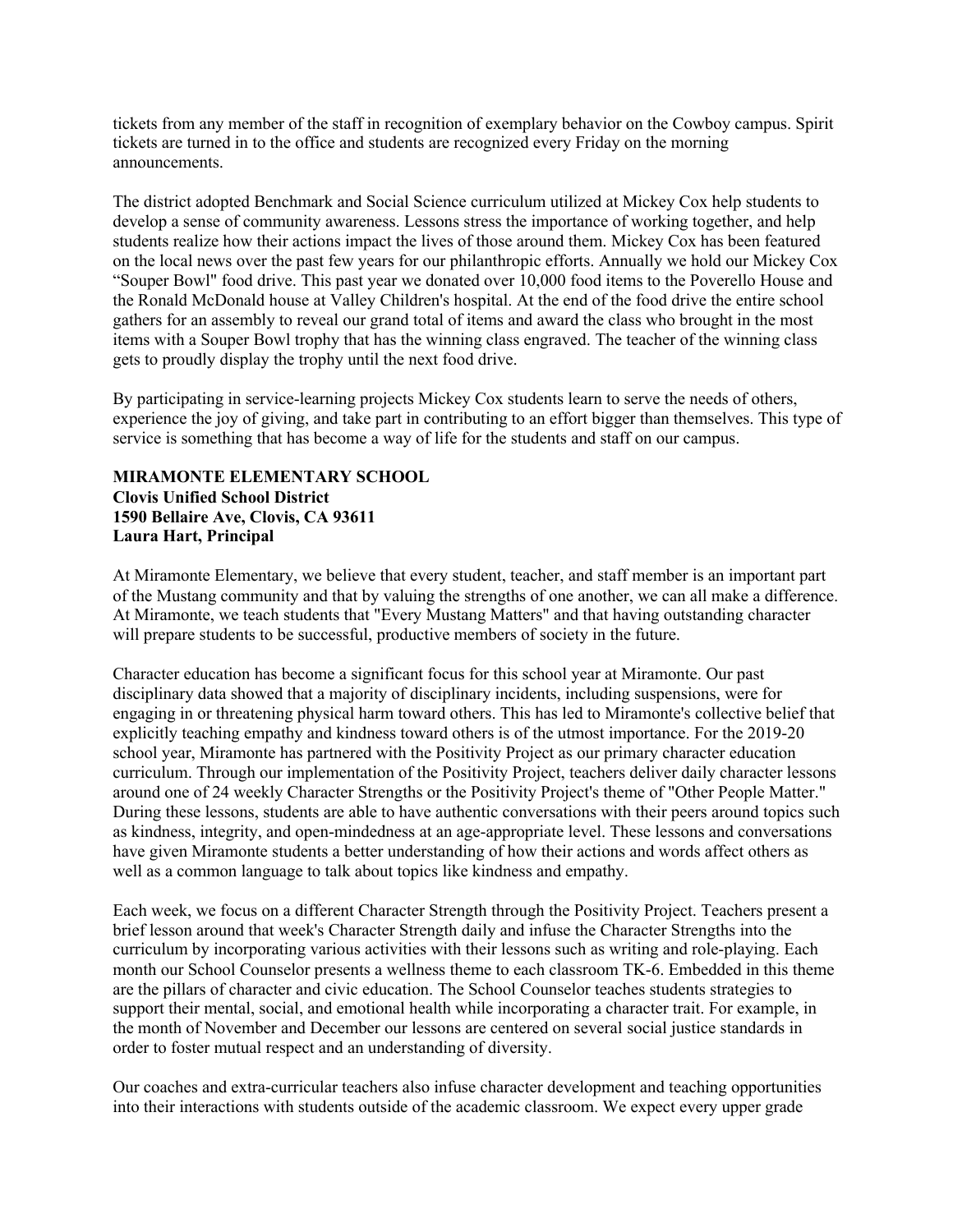student to be involved in athletic and co-curricular programs. During athletic competitions, we emphasize our athletes' character over winning the game and remind them to "win with class and lose with dignity," a core belief of Clovis Unified School District. An example of this is our implementation of the Wolfpack Award in all of our area games. At the end of each game, the coach and players vote on an athlete from the opposing team who showed outstanding sportsmanship and character. These students are presented with a certificate at the end of the game and celebrated.

While Miramonte teachers and staff aim to teach our students about good character in the classroom and other aspects of their school life, we also teach them that having good character means contributing to others. We believe that character education should not stop at the classroom door, but should permeate throughout the school and into the community. This is an important aspect of character education because we believe that it is imperative for our students to learn about good character and experience positive examples of good character so that they can apply these characteristics to their lives once they leave our school. To that end, we have several groups on campus that students can participate in that give back to the Miramonte community by providing acts of service on the campus. We also participate in various community service projects that allow our students to make a difference outside of the Miramonte community.

#### **MOUNTAIN VIEW ELEMENTARY SCHOOL Clovis Unified School District 2002 E. Alluvial Ave, Fresno, CA 93720 Monica Everson, Principal**

Our goal at Mountain View is to produce students who are academically driven and constantly strive to acquire and learn skills and positive attitudes that will ultimately prepare them to be competent, responsible, respectful contributing members of society. With CHARACTER COUNTS here at Mountain View, we constantly strive to infuse values such as Trustworthiness, Responsibility, Caring, Respect, Fairness, and Citizenship into our curriculum, instructional delivery, co-curricular and athletic programs so that students will be successful in all areas of life.

This has been a unique process where the staff, students, and community have come together through multiple venues to develop an understanding of student needs. A few examples include the development of our school wide rules and the adoption of Positive Behavior Intervention and Support (PBIS) with our school wide expectations, commonly known by all students and staff as our GRRS - Be Golden, Be Respectful, Be Responsible and Be Safe. We have become a family of diverse learners from a variety of social, economic, and cultural backgrounds that stand united in our quest to build a school that fosters positive, social, emotional, and academic growth for all students. Consequently, over the past fifteen years, Mountain View has created a unique school culture where students lead with heart, spirit, and pride. "Golden Bears Lead With HEART, SPIRIT, AND PRIDE!" is our motto that we proudly recite with gusto each and every morning on school-wide announcements. It has manifested itself from more than a saying, but rather away of life that promotes positive character attributes in all of our students and in all facets of school life.

The Mountain View staff Provides instruction in character and civic education as part of the school and classroom curriculum. A school-wide values program is incorporated into the monthly curriculum using the six pillars of the CHARACTER COUNTS! program. These traits are integrated into language arts, history/social science, physical education, visual and performing arts. A school wide common language has developed as a result of CHARACTER COUNTS! and PBIS. Staff and students alike have developed the understanding that in order to build and maintain a culture where positive character traits flourish, we must demonstrate, model, and vocalize our core beliefs in character on a daily basis. Here at Mountain View, the inclusion of the PBIS model has only strengthened our CHARACTER COUNTS! program.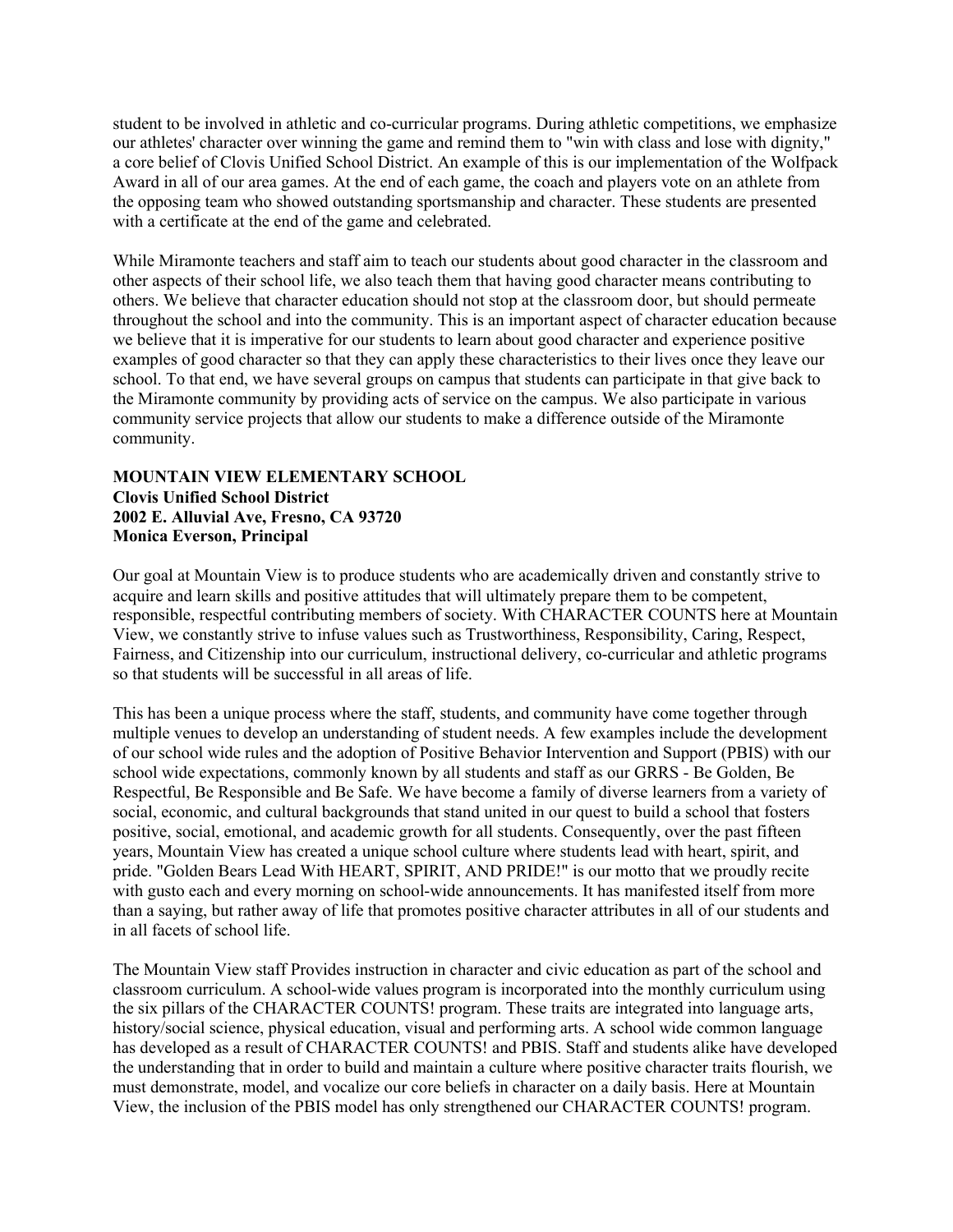Each morning on announcements, student council members remind our school community about following their GRRS (Being Golden, Respectful, Responsible and Safe) in the classroom, library, cafeteria, restroom, office, hallway, playground, and snack bar. For example, we stress a specific GRR each day on announcements and communicate the expectations for each of the areas on campus.

PBIS Ambassadors are a group of 5th and 6th grade students who are the leaders in promoting our school wide GRRS, acclimating new students to Mountain View through tours of our campus and explanations of our GRRS in all areas of our school. They also lead PBIS events and provide input and suggest ideas for student incentives for our BEAR CAVE student store. Some other meaningful opportunities students get to participate in are Peer Mediation, GATE, KOPS, MV Trash Crew, social skills groups, Braille Club, CSI, and ASES. Our Heart, Spirit, and Pride philosophy shines through here at Mountain View, our adopted CHARACTER COUNTS! program sets the tone in promoting social competencies and positive behaviors amongst our students. All staff members are leaders on this campus that hold themselves and our students accountable for doing their very best in regards to modeling morals that will enhance student learning and prepare our kids for a productive future. Students are encouraged to take ownership in their school and are given active roles in the decision-making process in regards to school rules, practices, and procedures. Student council, SART, and IDAC are a few of the committees that allow students to have a voice.

#### **NELL DAWSON ELEMENTARY SCHOOL Coalinga Huron Unified School District 1303 Sunset, Coalinga, CA 93210 Kimberly Baugh, Principal**

Our first character and civic education goal was to create school-wide expectations as a foundation. Once we established our PAW Pledge (I am Responsible, I am Respectful, I am Safe, and I am a Problem Solver), we made the goal of making sure that every person on our campus knew and understood our expectations. We also made goals to reduce suspensions, decrease office discipline referrals, and to minimize the students in RTI Tier 3 for behavior.

Once our character and civic and education goals were set, we then developed and have since been implementing a Gold level PBIS school. We have a consistent standard of expectations. Students are taught regularly and uniformly the expectations and taught to develop empathy for others through Time to Teach (a program in which an expected behavior is explicitly taught and modeled), Character Trait lessons from the school counselor, Harmony Circles, and the Zones of Regulation. Thus far, we are making progress toward our goals. We have reduced our Office Discipline Referrals by 28%, decreased our Suspensions by 58%, and minimized our RTI Behavior Tier 3 students by 6l%.

Character and civic education are addressed in various ways in our academic curriculum. Character traits are consistently referenced through our PAW Pledge/school wide expectations, and students recite the pledge daily after the flag salute. Every month we have a character pillar of the month that we focus on, and the School Counselor teaches classroom guidance lessons on an aspect of the character trait of the month. The students are also taught and then implement the Zones of Regulation on a regular basis to identify how they are feeling and how that affects their ability to follow the Paw Pledge at school, which helps them demonstrate responsibility, respect, safety, and problem solving. Every day, classrooms also implement Harmony Circles, lessons, and activities to foster communication, connection, and community both inside and outside of the classroom in order to develop students into compassionate and caring adults.

Adults at our school promote and model fairness, equity, caring and respect for others in all aspects of school as our adults are always teaching and encouraging students to follow their PAW Pledge through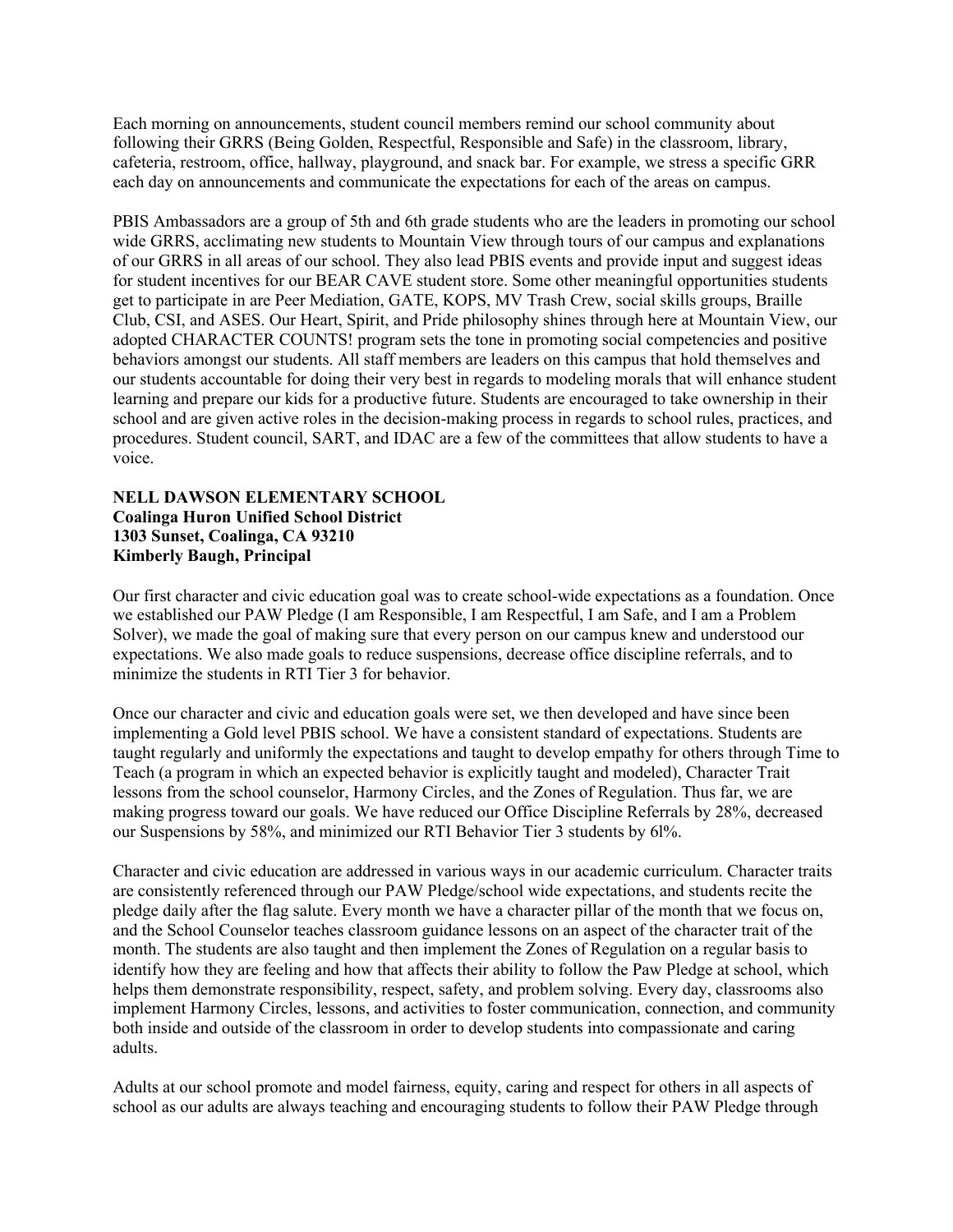lessons and by reinforcing positive character by distributing PAV/ citations. We celebrate positive character traits by choosing our monthly students of the month based on the highlighted character trait, and we reward staff for positive character traits as well, by honoring a Staff Spotlight of the Month.

Our students contribute in meaningful ways to our school, to others, and to the community. When we have new students arrive to our school, student leaders in the classrooms teach our new students our school expectations/PAW Pledge to ensure that we are all aware of how we treat each other at school. For service, we participate in Pennies for Patients for the Leukemia and Lymphoma society. This last year we doubled our school donation drive due to the advocacy of our adults on campus who truly promoted the cause. Our school was generously the recipient of funding for art in the classroom and some of our teachers have been awarded funds for projects through Donor Choose, and it is the expectation of our students to graciously accept such donations by properly thanking the donors with thoughtful letters of appreciation. Our students share our positive character education with the community through different outlets. We have students who attend our parent meetings to discuss the character traits of the month, we create videos of the character trait of the month and share them with our community, and during Kindness Week, we challenge students to complete tasks of kindness to others in the community. Through our curriculum, we have projects that connect to our SEAL units. For our Heroes and Problem Solver Unit, students write letters to groups in the service. We have a unit on Producers and Consumers in which students are taught wants vs. needs.

#### **PIONEER ELEMENTARY SCHOOL Pioneer Union Elementary School District 8810 14th Ave, Hanford, CA 93230 Sharon Cronk, Principal**

At PES, the goal for students is to be active in their school and community as well as being proud, aware, wise, and safe (PAWS). PAWS is a school wide acronym that was put into place with the implementation of Positive Behavior Interventions and Supports (PBIS) four years ago. Prior to implementing PAWS, Pioneer students were encouraged to use their "4 Bs" (Be Safe, Be Responsible, Be Respectful, and Be a Bucket Filler). To measure success in the meeting of the goals of students being active, student participation in extra- and co-curricular activities and overall attendance are used. This goal, and its method of measurement, was chosen as a way to mimic future participation as adults in the community. To measure success in students using their "PAWS," school discipline data is used. This goal, and its method of measurement, was chosen as a way to measure student character; if they have good character, they aren't getting in trouble. One of the first things we do as a school every year is to have a PBIS Passport Day. This is where literally every student in the school is taken to all the different parts of the school and are taught how to use their PAWS in that area. As new students enroll during the year, the Panther Pals will give them a mini-Passport Day as part of their welcoming.

At Pioneer Elementary, both character and civic education are both explicitly taught to all students as well as both being embedded into the academic curriculum school wide. Additionally, students are exposed to our PAWS expectations with school signage in all areas of the school, including the classrooms. In each classroom, students are assigned classroom jobs that further their sense of responsibility and connectedness to their school, their classrooms, their community, and their Peers.

Pioneer Elementary, as part of its PBIS initiative, also participates in the Character Counts program as well as the Great Kindness Challenge. Every day as part of the announcements the students are exposed to the Character Counts Focus Pillar of the Month which entails a description of how the students can demonstrate that pillar (e.g. "Caring Panthers show empathy, are compassionate, and express gratitude) and often contains a quote of the day from the Student Council president pertaining to that character pillar. Around campus is signage posted that reminds students how to use their PAWS in that area (i.e.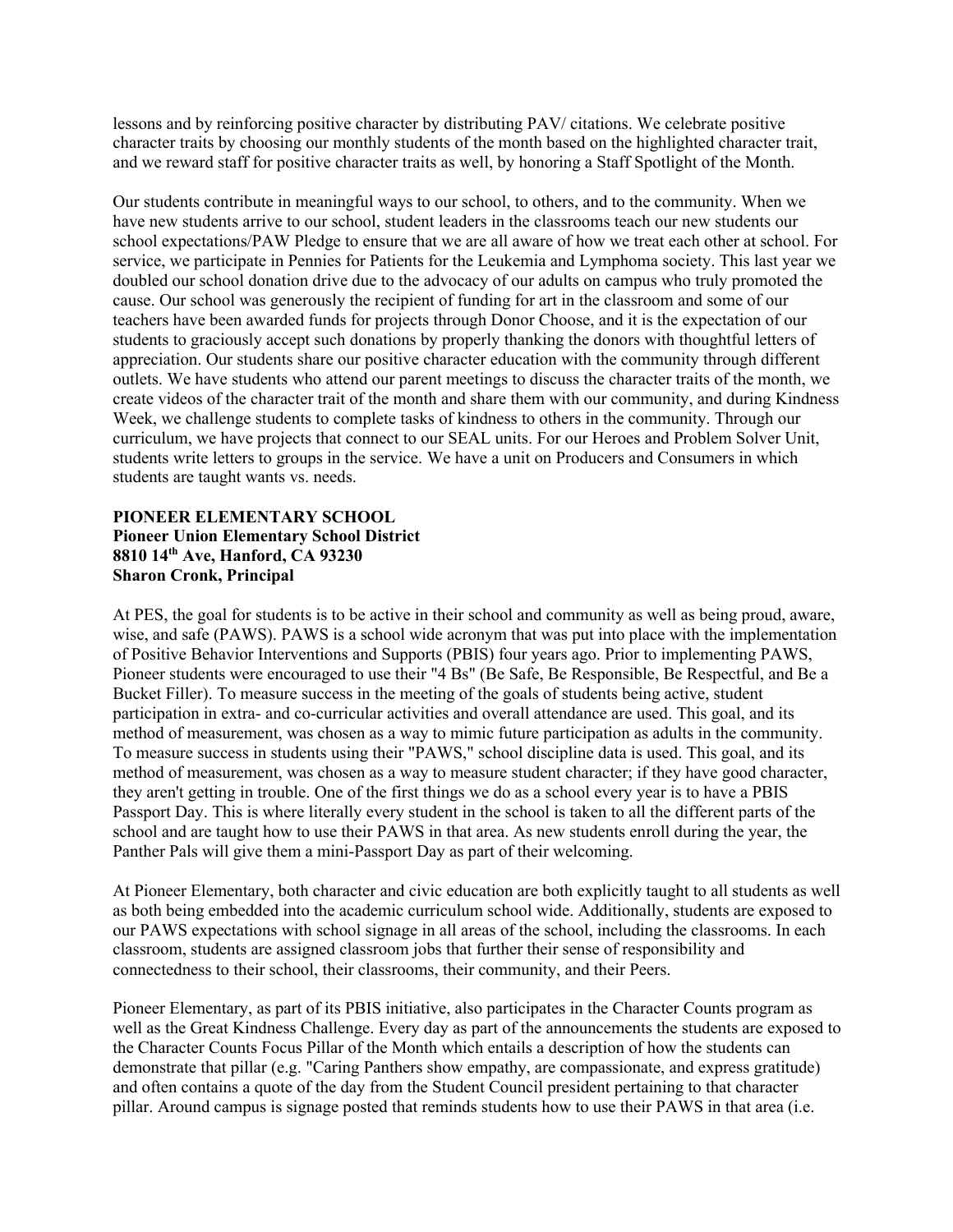playground, office, library hallways, etc.). This verbiage on the signage was developed with staff and student input and is replaced/repaired as needed. Thematically, all the PAWS signs look very similar' so even without reading all the text of the sign, students are reminded to use their PAWS.

The adults at our school are actively involved in both explicitly teaching as well as modeling traits like fairness, equity, caring, and respect for others. In addition to the aforementioned embedded curriculum, staff nominate students each month who best exemplify that months character focus, hand out "Panther Pride" tickets for students caught using their PAWS or demonstrating good character which students can then use to purchase prizes from a menu, give each other "Shout-Outs" on our PBIS Staff Wall to recognize the work of their peers and model the behavior expectations of students themselves. All staff, including instructional aides, have been trained in PBIS implementation and this year specifically, instructional aides are going through a professional development series on positive discipline with students put on by the Kings County Office of Education.

Pioneer Elementary has multiple ways for students to contribute in meaningful ways to their school, to others, and to their communities. Two of the major ways students can achieve this, and sources of pride for our school, are our Student Council and Panther Pals programs. One of the most visible is the organization of the school's monthly rallies to enhance school spirit, award students of the month based on Character Counts traits, recognize pride ticket winners, and recognize classrooms with the highest attendance rate in each grade.

#### **PLEASANT ELEMENTARY SCHOOL Tulare City School District 1855 W. Pleasant, Tulare, CA 93274 Tara Houston, Principal**

In the past three years, we have built a strong positive discipline structure with the school motto is: "Bears C.L.l.M.B. with Character" which stands for Caring, Listening, Integrity, Manners and Brilliant. When students show their Pleasant Pride and CLIMB with Character, we believe they are supported and encouraged to develop into not only well-rounded students but productive members of society and our community. These goals were determined because we have observed our students coming to us with different needs and backgrounds. At Pleasant, we have recognized the needs to teach academic disciplines as well as behavioral and social-emotional growth to ensure that students are successful, lifelong learners.

In connection to C.L.I.M.B., we have weaved together our adoption of CHARACTER COUNTS! philosophy and strategies to compliment the qualities of our students and the core values held by the Pleasant community. Pleasant Elementary School is dedicated to strengthening our educational program, the foundation of which is based on a blend of academics and moral and ethical development. The school community has embraced the core ethical traits of responsibility, respect, trustworthiness, caring, fairness, and citizenship for our character education goals, supported by the Tulare County Office of Education, CHARACTER COUNTS! office. Character education has been infused into our everyday teaching strategies through strategic planning school wide as well as explicit classroom instruction. Students are engaged in honest conversations and instructional practices regarding character traits and are encouraged to be open-minded in their thinking and behaviors in and out of the classroom with a respect for others with demonstrated kindness through both Character Counts and C.L.I.M.B.ing with Character.

Character development is the foundation upon which the Pleasant school community is based with a focus on our core virtues/pillars/ and adopted behavior traits. Teachers are encouraged to integrate the CHARACTER COUNTS! philosophy as well as our positive behavior matrix (C.L.l.M.B.) into their lessons and instruction to further encourage and promote the progression of ethical decision-making. Character development is explicitly taught in each classroom as well as integrated into our daily program.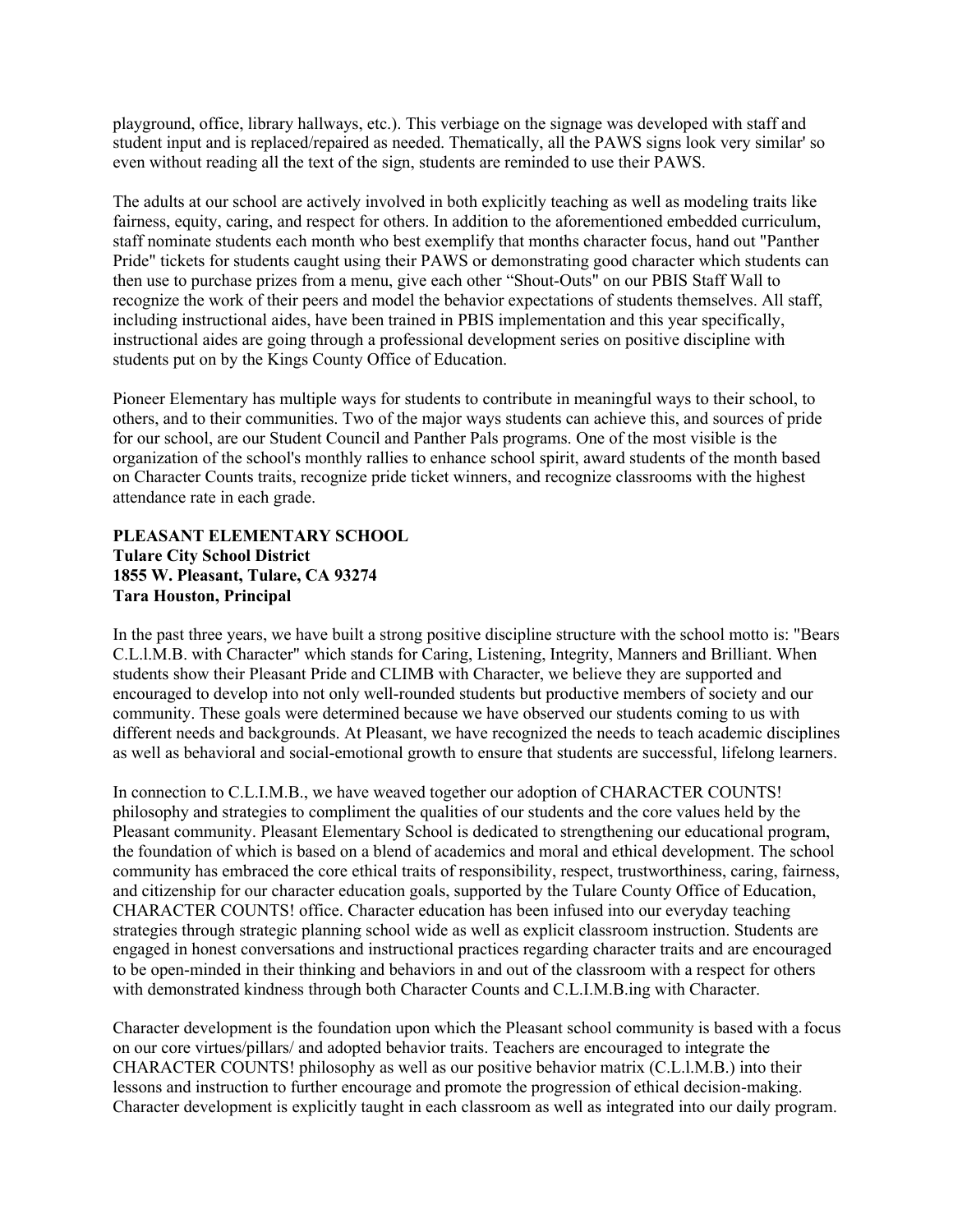Examples of our intentional and comprehensive character education curriculum and instruction in classrooms include: Student Leadership Creating CLIMB Videos. Students in our leadership team have created various PSAs to share with their peers regarding character traits in both examples and nonexamples that we have focus on school wide. Character Counts Shout outs. Students receive shout outs over the loud speaker each morning to promote positive actions both academically and behaviorally. Both staff and students have the opportunity to give a shout out to others and data is collected to support our positive school expectation. Our goal is that each student receives at least one a year. Pleasant's student leadership. Student Council has taken a new shape and is now Student Leadership. In order to be a part of our student leadership, students must demonstrate behavior consistent with the Six Pillars of Character, demonstrate how to C.L.I.M.B and be in good academic standing. Both teachers and students can nominate a student and each upper grade classroom has two leadership team members.

Civic Learning and character development has been an area of focus for the Pleasant family and community. Students have been actively participating in a number of valuable community service projects designed to promote social development while fostering the principles of character development and strengthening community partnerships. Pleasant Elementary has been working on numerous projects to partner with the City of Tulare, Boys and Girls Club, Tulare western High school Leadership, and other local businesses. Pleasant students and staff volunteer to participate in civic service activities and make charitable contributions. Students and staff work together organizing and promoting multiple community contributions.

#### **RED BANK ELEMENTARY SCHOOL Clovis Unified School District 1454 Locan Ave, Clovis CA 93619 Pa Vue, Principal**

Red Bank Elementary School reflects the educational philosophy of Clovis Unified School District (CUSD) through a quality educational system that provides resources for all students to reach their potential in mind, body and spirit. Red Bank adheres to the American character education and civic learning philosophy through the implementation of Clovis Unified School District's Character Counts Program, Positively Behavior Interventions and Supports (PBIS) Program, and Positivity Project These concepts and expectations are continually and consistently promoted at Red Bank through verbal and written communication, awards presentations, teachers, staff and administrative role models and an extensive co-curricular program. The goal for Red Bank Elementary School in character and civil education is to teach our students on character development in order to help shape them to be proactive and intentional about making moral and ethical choices that will make them positive and effective contributors to society at large.

These goals were determined by Red Bank Elementary adopting the agreed upon and articulated core ethical values through Clovis Unified's "Character Counts" educational framework. Core ethical values are defined in terms of behaviors that can be observed through the six Pillars of Character: Trustworthiness, Respect, Responsibility, Fairness, Caring and Citizenship. These character traits can be observed inside and outside the classrooms through student interactions with adults and their peers. Adults demonstrate the traits by modeling core beliefs and behaviors for students to follow. They acknowledge and reward the traits through praise an awards. In our annual parent survey, over 92% of our parents agree that character building is important and visible at Red Bank.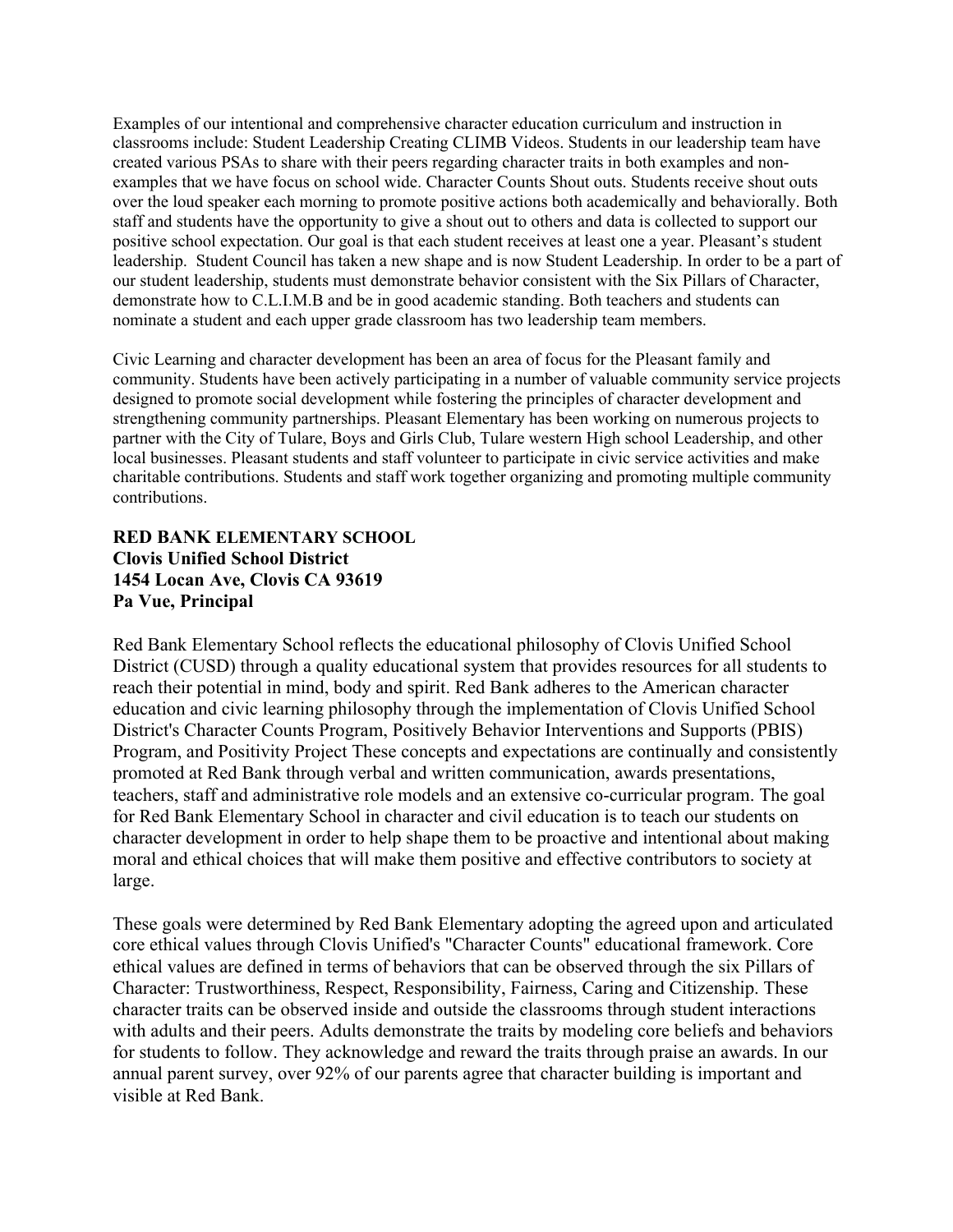Infused in Red Bank Elementary School's core curriculum is a focus on civic and character education that promotes fairness, equity, caring and respect for others. This is evident in daily lessons and curriculum in each classroom. Group and partner activities are put in place to instill the importance of teamwork. Students learn to assess situations and make ethical and constructive decisions as they examine various circumstances throughout history. A greater understanding of student diversity is exhibited throughout the language arts, Positivity Project, and social science curriculum. For example, one of the 6th grade Positivity Project lesson's focused on creativity, and students created a poem, song, or skit. Another lesson on integrity required students to analyze a quote. The integration of character education with California Common Core State Standards has provided meaningful conversations and valuable lessons for our students.

Another way we prioritize opportunities for moral action and character development is by having meaningful l) Dress Up Days throughout the year. For example, in November, Red Bank had a dress up day called, "Honor Local Heroes," Students had the choice to dress up as a paramedic, member of the military, police officer, or fire fighter. The dress up day was chosen based on the Positivity Character Traits of the month: bravery, knowing my words and actions affect others, and gratitude. On the dress up day, during lunchtime students wrote positivity Character notes to local first responders. Later in the week, the PASA group presented these notes along with cookies to local heroes in front of the entire student body- Other meaningful Dress Up Days that tie into character traits throughout the year consist of: Give to a Cause in December (ex: blue for autism, pink for breast cancer, etc), Red Ribbon Dress Up Days in October to promote being drug free, Character Counts Dress Up Week (each day students wear a color to represent each 6 Pillars of Character) and Multicultural Dress Up in January. We believe in providing meaningful curriculum to connect with the dress up day gives the students an opportunity to show their support in a fun, caring way.

Red Bank's philosophy has always mirrored Clovis Unified's to ensure students are reaching their full potential in mind, body, and spirit. The goal for Red Bank Elementary School in character and civil education is to teach our students on character development in order to help shape them to be proactive and intentional about making moral and ethical choices that will make them positive and effective contributors to society at large. V/within the last couple of years, we have added to our Character Counts Program and incorporated new systems/programs such as PBIS and the Positivity Project. The implementation of the two programs paired with other established systems, such as, Character Counts, PASA, Common Core Curriculum, and co- curricular programs, has proven to be a large factor in the decrease of suspensions and referrals to the office. With these supports, Red Bank Elementary has become a school that provides students with the necessary steps needed to develop good character and find social and emotional success that will assist them in all aspects of school and support them as adults as they contribute toward society.

**RIVERVIEW ELEMENTARY SCHOOL Clovis Unified School District 2491 E. Behymer Ave, Fresno CA 93730 Marci Panoo, Principal**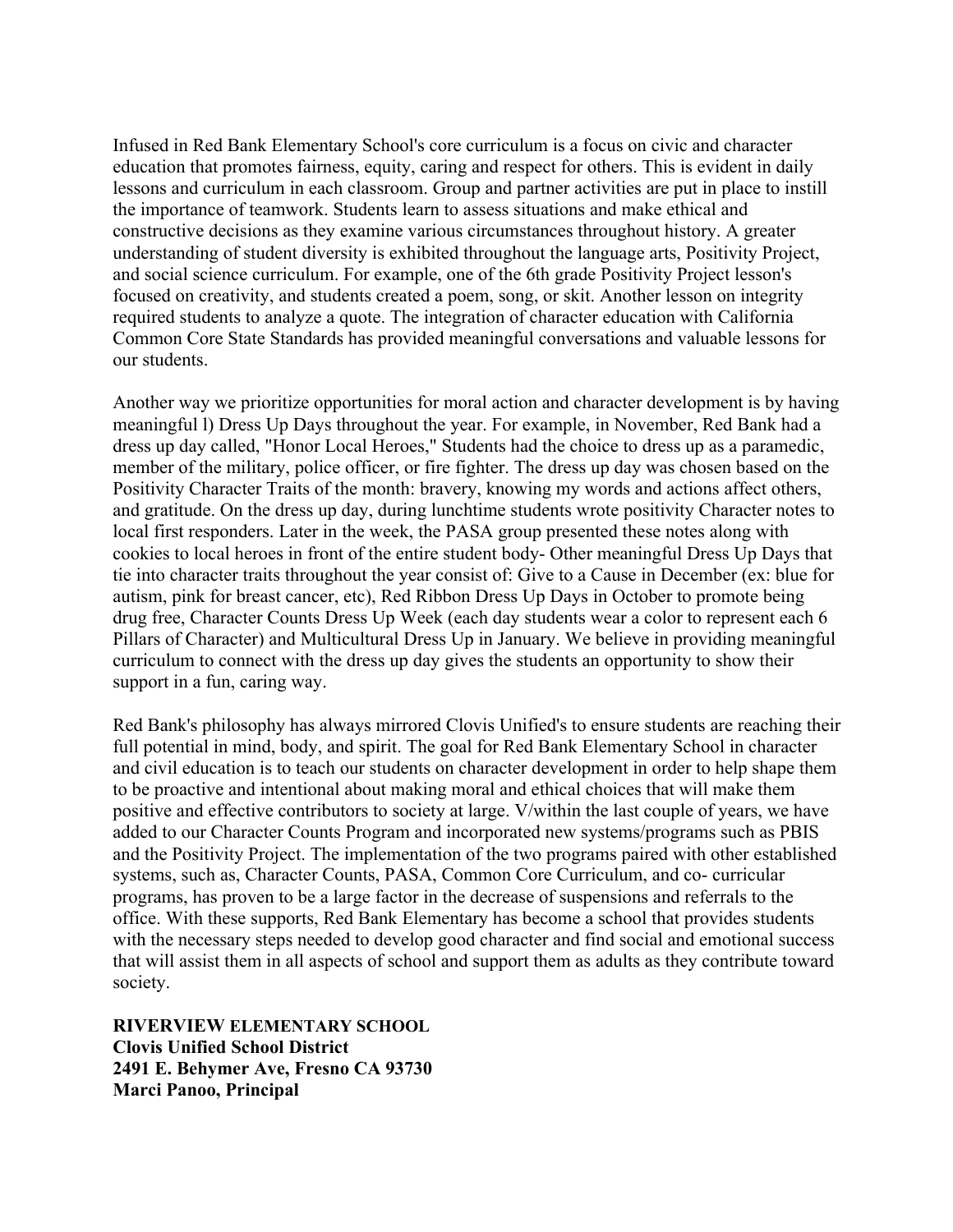The Riverview Elementary School educational team believes strongly in developing each child in Mind, Body, and Spirit. The Clovis Unified School District was founded on that Sparthenian Concept by our beloved Superintendent, Floyd "Doc" Buchanan, more than fifty years ago. Educating the whole child while helping shape their moral compass is a critical function for us as educators. It is essential to the future of our community and our global society for the staff at Riverview Elementary to play a positive role in our students' growth into well-rounded, productive citizens who understand their civic responsibilities. We hold the expectation that all students develop positive strategies to think beyond themselves, lead with a servant's heart and emerge with a work-ethic that sets them apart in the classroom and the workforce. During their time at school, our students gain an appreciation for the diverse communities in which they live and work as adults. We are fully committed to our mission statement: Riverview will provide a quality education through exemplary programs, services, and activities that empower all students to maximize their full potential in mind, body, and spirit.

The Riverview community has always worked hard to create and nurture a culture whose goal is to promote the development of character in our students, so they consistently make choices that demonstrate their character. Self-reflection and improvement are key components as Rams continually strive to better themselves, their classmates, and their community. With much input from parents, teachers, incoming students and the community at large, in August of 2002, Riverview Elementary opened its doors with a clearly defined goal to place a strong emphasis on both high academic achievement and the development of outstanding citizens.

Parents and staff insist that there is ongoing instruction in leadership, diversity, sportsmanship, and sensitivity. To that end, we have embraced the Josephson Institute of Ethics CHARACTER COUNTS! program which helps teachers and students focus on those traits that make us wellbalanced, positive members of society. These strongly held tenets are aligned with the Clovis Unified School District aim to develop individuals who, through their actions and conduct, display ethical behavior considered to be positive examples of character.

The entire Riverview staff infuses lessons about character and making civic-minded choices throughout the year. We link the pillars of character to daily choices, developing a common language for everyone on campus, and we are constantly finding ways to produce" relevant, immediate connections to beneficial behaviors for the students. Children in all grades explore character education principles through writing, but many other opportunities are created and valued across and beyond the curriculum. Our students demonstrate their growth in these areas by taking part in activities such as Peer Tutoring, Student Government, Human Relations Council (HRC), Peer Counseling (Ram Team), Principal and Student Advisory (ASA), and Red Ribbon and Character Counts Weeks. Further, our students develop an appreciation for their community by supporting causes such as Toys for Tots, Canned Food Drives, Susan G. Komen Foundation, and Kids Day.

A key component to the success of Riverview's students is the positive influence of the adults on campus. The entire community of staff and parents work together to ensure that we are constantly promoting and modeling fairness, equity, caring, and respect. Administration, teachers, and the parent population treat one another with professionalism and provide guidance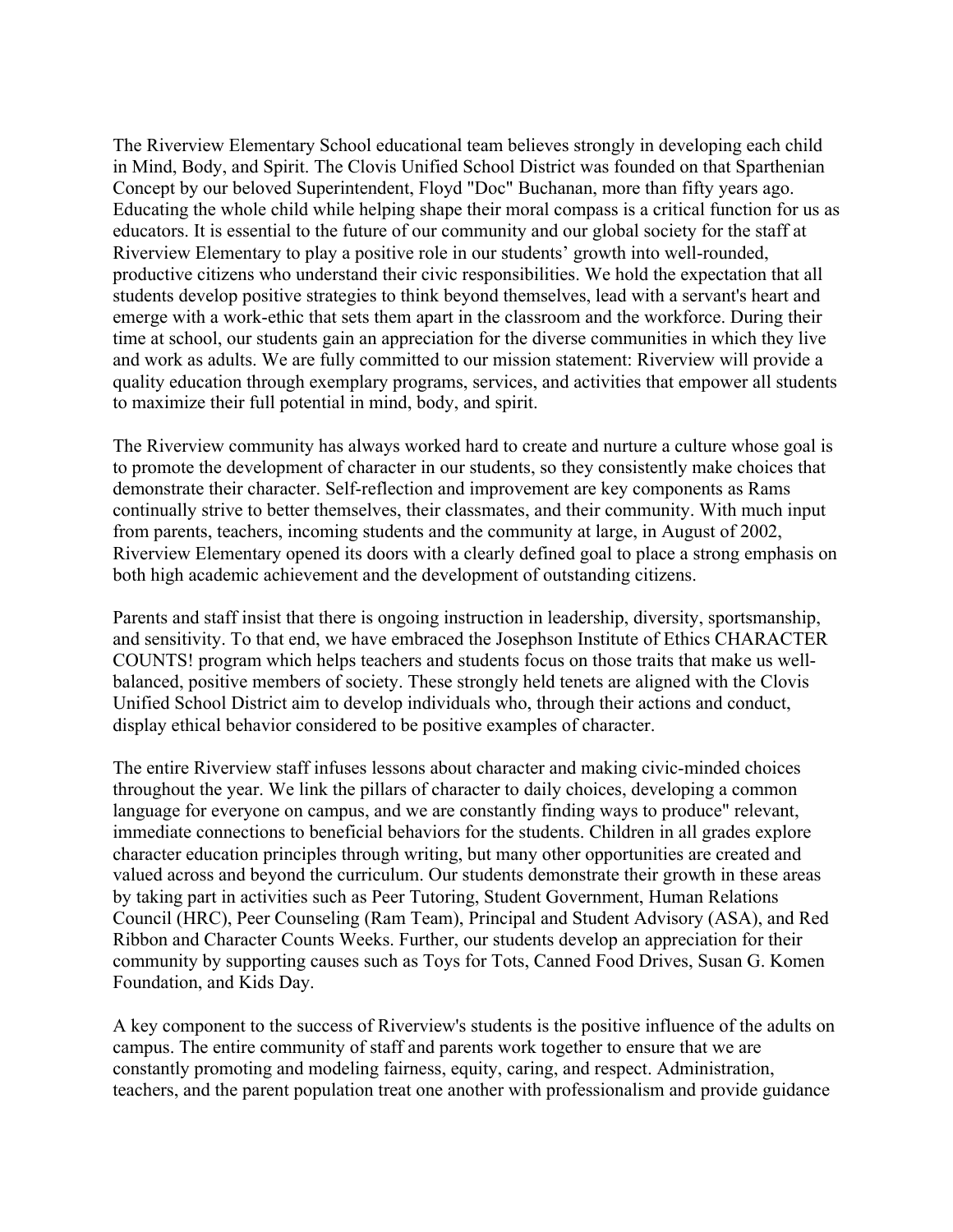to students through many activities, such as: coaching sports and cheerleading, leading GATE, Drama Club, Destination Imagination and Robotics teams, mentoring the Human Relations Council and Student Body Officers, organizing and supervising students taking part in school and community service activities like Toys for Tots, clean up the Art of Life at Woodward Park and participating in the Ram Dad program in which fathers/uncles/grandparents of our students assist on campus, supporting teachers in the classrooms and on the playground as positive role models for our students. Besides tending to the needs of the students in their own classes, teachers routinely mentor students from other rooms, adjust their own schedules to assist other instructors, and attend after-school community activities like Scoops and Jazz, Family Movie Night, concerts, plays, and other events so our students can see the influential adults in their lives interacting in a positive manner in the public eye.

The Riverview Educational team looks for engaging opportunities to develop students who are disciplined, motivated, civic-minded, life-long learners. The following are examples of how Riverview students contribute in meaningful ways to the school and community, how the school promotes social competencies and behaviors by students, and the types of service-learning activities undertaken by our students

We firmly believe in the Sparthenian concept of being the best we can be in mind, body and spirit. Our daily interactions with students, parents, and the community are evidence of our commitment to character and civic development. The positive climate of Riverview can be attributed to the dedicated professionals who implement a quality character-building program. The strength of a common language enables all shareholders to consistently reinforce ethical behavior and values. Through partnership roles, student's civic learning opportunities are enhanced through leadership, active volunteerism, and participation in school and community events. These deliberate actions allow us to produce students who demonstrate they are solid citizens who can make a positive impact in the world.

#### **RONALD REAGAN ELEMENTARY SCHOOL Kingsburg Elementary School District 11800 Diane Ave, Kingsburg, Ca 93631 Amy Winchell, Principal**

It is imperative that American public schools involve themselves with developing the character education, and civic learning of their students. Academic success depends on the students' ability to develop life skills necessary to be successful. Without skills like, self-determination, justice, trust, resilience, perseverance, empathy and respect, students will struggle in both the academic realm and the character realm. They are linked and tied together. Students come into the school with varied levels of life skills. Some have strong skill sets taught and practiced at home, others have a shaky foundation and need to be taught these important character lessons in order to achieve success.

At Reagan Elementary our mission is to find a way for ALL students to learn. It is our goal that students will learn at high levels. This cannot happen with a strong character education program. We realize that punitive approaches to discipline are detrimental to the well-being of students. It is our goal to reduce suspensions as measured by the California dashboard. We created a school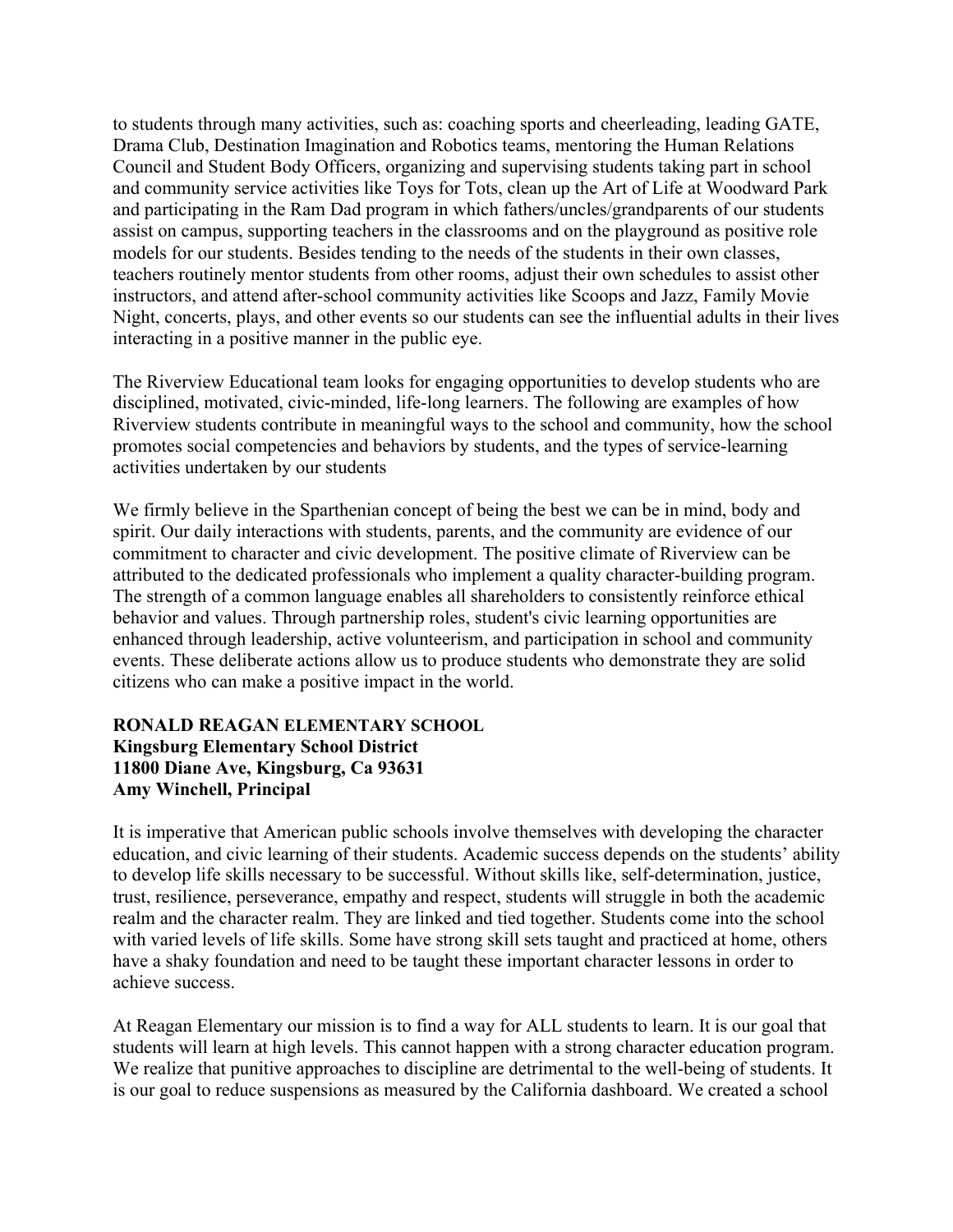wide goal to reduce suspension and create a system of consistently teaching character education lessons to all students.

To achieve this goal, we utilize the research based social emotional learning curriculum- Second Step. These lessons are taught in the classroom and in a small group setting for students needing extra help. We explicitly teach behavior expectations in the form of PBIS in all areas of the school. This approach has been very successful, and we have made great progress. For 2018 we were able to drastically reduce our suspension rates and are now in the green on the California dashboard. We have measured the fidelity of the character education program through walkthroughs, attendance and timelines.

At Reagan Elementary students are often found participating in extracurricular activities that help make our community a better place. V/e model and put into practice the traits and actions we hope students of our community will have. We also open up our school to host community events ranging from 4H meetings to church banquets. By having an open-door policy towards groups, our school has developed connections with our community.

At Reagan Elementary it is a continual process to ensure that our school is a place that is conducive to learning. According to Maslow's hierarchy of needs, unless the physiological and safety needs are met, people are unable to feel loved, esteem, or self-actualization. Our goal is to make sure that the school setting is a place where students are able to grow and develop as learners as well as people of character. To make this happen, we don't just teach the core curriculum. In the classrooms, teachers are exposing students to topics that allow them to have deep discussions and rich topics to write about. They are never ridiculed for their ideas and students have been taught how to express their opinions and to respect the opinions of others.

Another way that our staff provides equity to all students was inspired though our trauma informed training that took place at the beginning of the year. Teachers, paraprofessionals, office staff, and custodial staff were trained on how to respond to students who come from a traumabased background. Through this training, the staff was able to see how not every student comes to us with the ability to rationalize or handle a situation reasonably. It empowered our staff to understand our children better and meet them where they are. We all have an expectation of what a student "should" be, but the reality is that we all have a part in helping every student reach their potential by accepting who they are and intentionally teaching them the traits they need. Reagan Elementary prides itself on creating well-balanced students, as we focus on the student as a whole. There are many opportunities for students to contribute their services, not only towards making our school a better place, but also towards helping the community of Kingsburg. These opportunities are provided to our students through the caring and dedicated staff members, who make it a priority to teach the meaning of service and why it is an important factor that helps shape our students.

One service project that is offered on campus at Reagan is our PALS program (Peers Assisting Leading Supporting) that is run by our school counselor. This program is ran twice a year with a total of 84 students participating, PALS students are taught how to interrupt problem behaviors, and how to show empathy and kindness. Our counselor will role-play situations that students may encounter including bullying, gossip, name calling, etc. The students are given the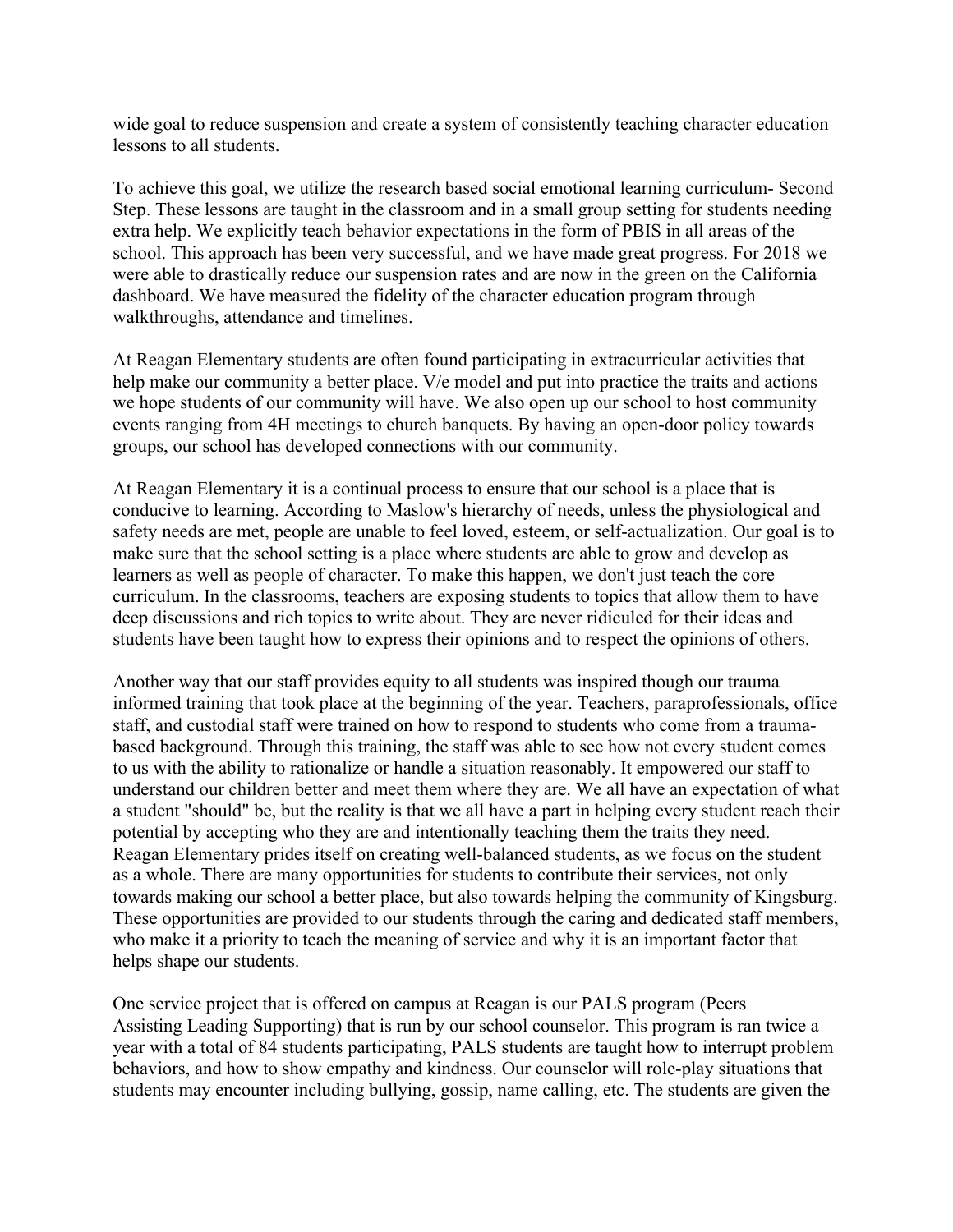tools and strategies they need in order to solve these problems and support their peers. Through this program, students are taught how to make our school community a more positive environment.

#### **RONALD REAGAN ELEMENTARY SCHOOL Sanger Unified School District 1586 S. Indianola Ave, Sanger, Ca 93657 Christy Platt, Principal**

Character and civic education are important areas for public schools in America because it is one of the foundations from which children learn and practice the skills necessary to become productive members of society. Character and civic education is the shared responsibility of parents, school staff, and community members to help enable students to live and function successfully within their communities, their families, and as citizens of the United States. Our staff at Reagan Elementary School understands the great opportunity and responsibility that we have in the overall character development of our students.

Reagan's character and civic education goals are to teach and develop life skills that would help students become productive citizens. These goals are driven by our desire to actively engage in building the community we ALL want to live in. Reagan reaches our goals by embedding guidance and instruction around these skills: following rules and laws, taking responsibility for their own actions, contributing to being leaders in the community and campus, being respectful, honest, trustworthy, and being aware of current events. Our students have the opportunity to develop these skills through cooperative learning activities such as class meetings, student councils, tutoring young students, caring for the school environment, and participating in community drives and events,

There are several components of Reagan's Community of Caring that make it a valid character education program that separates us from other schools. Our components and goals are as follows: l) integrate core values across the curriculum, 2) provide support and ideas for staff members, 3) conduct student forums and discussions, 4) foster family and community involvement, and 5) engage in service-learning events and activities. At Reagan Elementary, staff members have worked hard to incorporate these values in their lessons, participate in family events and recognize students for demonstrating the values at school every day.

Adults at Reagan promote fairness, equity, caring, and respect by explicitly teaching these character traits and by being role models to the students. This is evident in teaching character lessons in the classroom, participating in community events, providing students with a safe, nurturing environment through active supervision¡ celebrating 'S.O.A.R.ing', with Character, and being someone that students can tum to and rely on. We believe that adult visibility and connections with students are the driving force in building good character traits in students. We also believe in recognizing and rewarding our student role models at this school, All staff members, including our custodians, cafeteria workers, librarian, office manager, campus monitors, nurses, and bus drivers, distribute gold "S.O.A.R tickets" to students who are demonstrating our core traits and values. Every student has a chance to earn a Community of Caring gold medallion by the end of the year. Teachers keep track of students who are meeting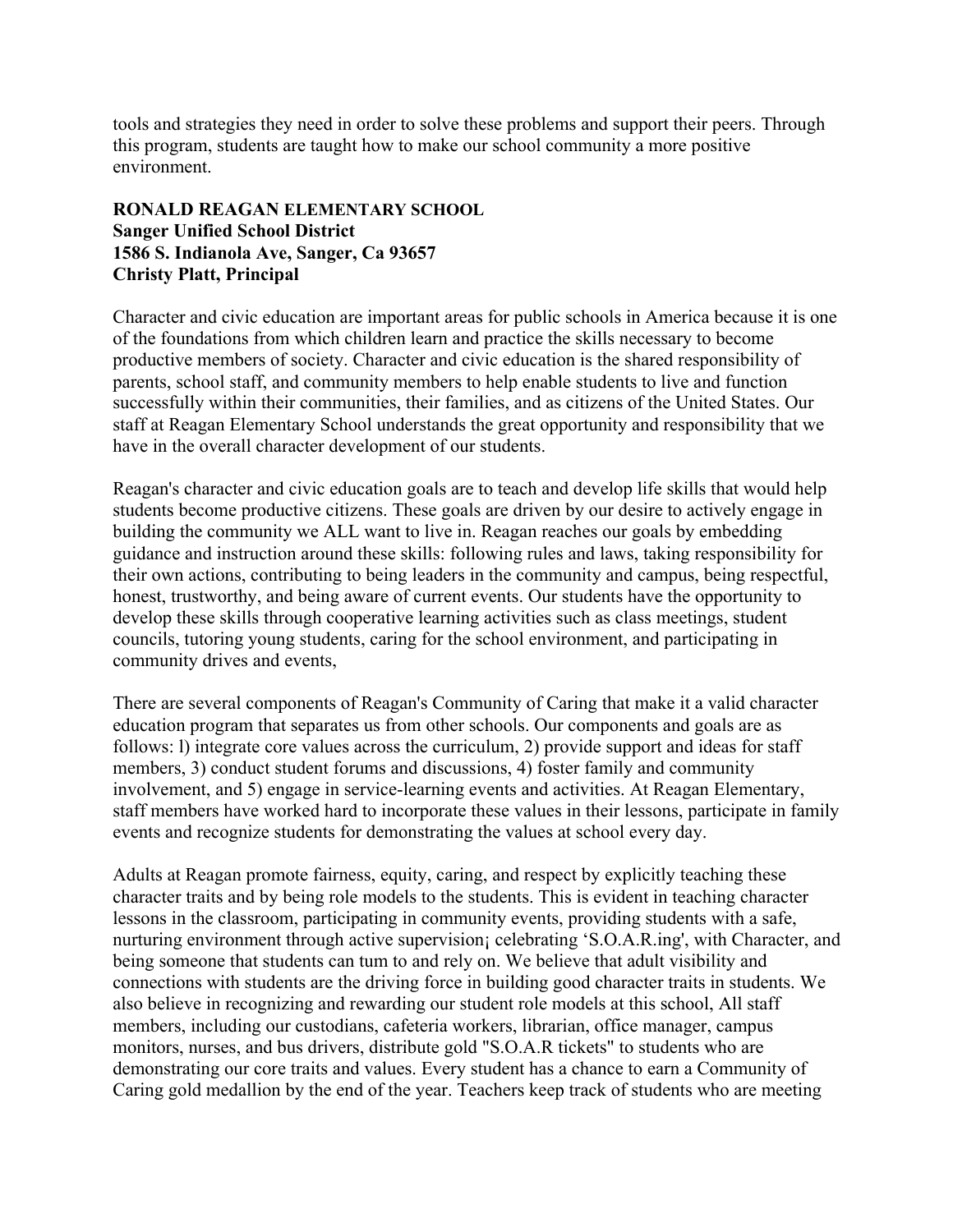their grade level S.O.A.R. with Character expectations with classroom charts and trimester tracking sheets. Each month, a student is recognized for outstanding character with a S.O.A.R. award. Students also have the opportunity to earn a movie reward, ice cream party, or other fun activity each trimester to celebrate with other students of character, The highest student-level recognition is our "Crystal Award"; these trophies are given to a sixth grade student who demonstrates exceptional character, excel academically, and encompass all five Community of Caring core values.

Reagan Elementary is the heart of its community. Over the years, we have provided many activities that staff, and students use to respond to the needs of others, there are several service projects we do as an ongoing support for our community. For example, we run a school wide food drive to help Reagan families who may need support through the holidays. This drive consists of food donations from our Reagan families, our PTO and staff members. Additionally, Reagan's student leadership works in partnership with students from Sanger High School, many of them former Reagan students, to organize and distribute the food. Furthermore, we sponsor families through our Caring Hands Christmas tree in which "hands" with "wishes" of family members in need are displayed. Reagan students, families, and staff members purchase clothes, toys, and gift cards for these families to fulfill the holiday "wishes", thus, ensuring everyone has a wonderful Christmas. To reinforce service learning, each year, our second-grade classrooms forgo their Christmas parties to bring supplies to make bag lunches for the homeless. Rather than enjoying the treats themselves, they gather in the cafeteria and work in assembly lines preparing meals in personally decorated bags. Our Community of Caring coordinator works with other local organizations to assist in various efforts to support other needs as they arise. Last year, we were able to expand our support to help provide jackets to another school in our district. Each February, our students help raise money for Leukemia & Lymphoma patients with the Pennies for Patients drive.

#### **ROOSEVELT ELEMENTARY SCHOOL Kingsburg Elementary Charter School District 1185 10th Ave, Kingsburg, Ca 93631 Shawn Marshall, Principal**

Character and civic education are important for students in our schools because they will eventually be the trustees of our country. We must educate and instill these truths in we deem to be self-evident in our students at Roosevelt School. It is likely that they will continue to practice good character and civic responsibility and realize that they benefit if they are good stewards of our country and communities. We work toward the vision of a better America by working to educate our students to the fullest, develop their character, and help them realize they each have a special place that only they can fill.

The foundation of our character education is the framework of Positive Behavioral lnterventions and Supports (PBIS) as part of our Multi-Tiered Systems of Support (MTSS). Our acronym is STAR, which stands for S - Stay Safe, T - Take Responsibility, A - Act Respectfully, and R - Ready to Learn. As a District, we decided to partner with our Kindergarten School to develop our behavior expectations. At the spring orientation visit students are informed that we have the same behavior expectations and language as their current school. This makes what we expect of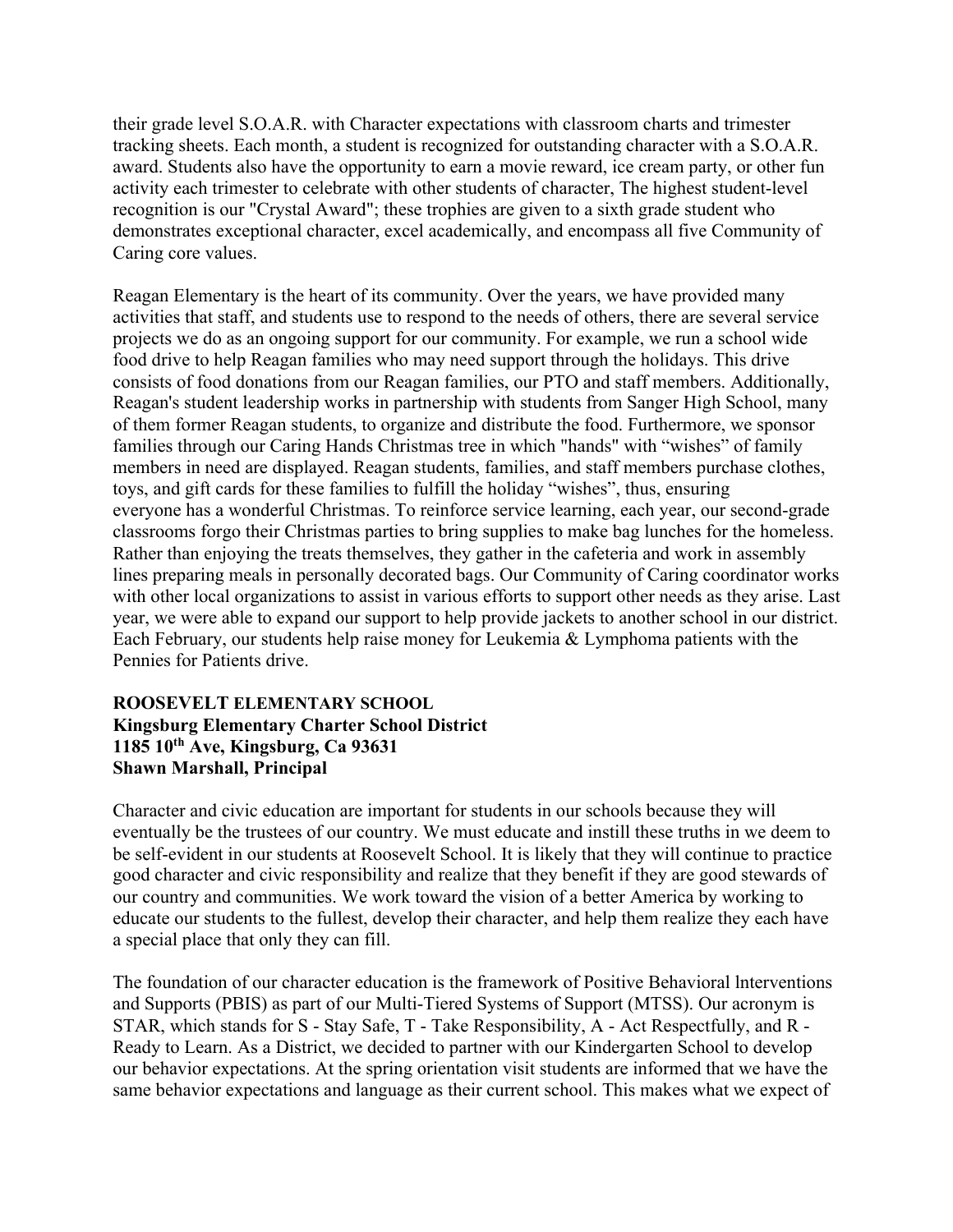them clear. Roosevelt was recognized and awarded Gold Level Status in Fresno County's last cycle of PBIS recognitions. When we do have disciplinary situations arise, they are addressed with a restorative, reflective, and instructive mindset.

We work to develop students' civic awareness and responsibility by participating in our local assistance agency, Kingsburg Community Assistance Program (KCAPS), food drive. Students bring in canned foods and other nonperishable items to donate to those in need. First Graders seem to readily understand if not through explanation, then by their feelings, the purpose of this and eagerly encourage their families to donate.

Character education is taught in each classroom, by teachers and our behavioral assistant. lt is also taught to all students at assemblies and at our morning talks where the principal speaks to all students. Teachers and staff focus on one of six Character Counts traits throughout the year. Lessons and activities for each of the six traits are taught school wide.

A psychologically healthy learning environment is promoted by staff. One way is that politely disagreeing with another person's idea or answer is encouraged and invited. Students begin to understand another's point of view when the other person has a chance to explain the differing viewpoint. This promotes fairness and respect. We have a Buddy Bench on our playground that encourages being a friend to a student who may be in need of one.

Students contribute to our school in many ways. I believe the first and most importance is that they work diligently to learn as much as they can. In addition to their academics they work on art and other projects to adorn our hallways. Visitors often comment on how they enjoy looking at and reading the student work we have posted in our hallways. During our town's Swedish Festival in May students send their artwork of local landmarks, such as our water tower, to be posted in the downtown business' windows. Related to History Standard for first grade 1.3 (students know and understand the symbols, icons, and traditions of the United States...) we hold a Veterans Day assembly every year. Students invite a veteran they know to come and be recognized at an assembly where all students sing patriotic songs, recite poems, and chorally thank them for their service. Students also contribute by raising money for field trips. They do it by holding a Read a Thon. Almost 100% of the money they raise goes for field trips and other enriching assemblies.

While meeting with all staff we were reminded of the meaningful community events we hold and the individual class efforts to make a difference in the community and display our students talents. We were also made aware of some efforts that were being made anonymously but became known because of this application effort. In addition, part of this effort has given us an opportunity to reflect about our school and consider an improvement or two.

**SEQUOIA ELEMENTARY SCHOOL Sanger Unified School District 1820 S. Armstrong, Fresno, CA 93727 Ryan Osier, Principal**

All American public schools should participate in creating students that are not just academically prepared for the world but also socially, emotionally and in regards to their character. Sequoia Elementary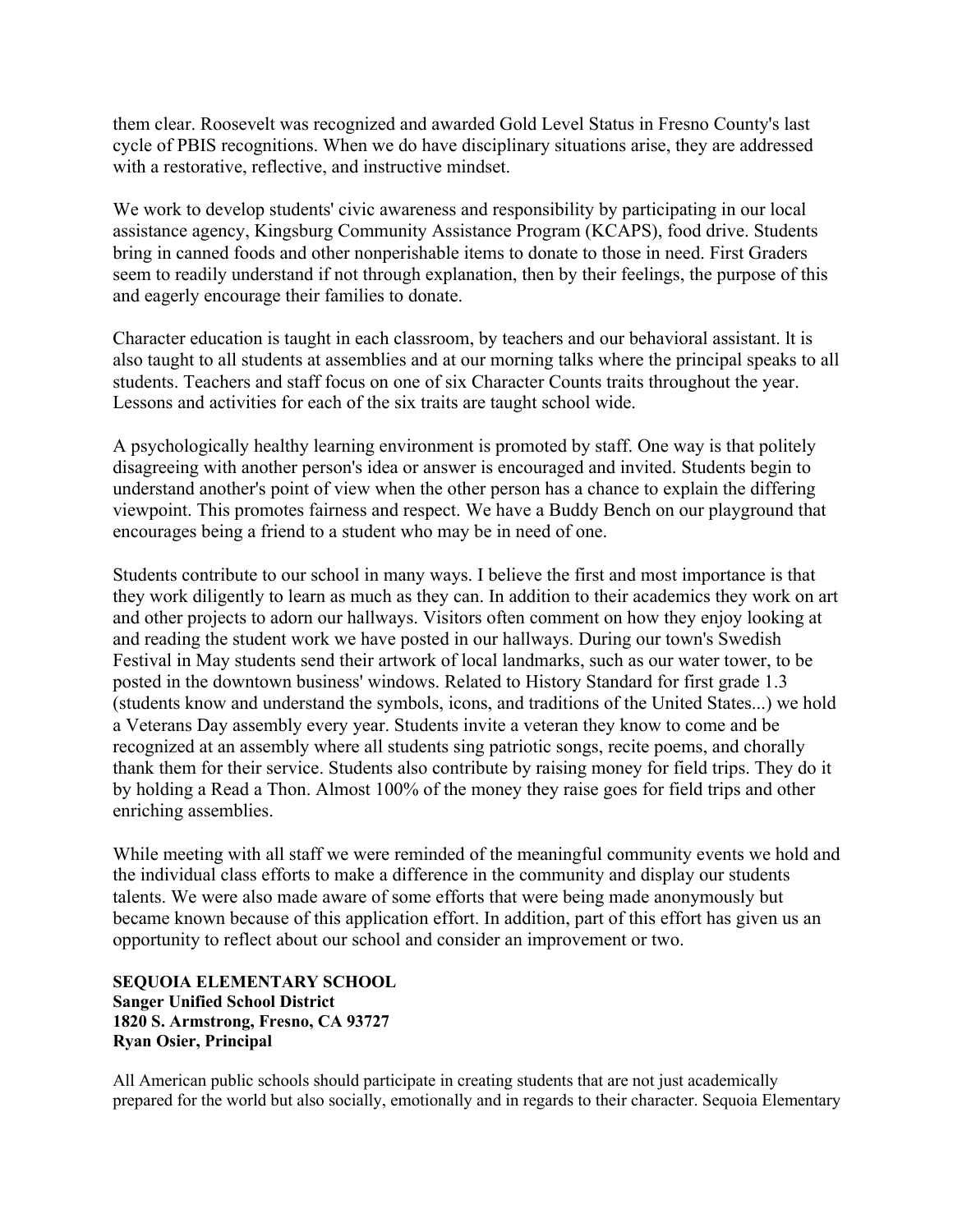especially feels this way and goes above and beyond in promoting character and civic education to our students. We, as educators, work together diligently to grow and foster our youth into students who will be able to thrive and be successful in the 'real world' once they complete their journey through Sanger Unified. There are many programs and value systems put into place within Sequoia that encourage and teach our students about good character. This is not something that is necessarily kept separate from academics but is incorporated into the classroom and school culture with overall safety, responsibility, hard work, respect, kindness and family being emphasized on a daily basis by all staff and students. Our goal at Sequoia Elementary is to continue to implement the second step lessons at the classroom level with an extra emphasis on character and practical application of positive peer interactions and overall good behavior. This goal was determined because it could be monitored and also it was a plausible way to increase positive behavior and decrease office referrals. In order to monitor the above goal, referrals and academic progress are being monitored. We believe that teachers who embrace the character learning will further support students having improved behavior and perform at higher academic levels. Evidence of progress towards our increased focus on character education is evidenced through a decrease in the number of office referrals.

Sequoia Elementary promotes positive character traits and values, appropriate and edifying social interaction, and healthy decision-making through a variety of programs and practices. The Sequoia staff has worked to integrate character education into their academic curriculum as well as athletic and cocurricular activities. The day begins with students coming onto campus with signs that remind them of expectations and of the culture of the campus: Practice Safety, Act Responsibly, Work Hard, and Show Respect, along with, We are Wildcats, We are Family, are some of the expressions and statements posted across campus. These are not just written but also modeled for students by staff and integrated into the classroom expectations each day.

Sequoia Elementary is strongly tied to the local community. We know that civic learning and service learning are integral parts of a students' experience and is a great catalyst for their learning as well. These experiences will continue to stay with students in their learning and memory banks and will continue to support their future in school and as an adult. In an effort to expand our student's horizons beyond their own backyards, our school participates in a variety of community fundraisers including the "Pennies for Patients" campaign for children with leukemia. Character development of students is equally as important to students' academic progress. Sequoia integrates the values of caring, trust, respect, responsibility, and family through cross-curricular connections and meaningful service learning projects. Each grade level chooses a socially conscious cause to support so that students learn the importance of giving back to their community. Projects include: kindergarten - "Coats for Kids," 1st grade - "Happy Feet" shoe donations, 2nd grade - "Hats Off to Cancer" (donation to Children's Hospital, 3rd grade -Partnership with Sanger Golden Living Center Home, 4th grade - Rotary wheel chair foundation, 5th grade - "Rescue the Children," which is a branch of the Fresno Rescue Mission, 6th grade - Sequoia mentoring program. An example of one partnership would be our third-grade service-learning project with Golden Living Center. The students write letters to the residents, send them art projects, and invite them join us for events at our school, such as the Winter Program and Grandparent's Day. The students get so excited when they receive letters back from the residents and see them at our events! Our staff models civic minded behaviors regularly, recognizing that it is the combined efforts of our community and staff that help to foster the positive character development of our children.

**SIERRA VISTA ELEMENTARY SCHOOL Clovis Unified School District 510 Barstow Ave, Clovis, CA 93612 Cathy Dodd, Principal**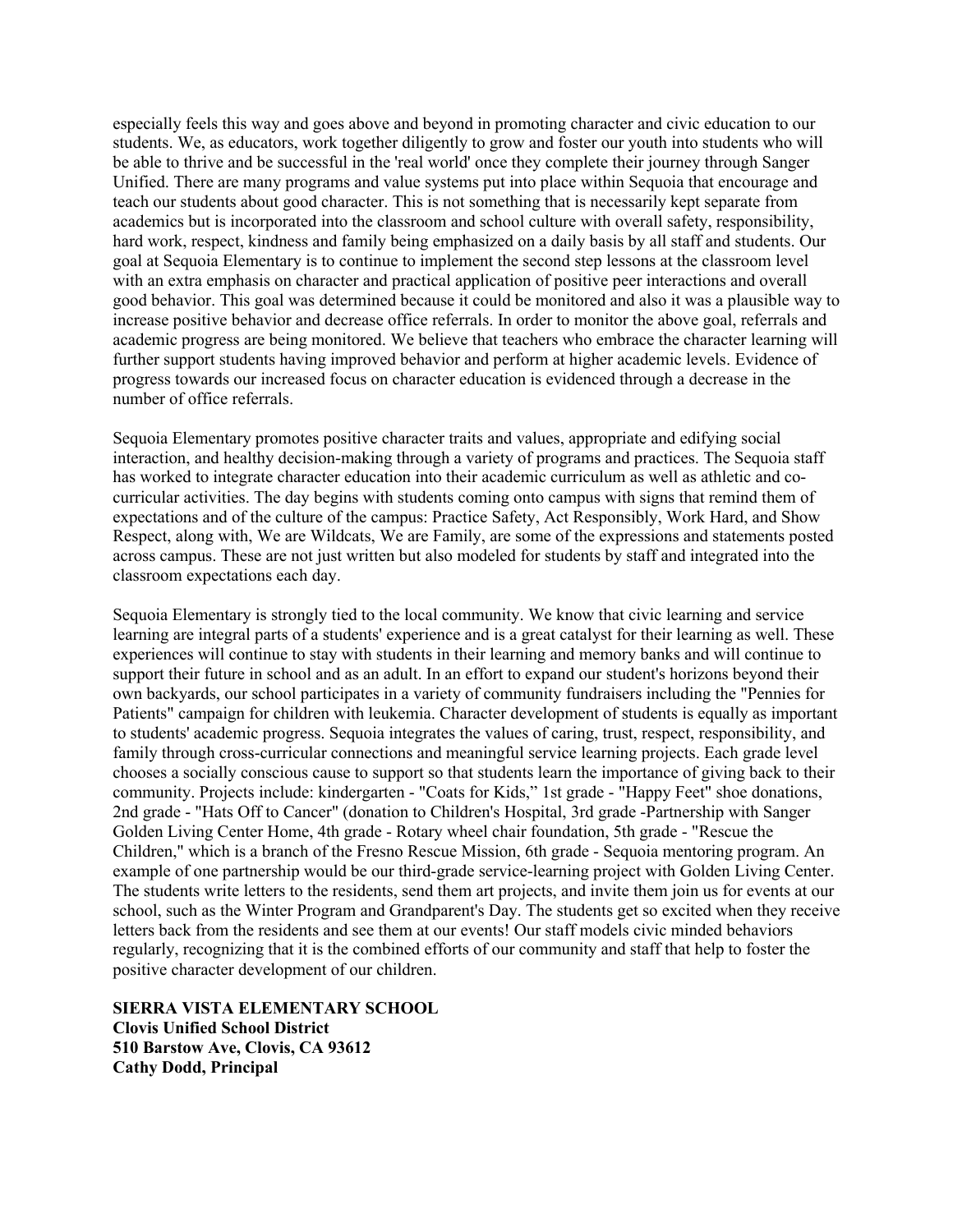Sierra Vista Elementary strives each day to provide opportunities that will prepare each student for academic and personal success. We work diligently to provide a safe, supportive, challenging and meaningful learning environment each day. One key ingredient in developing this learning environment is building relationships. Relationships are the cornerstone of health, happiness, resilience and many jobs of the future. Character education is critical to support the building of relationships among the citizens of our Sierra Vista community. The understanding of our individual character strengths and our areas of needed growth lead to the understanding of others and their individuality. Relationships are the foundation that allows us to work as a team to prepare one another for the challenges that are faced daily in our personal and academic lives.

During the past three years the staff at Sierra Vista has worked diligently to understand the changing needs and behaviors of our students. Many of our students come from homes that have unique make-ups and may experience trauma and stress in their daily lives. Our staff has endeavored to learn more about how trauma and stress can affect the availability of an individual to learn. We have found that the first step in providing support for these students is to help them feel safe at school and in demonstrating working models of relationships.

Preschool through sixth grade students at Sierra Vista are introduced each Monday to one of the 24 character traits or a #OtherPeopleMatter focus area within their classrooms as part of the Positivity Project. Each day of the week a lesson is taught to ensure understanding of this character trait. Students may watch a video clip, hear a story or complete an activity and participate in discussions around the character trait. Staff is prepared for the weekly character trait through a weekly email sent the Thursday prior containing an introduction to the trait as well as highlights from the week's lessons. Cathy Dodd, principal, shares a quote or story that exemplifies the character trait each morning during the announcements. She also shares examples of how our own students are living out the character traits on the Sierra Vista campus by reading any "character" cards that have been written and turned in by staff or students. These cards are then displayed on our Positivity Project bulletin board in the multipurpose room for all to read. Teachers and administration strive to model these character traits and mindsets as we work with our students. Providing times of reflection, ensuring that each individual is heard during an investigation or dispute, and assisting students in learning strategies such as meditation, thinking positively, and breathing when feeling stressed and/or anxious are infused throughout the day in our classrooms, on our playground and during school activities.

Students at Sierra Vista show their Viking P.R.I.D.E. each day when they are Polite, Responsible, In control, Doing the right thing, and Earning and giving respect. The Viking PRIDE mantra provides a structure for behavior and a common language for students and teachers to use when reflecting on the behavior at Sierra Vista. When speaking with students about behaviors and expectations, we remind students to show their Viking P.R.I.D.E and reflect their character every day, all day even when no one is watching.

Each day at Sierra Vista provides an opportunity for learning and serving others. Throughout the year we strive to provide opportunities for students to learn about and from past events, to celebrate those that have served our country, city, and school, and to live out the mindset of #OtherPeopleMatter. Our History Day and Science Fair participants also learn to work as a team, communicate, and present information and findings. As they complete research to develop their presentations, they learn of those who have made a difference in others' lives. They come away knowing that they have the power to contribute as responsible citizens to our school, community, and country.

#### **STRATHMORE ELEMENTARY SCHOOL Strathmore Union Elementary School District 19811 Orange Belt Dr., P.O. Box 247, Strathmore, CA 93267**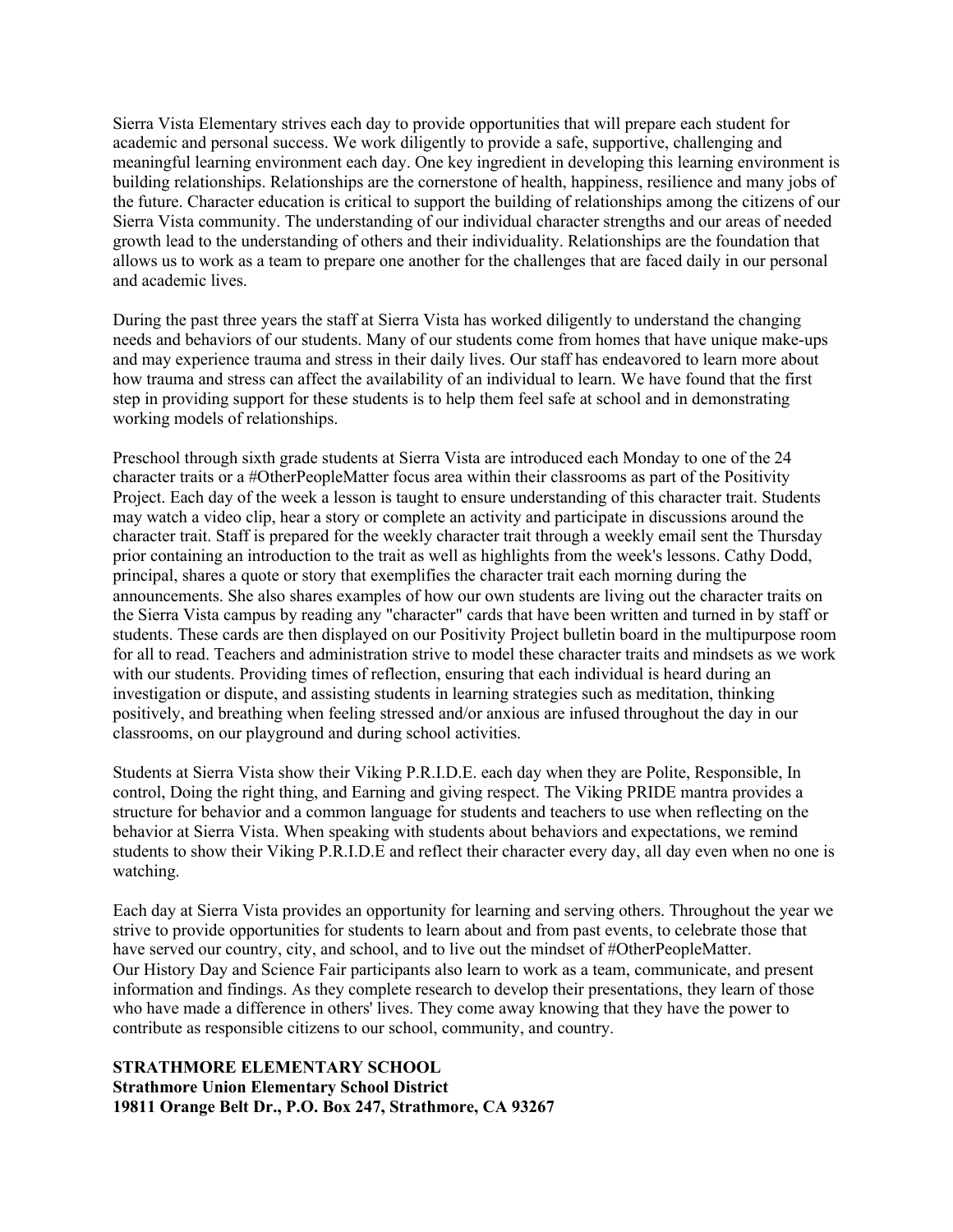#### **Jacqueline Pennell-Meredith, Principal**

In 2017, the next step in our school character process was a weekly lesson in character called Leading the Bullpup Way: 55 Ways to be a Pawsitively Amazing Bullpup and is adapted from educator Ken Clark's Essential 55. It teaches respect, manners, and appreciation of others. Students read it daily in morning announcements, and teachers find an opportunity to reflect on it with students during the week. Students or staff who are Leading the Bullpup Way can earn a Max Sticker. A Max Sticker can be given by anyone who sees an individual represent the Bullpup Way and means that 'you are the best of the best' at following The Way. This story best exemplifies what it takes to earn a Max Sticker. In a short four years, we have made remarkable progress on our school mission of helping students take ownership of their education, lead their own lives, and find their voice or talent. We credit this success to The Bullpup Way! We measure progress in achieving character goals by simply looking at our campus each day and seeing that we have a positive school climate. Students, teachers, and staff are happy and treating others with respect. The school is clean, bulletin boards send out encouraging messages, and students are involved in learning.

In fall 2017, Strathmore Elementary became a Leader in Me School. The Leader in Me is Franklin Covey's "whole school transformation process. It teaches 21st-century leadership and life skills to students and creates a culture of student empowerment based on the idea that every child can be a leader." This paradigm was very exciting because our Bullpup Way already embodied the paradigm shift of The Leader in Me: "Everyone can be a leader; everyone has genius, and change starts with me."

Our mission defines our culture- "'We will take ownership of our education, lead our lives, and find our voice so that one day we leave legacy." We begin with the end in mind, knowing that what a student becomes in the future is incredibly important. That's why we think leadership, culture, life skills, and academics are equally significant, and the basis of good character. Students are given opportunities at school to learn essential life principles and practice those skills that govern individual life, both inside and outside of school. Developing a student that has the character that takes part in, improves, and maybe changes our civic life is paramount. Students at our school greet each other in the morning, care about each other during the day, and part with an acknowledgment to see each other tomorrow. For Strathmore Elementary, today's reforms in education reflect our vision for a student, that is "Leading the Bullpup way to be Leaders for Life."

Strathmore is an unincorporated rural community, so we make civic opportunities at school a huge priority since few exist otherwise. Students give back to our school community in the classroom and school roles. School leadership role examples are greeter leaders (welcoming new students to school), morning news leaders (students who daily read the daily morning news), cafeteria leaders (serve during lunch), and assembly leaders (organize lead school assemblies). What's most important about these civic roles is that students volunteer for leadership roles based on their talent or voice. Our leadership roles create students who are responsible, show initiative, set goals and meet them, who get along with people, and who resolve difficulties. So, when our students are in middle or high school, they will be the ones to think of or lead service-learning projects that give back to the community in meaningful ways.

#### **SUSAN B. ANTHONY ELEMENTARY SCHOOL Fresno Unified School District 1542 E. Webster Ave, Fresno, CA 93728 Victoria Maglieri, Principal**

Our mission at Susan B. Anthony School is to ensure a culture where all students learn at high levels and develop character traits needed to succeed in school and in life. We are committed to working as a Professional Learning Community to keep student learning as our focus. Additionally, we are committed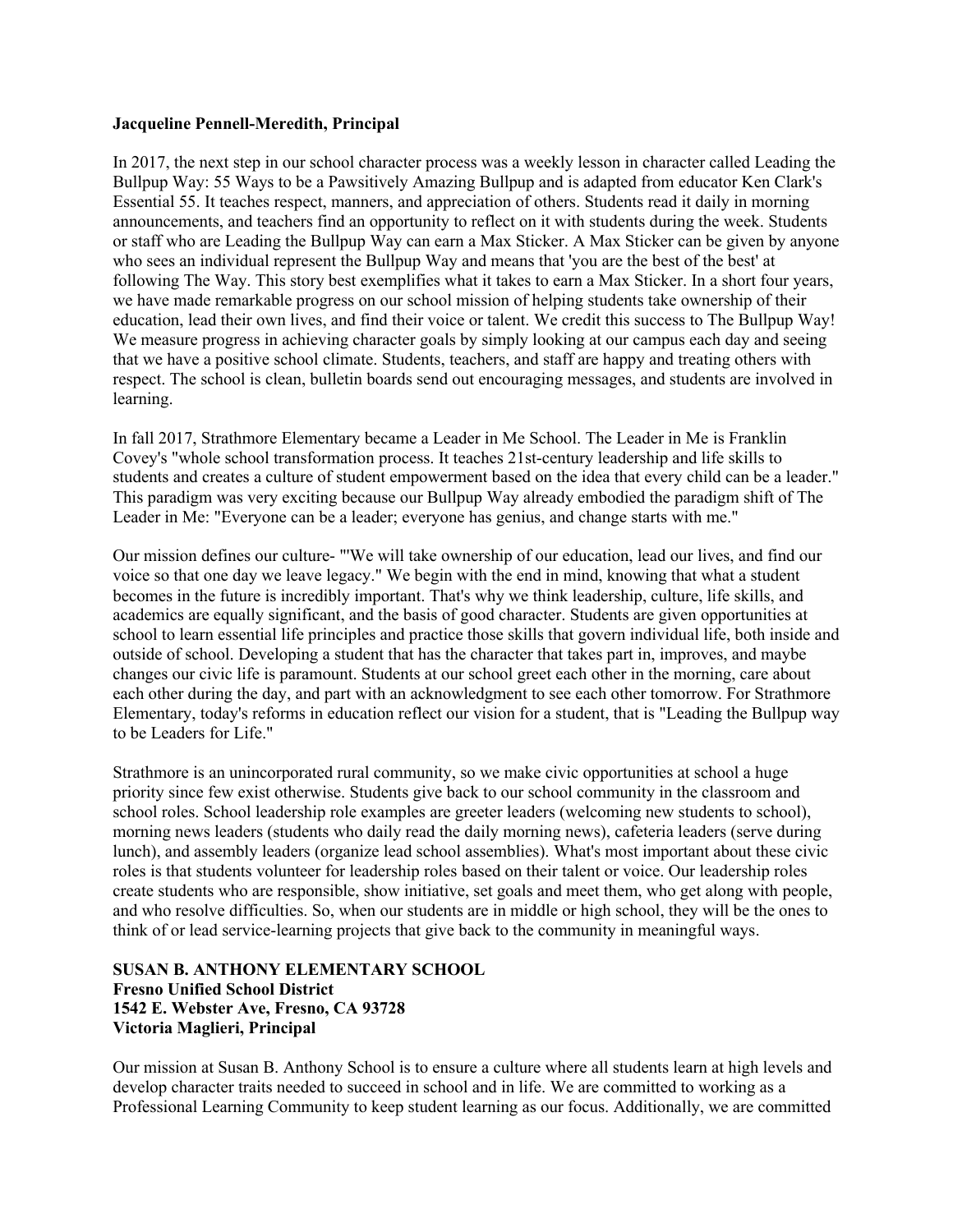to teaching and modeling positive character traits that contribute to lifelong success through our daily lessons, Class Meetings, Morning Meetings, inclusive practices, and our STARS Character Traits. Our vision is that we all have high expectations for student learning, teach and model character traits, treat everyone with respect, and provide a positive safe learning environment.

Anthony Elementary students participate in the site developed STARS Guidelines for Success. The students at Anthony Elementary strive to be STARS. Our students are Scholars, Teachable, Accountable, Respectful, and Successful. The STARS Guidelines for Success was developed in response to data from student SEL surveys from the 2018-19 school year to help students become successful adults. On the 2018-19 student SEL surveys, 63% of our 4th-6th graders believed that they could succeed in achieving an outcome or reaching a goal (Self-Efficacy). This data prompted that the school Culture and Climate Team to revisit the Character Counts Traits and address our students' self-efficacy.

In addition to the Anthony Guidelines for Success, Anthony students learn character and civic education through Class Meetings and Morning Meetings. Morning Meetings are held daily in each classroom beginning at 8:00 am. Morning Meetings set a tone for respectful interactions and engage students in the classroom, build and enhance connections among students and between students and teachers, merge academic, social, and emotional learning, and motivate students by addressing the need to feel a sense of significance and belonging. The purpose of Morning Meetings is to motivate students by teaching strong communication and cross-cultural skills that are necessary for displaying responsible citizenship in the world we live in today. Students learn to work collaboratively with others from diverse cultures and develop empathy for others, make responsible decisions, and handle challenging situations constructively. All the skills that Morning Meetings teach are essential to help children grow and develop into smart, principled, and caring adults.

At Anthony, we have many community partnerships such as our partnership with Fresno Metro Ministry and the "Better Blackstone Project." Many of our parents serve on the project and are bringing awareness to community members on impacting the safety of our students. We have partnered with Fresno Metro Ministry on the "Food to Share Program." Our Aspire Girls, fifth and sixth grade students, are involved in helping to improve the school community by leading the work of donating food from our cafeteria through the "Food to Share program. The Food to Share Program" serves food to Homeless Shelters in the Fresno area. Our students are learning the importance and value of giving to others.

Our staff has engaged in the work of creating a safe learning environment for all students and establishing our Anthony Guidelines for Success to provide students with the structures and support to become caring, compassionate adults, and lifelong learners. During our meeting with our Climate and Culture Team Site Leads and our Instructional Leadership Team Leads, we brainstormed about and planned implementation of Morning Meetings, Inclusive Practices, and our STARS Guidelines for Success to ensure the success of our students. Our Climate and Culture Team Site Leads and our Instructional Leadership Team Leads along with site administrators met with the staff to discuss alt of the opportunities at Anthony that promote character education and citizenship. The staff collaborated to ensure that our mission to ensure a culture where all students learn at high levels and develop character traits needed to succeed in school and in life.

**TARPEY ELEMENTARY SCHOOL Clovis Unified School District 2700 Minnewawa Ave, Clovis, CA 93612 Tachua Vue, Principal**

Tarpey has made tremendous growth in developing our students' character and civic education. Spartans know CHARACTER COUNTS at Tarpey! We have character pillars posted in the multi-purpose room,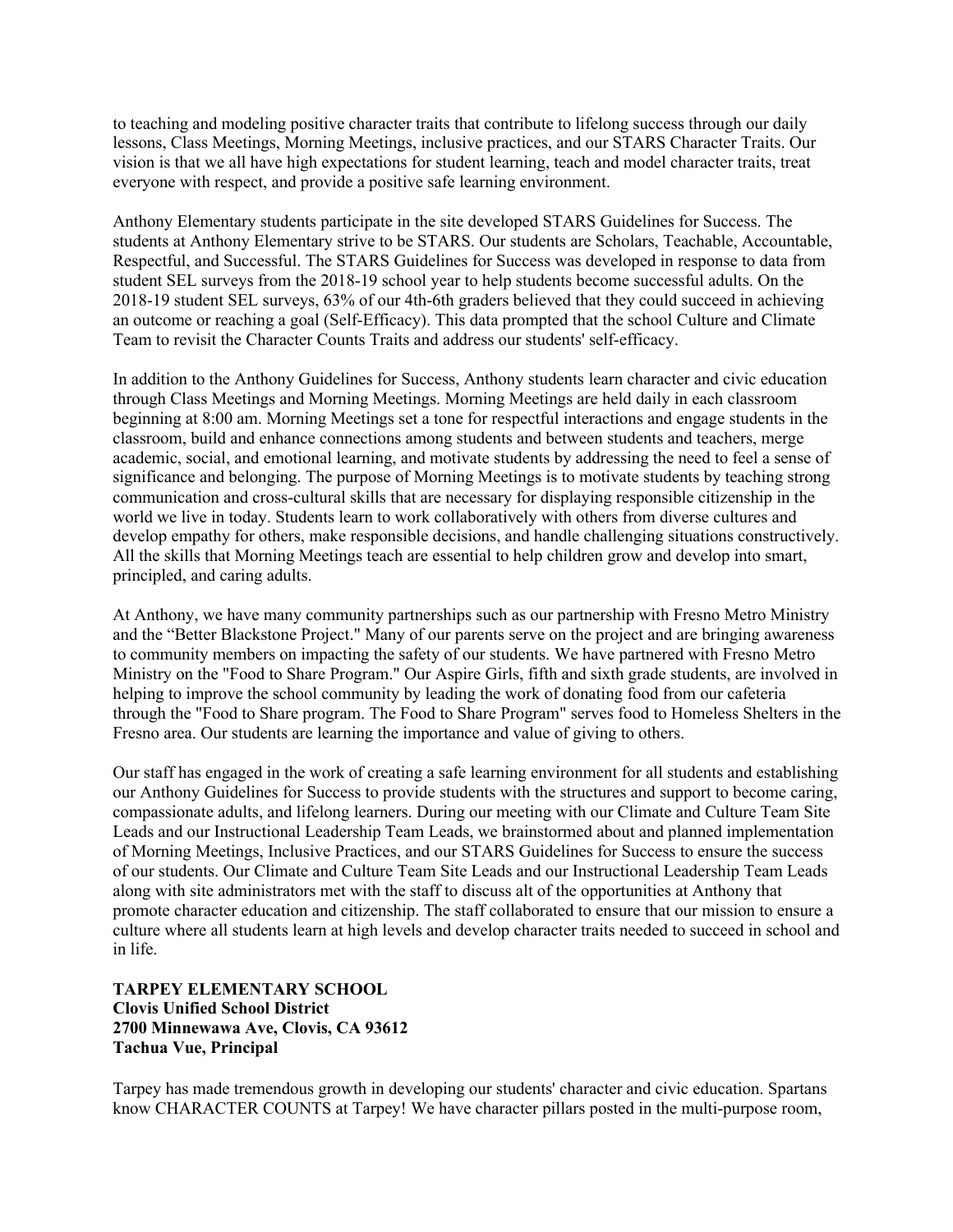we celebrate a pillar each month, teachers utilize classroom time to instruct about the character pillars, and students are recognized at quarterly awards for illustrating a specific character pillar. In 2018-2019, we had a team of staff members that consisted of general education teachers, RSP teachers, school psychologist, administration, and elementary counselor collaborate to develop a behavioral system. Along with the committee and input from our staff, our school developed the R.I.S.E. system.

Our staff developed R.I.S.E. the Spartan Way an explicit system to teach positive behaviors and values to students. R.I.S.E. is an acronym for our school-wide behavioral expectations for Respect, Integrity, Self-Control, and Excellence. Students at Tarpey understand and hear every day the four character goals: Respect, Integrity, Self-Control, and Excellence. All students at Tarpey strive to R.I.S.E. the Spartan Way. Through practice and repetition, our students form habits of these positive characteristics that will carry forward to adulthood. With implementation of our R.I.S.E. school-wide expectations, we have also created the R.I.S.E Academy. The R.I.S.E Academy takes a proactive look at students who struggle with specific characteristics and focus on strategies and goal planning for the students to begin implementing the characteristics into their daily life.

From classroom core curriculum to extra-curricular activities, character and civic education are infused into our school's academic and co-curricular programs. In the classroom, our teachers utilize the Benchmark Curriculum (District Adopted Reading Series) to instruct civic education. The first unit of our Benchmark curriculum begins with government and citizenship. Students learn how to get involved in their communities, rules and laws, and the purpose of a government. Along with teaching governance and community lessons, our teachers implement curriculum that help our students develop a growth mindset. In the classroom, students know they can develop their skills and talents through effort and persistence. Teachers implement diverse teaching strategies, recognize effort over success, and teach them the power of "yet." As you walk through classrooms, you will hear students making statements such as, "l haven't figured it out yet, I'm going to try, or a different strategy is..." The growth mindset culture is one that is powerful and positive for students. An important curriculum for our students and staff is CHARACTER COUNTS. All grade levels use "Character Counts" curriculum and discuss the 6 pillars of character on a weekly basis. In the classroom, cafeteria, playground and on the morning announcements we reinforce the meaning of the 6 pillars. We teach examples and non-examples of each trait. Each classroom also reinforces and teaches the elements of the Character Counts program and publicly awards students for their good character on a monthly basis. Even our lunchtime campus monitors are involved in this process, and they reward students on a daily basis for helping out in the cafeteria and demonstrating good character.

At Tarpey Elementary, our Student Council Club is involved in the governance of our school by developing our policies and student character through the "Spartan Way." What does it mean to "R.I.S.E. the Spartan Way?" A school wide video was created by our Student Council Club and staff members to illustrate how Spartans should do things at Tarpey. It illustrates and articulates school wide policies such as walking quietly down the hallway, showing good character in the office and library, and how to treat others on the playground. At the beginning of each year, we have an assembly to remind students how we do things "The Spartan Way." During that assembly we go over school rules and show this video. Another part of this assembly is a fashion show created and put on by the Student Council Club, where each member models dress code dos and don'ts.

**TEMPERANCE ELEMENTARY SCHOOL Clovis Unified School District 1448 N. Armstrong Ave, Fresno, CA 93727 Kathy Blackburn, Principal**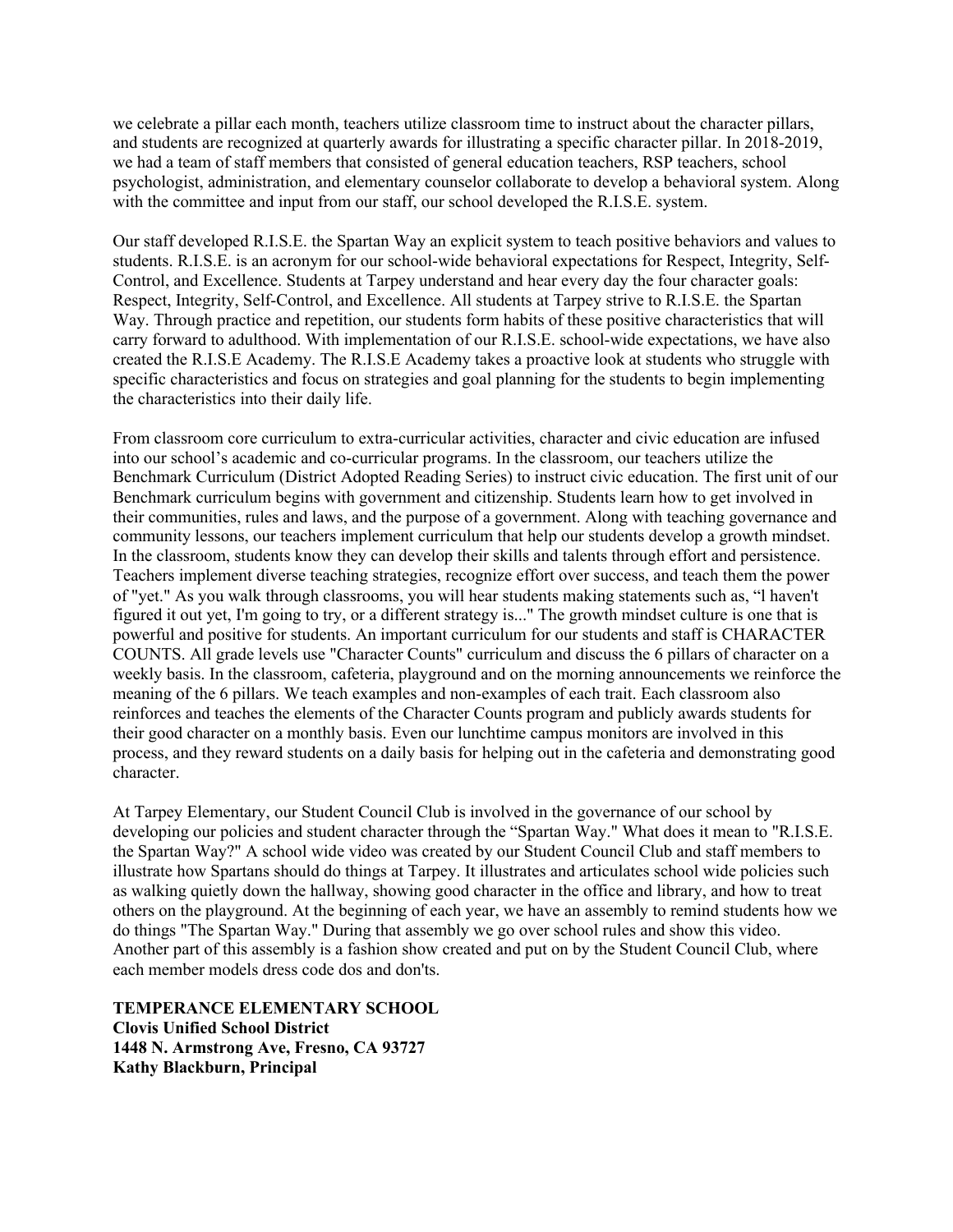The T-K community views the development of character in our students as a priority. Our students come from varied backgrounds, with a variety of needs. Most students qualify for free breakfast and lunch, require bus transportation to and from school, and have limited clothing appropriate for school. Also, many of our students have challenges beyond their control, such as being raised in single-parent homes, placed in foster care, parents who are incarcerated, or are being raised by grandparents. Our students need and thirst for strong role models and high standards to live up to, and therefore respond well to character instruction. Attending to the child in mind, body, and spirit is a core belief of the Clovis Unified School District and T-K takes this charge very seriously.

The staff at Temperance-Kutner Elementary work as a team to support the character development of every student. From grounds and custodial crews to the cafeteria staff, from each classroom to the main office, respect, responsibility and safety is simply how we do our business, As a well-established school of character education each year we evaluate our core values as a staff during our institute week. With changes and additions to our staff and faculty, we felt it crucial to take a long hard look at how we teach our students about character. In August, we asked ourselves the following questions: "Who do we want our students to be?" Our teachers worked to determine what systems were necessary to maintain the character driven culture of our school. Then based on our collective data we set the following goals: (l) Students will be expected to treat themselves, each other, and adults with respect and kindness, (2) Students will show what they know with pride and enthusiasm, and (3) Students and staff will focus on character strengths to drive conversations in reward and discipline situations.

The T-K staff takes advantage of every opportunity to model caring and respect for others. Every day we greet our children with a handshake, a smile, and a "Good morning." Students are taught how to address adults and each other and respond respectfully with eye contact and speaking in clear, complete sentences. This is done as students arrive on the bus, at parent drop-off, and at the classroom door. We put student leadership to work spreading positive messages through our Human Relations Council (HRC). The HRC recently created posters around campus and videos to remind students of some of the Positivity Project strengths they have been learning about: Kindness and Humility.

At the beginning of the school year we enlist the help of our community to make sure backpacks are provided for all our students. A student entering campus the first day of school without a backpack is certain to leave with one full of school supplies. Our secretarial staff have continued with their "Cathy's Closet" project where we have clothes on hand for kids in need. At any time, students can come to the office and "shop" for new clothes to be sure they are clean, warm, and feeling confident. We have handed out countless articles of clothing as we notice students coming to school repeatedly in the same set of clothes. The staff, as well as, the community makes sure this supply of clothing is well stocked for every season. During the holidays, teachers submit names of students they believe may be less fortunate than others. Our staff ensures these children are provided with both warm winter clothes and toys before the winter break. In this way, we show our kids we see their need and we care.

Our teachers have a heart for our kids, and often go above and beyond to provide opportunities for students to participate in activities that display their strengths. We offer multiple co-curricular experiences for our students including GATE, drama, music, athletics, HRC, and student government. These activities provide great opportunities for kids to display and teach proper behavior and good character and be role models for their peers. We understand that students' modeling great character is just as important as the adults.

**WASHINGTON ELEMENTARY SCHOOL Mendota Unified School District 1599 5th St. Mendota, CA 93640 Rhyanna Cervantes, Principal**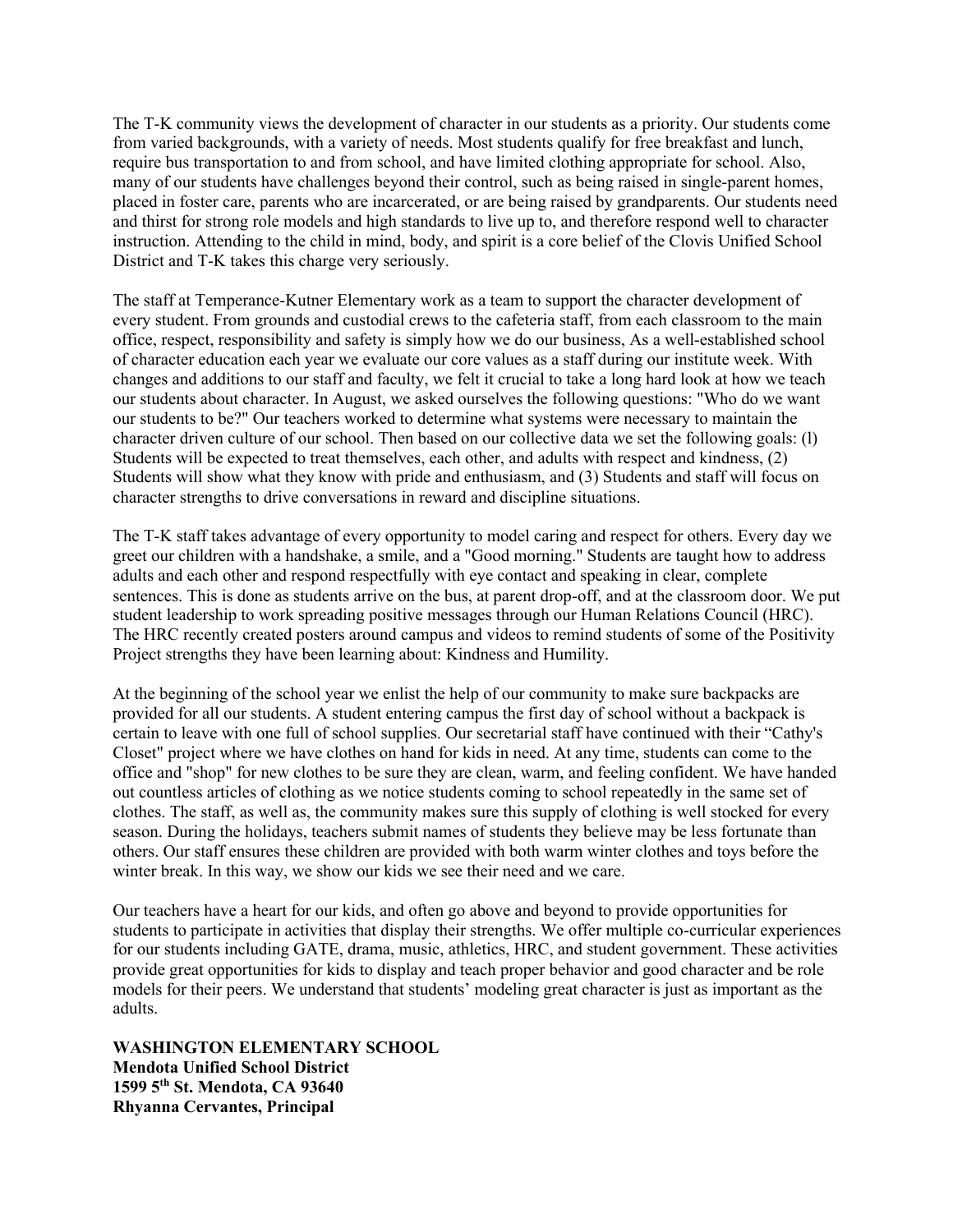The character goals for our school were developed when we began implementing PBIS (Positive Behavior Intervention and Support) school wide. Our expectations are based off our "Aztec Way" - We are respectful; We are responsible; We are safe. We focus on these 3 characteristics throughout our campus as they encompass what it means to be a good citizen. Being respectful, responsible, and safe applies to one's self, others, and property. Having a small yet impactful set of expectations was determined to be appropriate for our school since our students are all primary age. We serve students ages 4 to 8 in grades TK (transitional kindergarten) through second. Applying the "Aztec Way" means modeling expectations through positive reinforcement and teaching students how to successfully navigate through difficult situations they may encounter.

Washington Elementary did receive Gold level status for our school wide implementation of PBIS. There were decreases in our discipline issues when the mindset changed to becoming preventative versus reactive. As mentioned above, our students are young, so many of them simply need to be taught appropriate school behaviors before pursuing any type of punishment.

Literature is our main resource when including character education in our curriculum. Our English Language Arts reading selections and read-alouds often lend themselves to discussions that involve morals and lessons about being a good citizen and making decisions that are respectful, responsible, and safe. Stories are a great way to once again reinforce positive behaviors and the effect they have on others. They build empathy and can bridge connections between texts, self, others, and society as a whole.

Our site is a clean and secure learning environment due to the sense of pride taken by our students and staff. For example, an area of focus we review is the restroom. An expectation of how to follow the Aztec Way in that area is to report problems to an adult. Students take this task and responsibility seriously and will let us know is something is broken or is in need of attention. Our custodial staff is very diligent in keeping restrooms clean and will communicate any needs and concerns to the office. We then turn back to morning announcements to remind all students about the importance of taking care of our school and our property, as well as the fact that we need to respect the custodian and not leave a mess that is not her responsibility. The restroom is just one example. We focus equally on the cafeteria, hallway, playground, and classrooms.

There are a few rewarding and meaningful activities that our school and students participate in when it comes to civic learning and service. One event that we have recently coordinated is a Veteran's Day celebration. Our students make cards and banners for our local veterans as well as practice a song to sing in their honor. Local veterans are invited for breakfast and stay to accept their recognition. For many of our students this is their first opportunity to meet real life heroes and see the real faces of veterans in their community.

Community members are often invited to help us celebrate events as well. We invite guest readers to read to our students during Read Across America week. We also have teaching fellows who are local college students that help us instructionally in the classrooms everyday. We often have a huge turn out for our Winter Program and for our Spring Cultural Performance. Our community plays a vital role in maintaining a positive outlook for our students. Although we would like to be able to do more in terms of service and civic learning, it is hard to execute with only TK - 2nd grade students. However, after talking to teachers about this area, they were able to provide us with some very doable examples for the future that would not only tie into curriculum themes, but also impact everyday people in our community.

#### **WEBSTER ELEMENTARY SCHOOL Golden Valley Unified School District 36477 Ruth Ave, Madera, CA 93636**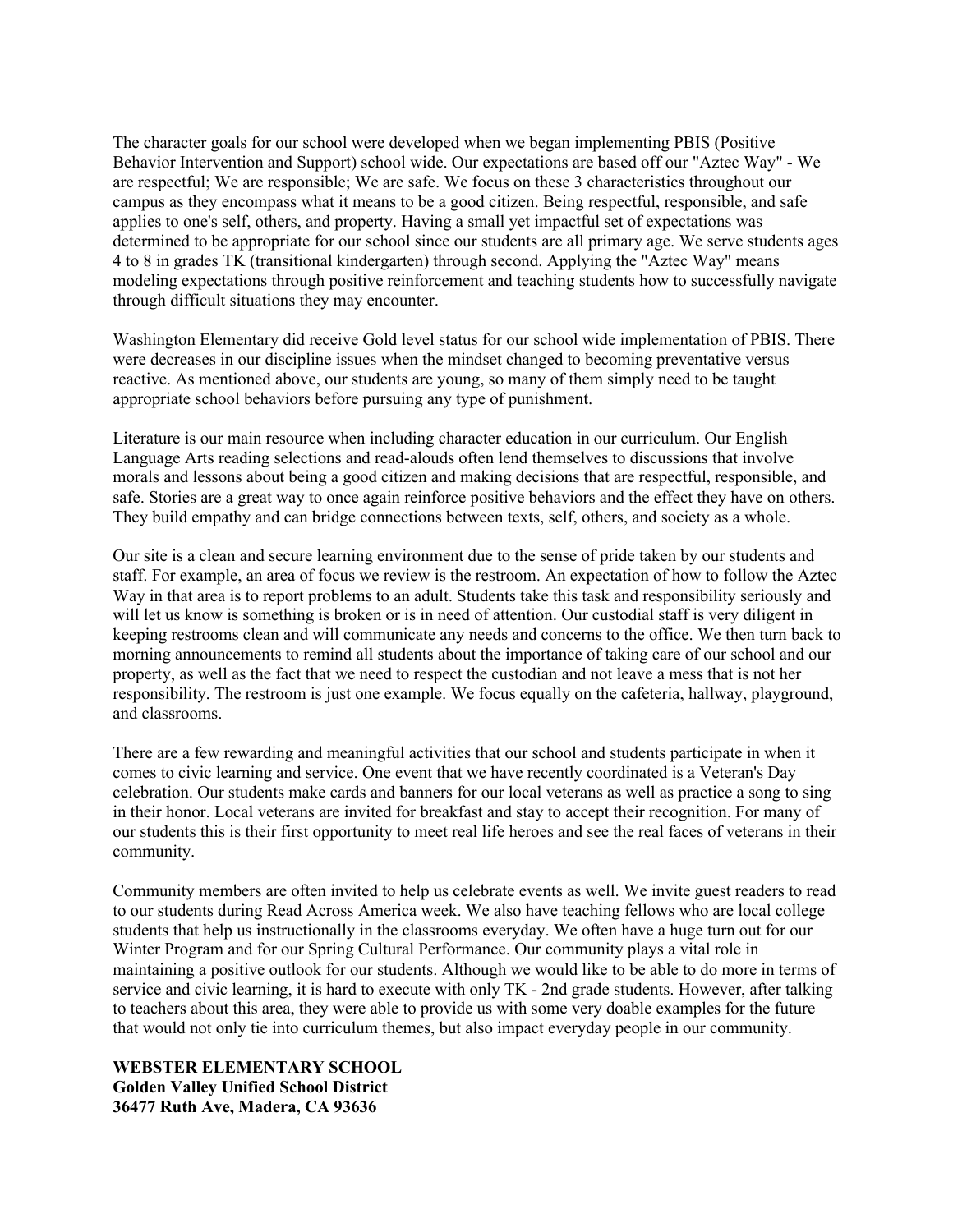#### **Audrey Peters, Principal**

The mission of Webster is to "work collaboratively to create a positive school climate. We strive to develop good character and focus on achieving personal and educational goals. We take pride in increasing student achievement through exemplary practices and resiliency." Webster promotes academic excellence and exemplary character education in all that we do. Our simple but effective vision is to "achieve with character." At the core of every great public school, there should be a democratic education policy in place. This would include promoting equality, diversity, participation, a sense of community and pursuit to be academically successful. Ultimately, the goal of every elementary junior high, and high school is to create lifelong learners who will become active members of the community and strive to be influential citizens.

Character and civic education are just as important as learning math, English language arts, science, and social studies. The arts such as music, art, dance are also important to a well-rounded education. Civic education teaches students to have confidence. It prepares students to be effective citizens, voters, and members of their communities. It empowers them to use their voice. At Webster we want all students to receive a well-rounded education. We want our students to feel safe in a caring, nurturing learning environment, and we have worked diligently to create a positive school culture where all learning styles are accepted and celebrated. We teach our students the ABC's of Webster; Act Responsible, Be Respectful, and Create a Safe Environment. We use a progressive discipline policy and review it with students twice a year. Students know the rules and expectations for behavior. Our teachers provide meaningful, authentic, and age-appropriate lessons in a respectful learning environment. Teachers not only teach academics, but social, emotional, and physical well-being as well. We are teaching our students to be well-rounded people by providing them with a well-rounded education. We are teaching our students to be leaders by leading.

Our English Language Arts Curriculum, Benchmark Advanced, is newly adopted and much more rigorous than our previous ELA curriculum. It provides our students in all grades the skills necessary to break down text. Students in first grade are annotating text and using critical thinking skills daily. What I love about this curriculum is the units are meaningful and tied to real-life experiences. The first unit covers following rules, community, government, and things that help build a positive environment. As you may know, the first few weeks of school are all about routines and developing healthy habits. The second unit covers character development and how our actions influence our lives. In addition to using the Benchmark Curriculum, at the beginning of every year, we do a primary and intermediate assembly focusing on the ABC's of Webster: Act Responsible, Be Respectful and Create a safe Environment. We talk about school rules, our progressive discipline policy, and class and school expectations. We do the same assembly when we return from break.

Currently, our ASB is giving back to the community by hosting a can food drive. This is just one of the ways our students learn to be active members of our community. Just recently many classes participated in writing letters to our veterans through the Homefront Hugs Foundation. Our students started a recycling club, a kindness club, and are always sharing with me the ways they have helped others. When I am supervising on the playground, they will come up to me and show me all the trash they picked up. They will leave notes in my office of things they want to share on the announcements, like no bullying. Our students take pride in helping others and giving back to our community. I believe that educators have the ability to shape the young people they serve and guide them to give back and be kind to others for the rest of their lives.

**WILSON ELEMENTARY SCHOOL Sanger Unified School District 610 Faller Ave, Sanger, CA 93657**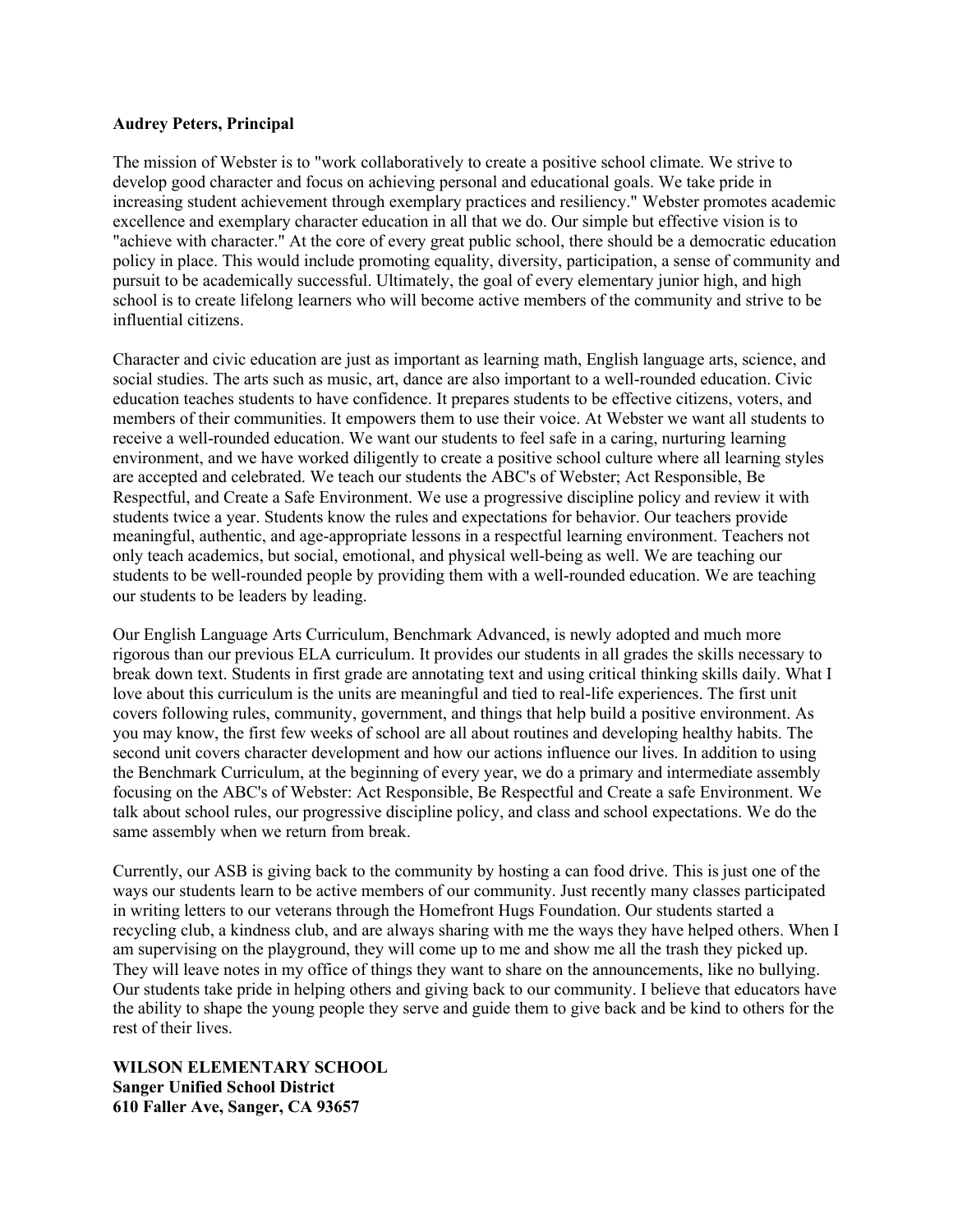#### **Ken Garcia, Principal**

Wilson Elementary strives to provide a safe and educational center for lifelong learning that includes character and civic education. Wilson Elementary is founded on the philosophy of educating the whole child by promoting the core values of honest; integrity, trust, and the pursuit of academic excellence. The importance of character education and civic learning is a key component to success inside and outside of the classroom. Instilling values of honesty, integrity, trust and the pursuit of academic excellence help the students throughout their career in education and in the community. Wilson Elementary provides the students with many opportunities to learn about these values and more with different curriculum, activities and school staff modeling the behaviors.

The goals of our students at Wilson Elementary are to improve student moral and provide students with opportunities for growth in their character, promote and reinforce positive behavior that supports the learning environment. These goals are met with different programs such as Girl Power, Gentlemen's Alliance, Second Step, Friendship Club, Special Friends, and the use of Positive Behavior Supports (PBIS). Every student has an opportunity to receive support in developing their character through different activities and with the help from the support of the staff on campus. In order to achieve our goals for student behavior, Wilson staff worked together to establish and implement a school wide positive behavior support system. Our school's behavior matrix is designed to provide the students, staff, and community with the expectations for positive behavior within specific areas on our campus. Wilson Bulldogs B.A.R.K., which stands for Believe, Achieve, Respect, and Kindness. With this support system in place all staff members have the opportunity to recognize student behavior that is aligned with the matrix using B.A.R.K. tickets and specific, verbal reinforcement.

Inside the classroom, students are taught how to stand and deliver answers, properly respond to questions and adults, and responsibly for their actions. Starting in Kindergarten, students are expected to raise their hand to answer questions and wait their turn to speak. The Wilson teachers will remind students of the rules and roles of their classroom. They are expected to practice their manners and learn about the responsibilities of classroom care. All students are all given an opportunity to have a classroom job. Classrooms have various lobs that range from taking breakfast wagon back to the cafeteria to passing out papers for the teacher in the announcements. The SSP is shared and discussed with the staff to ensure a school-wide focus on student safety and well-being.

Wilson Elementary believes that students who show a dedication to enrichment opportunities and competition, are students who show a passion and dedication to learning. Wilson Elementary offers numerous co-curricular activities to inspire students in the practical application of what they learn: Science Fair, Science Olympiad, Peach Blossom, Art Club, Spelling Bee, Band, Young Author's Faire, Robotics and Student Government. Every student has an opportunity to be apart of an activity they enjoy and benefit from. These groups work together to create teamwork, learn to value the sense of teamwork and value others opinions while working with everyone. Students share ideas and plan out strategies that help team process that can transfer to later on in life for college and career.

Wilson students are offered many opportunities to participate in fundraisers, community service projects, and other activities that are civic-minded. The students at Wilson Elementary are given opportunities for civic and service learning projects through different activities that Wilson teachers volunteer to do. Just this fall semester, teachers put together a thank you for our local firefighters and police officers. Students made cards and banners to show their appreciation and handed out donuts and coffee.

**WILSON ELEMENTARY SCHOOL Tulare City Schools 955 E. Tulare Ave, Tulare, CA 93274**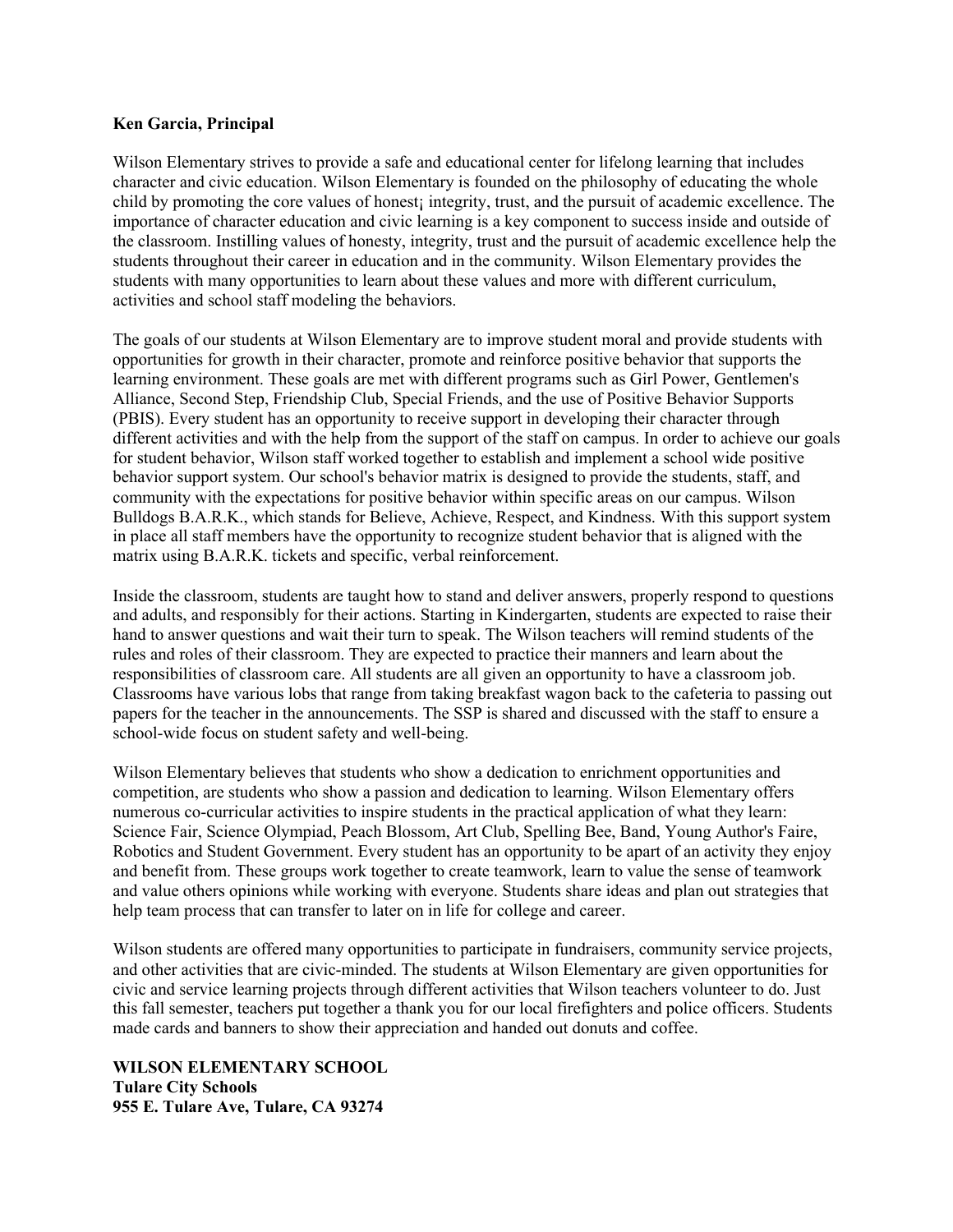#### **John Pendleton, Principal**

In support of our efforts to address positive character development, our core curriculum is supplemented with several programs that help promote and sustain positive character traits (CHARACTER COUNTS!, Second Step, Safe & Civil schools, and elements found within The Foundation for a Better Life). Character education serves as the "Great Start" to each school day. From transitional kindergarten to fifth grade, each instructional day begins with a reminder of our Core Values of Courage, Honor, and Respect through the daily bulletin and the reciting of our school creed. This activity is followed by our schoolwide involvement in the CHARACTER COUNTS! program, "Today Counts", tailored to our yearly school activity calendar and in support of the Six Pillars of Character. Each teacher engages their students in a five to ten minute, interactive lesson, designed to strengthen our student's decision-making skills and support positive relationships.

Progress is assessed through the successful completion of activities, an analysis of discipline referrals/ trends in behavior, and ongoing feedback from the principle members of our school community [parents, staff, and students]. In an effort to promote the positive behavior we seek, a greater emphasis is placed on the frequency and how we showcase student achievement. We go to great lengths to recognize students for citizenship on a daily basis as opposed to recognition on a trimester schedule.

Character education is embedded within the curriculum and can be seen across the grade levels. From the marquee in front of school to the cafeteria at noon, character education and its ongoing message of guidance and support is strong and clear. Teachers are given the ability to incorporate character education lessons into their current units of study or as stand-alone activities. In their units of study, students are able to identify and see themselves in the characters of their stories and of the people that have come before them in history. They are able to identify with their struggles and see their character traits as they see their actions and how they relate to our Core Values. In an effort to strengthen our approach to character education and define Wilson as a unified school community, students, staff, and parents adopted the Core Values of Courage, Honor, and Respect. By borrowing and blending three identified traits from two different character education programs introduced by previous site administrators members of the Warrior Nation were quick to identify with, and adopt the core or character defining values [a process supported by Safe and Civil Schools]. In doing so, members of a very diverse school community who had previously identified themselves with a school mascot, now identified themselves through their adopted Core Values of Courage, Honor, and Respect. Since 2010, "The Three Feathers of the Warrior Nation" have served as a gateway to defining a generation of students who possess a greater understanding of what it truly means to be a thoughtful and trusted member of the community.

Helping a fellow classmate or individuals/organizations within our school community is carried out by staff and students on a regular basis. Part of being a proud Warrior is that they care and watch out for those who are less fortunate. This can be observed through the actions of our student council and student leadership scholars. These students truly want to serve their school and community. This is done through various deeds. We have students that are part of a "Welcome Wagon", who greet students enthusiastically in the morning and who find students to include during recesses. They meet students new to our school in the office and welcome them into the Warrior Nation. We have teams that plan activities for our students at break and who reach out and show acts of kindness to our staff and surrounding community. Examples of true caring and compassion can best be seen through our annual fundraising activities for Tulare's Lighthouse Women's Shelter, involvement in the district's United for Good program and service projects planned by students. In all endeavors, both staff and students work cooperatively to help others.

#### **WOODS ELEMENTARY SCHOOL**

**Clovis Unified School District 700 Teague Ave, Clovis, CA 93619**